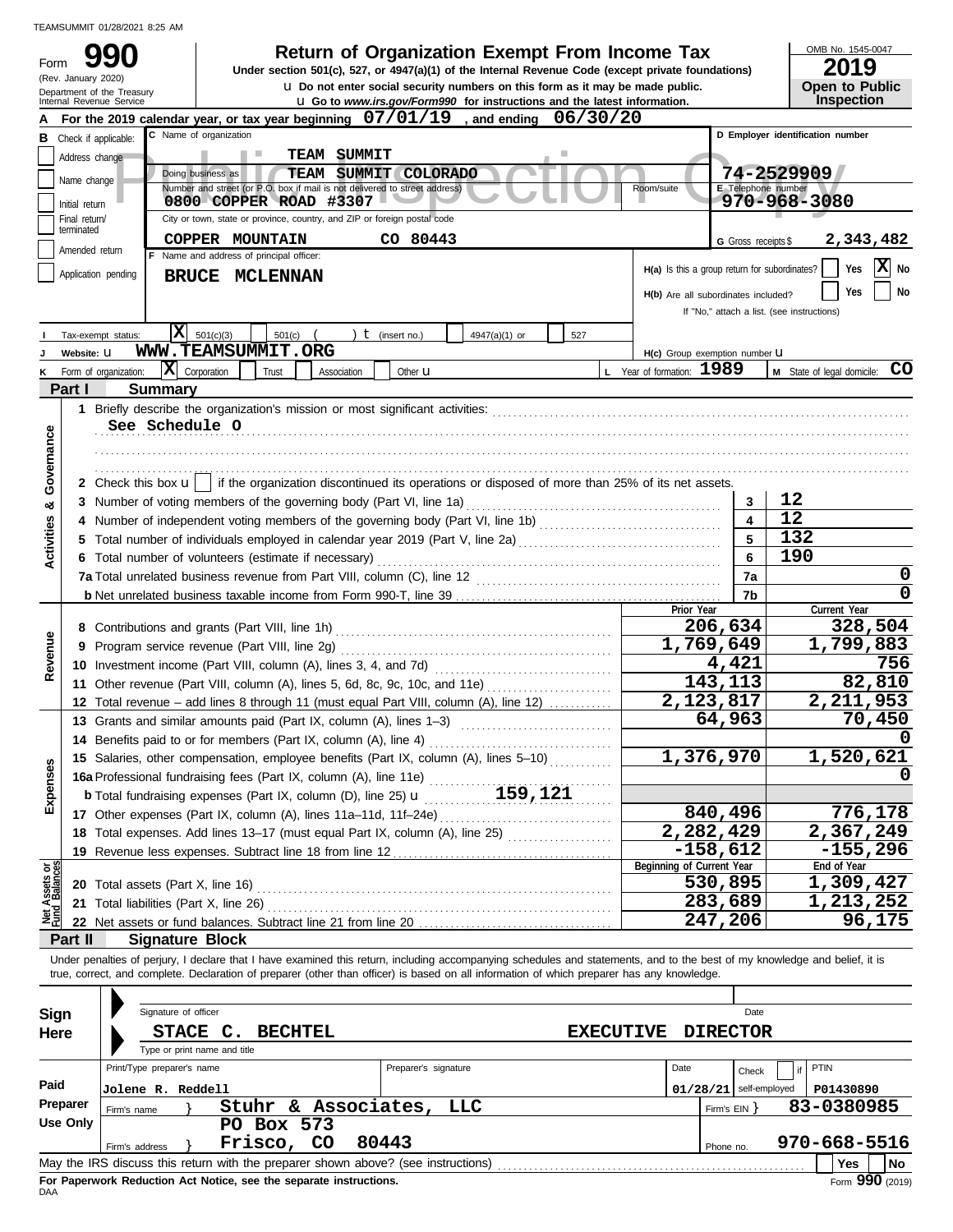|              | Form 990 (2019) TEAM SUMMIT                                                                                                                                                                                                                 |                                                                                                                                                                                                                                                                                         | 74-2529909                                                                                                                                                                                                                                                                                                      | Page 2                                                                                                                   |
|--------------|---------------------------------------------------------------------------------------------------------------------------------------------------------------------------------------------------------------------------------------------|-----------------------------------------------------------------------------------------------------------------------------------------------------------------------------------------------------------------------------------------------------------------------------------------|-----------------------------------------------------------------------------------------------------------------------------------------------------------------------------------------------------------------------------------------------------------------------------------------------------------------|--------------------------------------------------------------------------------------------------------------------------|
| Part III     |                                                                                                                                                                                                                                             | <b>Statement of Program Service Accomplishments</b>                                                                                                                                                                                                                                     |                                                                                                                                                                                                                                                                                                                 |                                                                                                                          |
|              |                                                                                                                                                                                                                                             | Check if Schedule O contains a response or note to any line in this Part III                                                                                                                                                                                                            |                                                                                                                                                                                                                                                                                                                 | $ \mathbf{x} $                                                                                                           |
| 1            | Briefly describe the organization's mission:                                                                                                                                                                                                |                                                                                                                                                                                                                                                                                         |                                                                                                                                                                                                                                                                                                                 |                                                                                                                          |
|              | See Schedule O                                                                                                                                                                                                                              |                                                                                                                                                                                                                                                                                         |                                                                                                                                                                                                                                                                                                                 |                                                                                                                          |
|              |                                                                                                                                                                                                                                             |                                                                                                                                                                                                                                                                                         |                                                                                                                                                                                                                                                                                                                 |                                                                                                                          |
|              |                                                                                                                                                                                                                                             |                                                                                                                                                                                                                                                                                         |                                                                                                                                                                                                                                                                                                                 |                                                                                                                          |
|              |                                                                                                                                                                                                                                             |                                                                                                                                                                                                                                                                                         |                                                                                                                                                                                                                                                                                                                 |                                                                                                                          |
| $\mathbf{2}$ |                                                                                                                                                                                                                                             | Did the organization undertake any significant program services during the year which were not listed on the                                                                                                                                                                            |                                                                                                                                                                                                                                                                                                                 |                                                                                                                          |
|              | prior Form 990 or 990-EZ?                                                                                                                                                                                                                   |                                                                                                                                                                                                                                                                                         |                                                                                                                                                                                                                                                                                                                 | Yes $ X $ No                                                                                                             |
|              | If "Yes," describe these new services on Schedule O.                                                                                                                                                                                        |                                                                                                                                                                                                                                                                                         |                                                                                                                                                                                                                                                                                                                 |                                                                                                                          |
| 3            |                                                                                                                                                                                                                                             | Did the organization cease conducting, or make significant changes in how it conducts, any program                                                                                                                                                                                      |                                                                                                                                                                                                                                                                                                                 | Yes $ \mathbf{X} $ No                                                                                                    |
|              | services?<br>If "Yes," describe these changes on Schedule O.                                                                                                                                                                                |                                                                                                                                                                                                                                                                                         |                                                                                                                                                                                                                                                                                                                 |                                                                                                                          |
| 4            |                                                                                                                                                                                                                                             | Describe the organization's program service accomplishments for each of its three largest program services, as measured by                                                                                                                                                              |                                                                                                                                                                                                                                                                                                                 |                                                                                                                          |
|              |                                                                                                                                                                                                                                             | expenses. Section 501(c)(3) and 501(c)(4) organizations are required to report the amount of grants and allocations to others,                                                                                                                                                          |                                                                                                                                                                                                                                                                                                                 |                                                                                                                          |
|              | the total expenses, and revenue, if any, for each program service reported.                                                                                                                                                                 |                                                                                                                                                                                                                                                                                         |                                                                                                                                                                                                                                                                                                                 |                                                                                                                          |
|              |                                                                                                                                                                                                                                             |                                                                                                                                                                                                                                                                                         |                                                                                                                                                                                                                                                                                                                 |                                                                                                                          |
| <b>AND</b>   | <b>PROGRESS</b><br>WITH<br>THE<br><b>ATHLETE PROGRAMS WHICH ENABLE</b><br><b>INTERNATIONAL</b><br>COMPETITIONS.<br>SNOWBOARD ON-SNOW ACTIVITIES<br><b>PROGRAMS.</b><br><b>TRAINING</b><br>COLORADO HAS 449<br>OPERATES PROGRAMS ON A-BASIN, | <b>PROGRAMS</b><br><b>ATHLETES</b><br><b>OUR</b><br>TO.<br><b>ATHLETES</b><br>TO<br>PROGRAMS<br>CURRENT<br><b>ALONG</b><br><b>FOR</b><br>THE<br>FISCAL YEAR ENDED JUNE<br>231<br><b>ATHLETES:</b><br><b>ATHLETES</b><br>FREESKI PROGRAM AND 60 IN OUR SNOWBOARD<br><b>BRECKENRIDGE,</b> | <b>FOCUSING</b><br>ON<br><b>ACADEMIC</b><br><b>POST</b><br><b>GRADUATE</b><br><b>TRAIN</b><br>AND FOCUS FOR<br><b>INCLUDE</b><br>ALPINE,<br>WITH YEAR ROUND DRY-LAND PHYSICAL<br>30 <sub>r</sub><br>$2020$ ,<br>IN OUR ALPINE PROGRAM,<br><b>PROGRAM.</b><br><b>TEAM SUMMIT</b><br>COPPER MOUNTAIN AND KEYSTONE | <b>FUNDAMENTALS</b><br><b>AND MASTERS</b><br>NATIONAL AND<br>FREESKI AND<br>TEAM SUMMIT<br>158 IN OUR<br><b>COLORADO</b> |
|              | RESORTS.                                                                                                                                                                                                                                    |                                                                                                                                                                                                                                                                                         |                                                                                                                                                                                                                                                                                                                 |                                                                                                                          |
|              |                                                                                                                                                                                                                                             |                                                                                                                                                                                                                                                                                         |                                                                                                                                                                                                                                                                                                                 |                                                                                                                          |
|              | 4b (Code:<br>) (Expenses \$                                                                                                                                                                                                                 | including grants of \$                                                                                                                                                                                                                                                                  | ) (Revenue \$                                                                                                                                                                                                                                                                                                   |                                                                                                                          |
| N/A          |                                                                                                                                                                                                                                             |                                                                                                                                                                                                                                                                                         |                                                                                                                                                                                                                                                                                                                 |                                                                                                                          |
|              |                                                                                                                                                                                                                                             |                                                                                                                                                                                                                                                                                         |                                                                                                                                                                                                                                                                                                                 |                                                                                                                          |
|              |                                                                                                                                                                                                                                             |                                                                                                                                                                                                                                                                                         |                                                                                                                                                                                                                                                                                                                 |                                                                                                                          |
|              |                                                                                                                                                                                                                                             |                                                                                                                                                                                                                                                                                         |                                                                                                                                                                                                                                                                                                                 |                                                                                                                          |
|              |                                                                                                                                                                                                                                             |                                                                                                                                                                                                                                                                                         |                                                                                                                                                                                                                                                                                                                 |                                                                                                                          |
|              |                                                                                                                                                                                                                                             |                                                                                                                                                                                                                                                                                         |                                                                                                                                                                                                                                                                                                                 |                                                                                                                          |
|              |                                                                                                                                                                                                                                             |                                                                                                                                                                                                                                                                                         |                                                                                                                                                                                                                                                                                                                 |                                                                                                                          |
|              |                                                                                                                                                                                                                                             |                                                                                                                                                                                                                                                                                         |                                                                                                                                                                                                                                                                                                                 |                                                                                                                          |
|              |                                                                                                                                                                                                                                             |                                                                                                                                                                                                                                                                                         |                                                                                                                                                                                                                                                                                                                 |                                                                                                                          |
|              |                                                                                                                                                                                                                                             |                                                                                                                                                                                                                                                                                         |                                                                                                                                                                                                                                                                                                                 |                                                                                                                          |
|              |                                                                                                                                                                                                                                             |                                                                                                                                                                                                                                                                                         |                                                                                                                                                                                                                                                                                                                 |                                                                                                                          |
|              | 4c (Code:<br>(Expenses \$                                                                                                                                                                                                                   | including grants of \$                                                                                                                                                                                                                                                                  | ) (Revenue \$                                                                                                                                                                                                                                                                                                   |                                                                                                                          |
| N/A          |                                                                                                                                                                                                                                             |                                                                                                                                                                                                                                                                                         |                                                                                                                                                                                                                                                                                                                 |                                                                                                                          |
|              |                                                                                                                                                                                                                                             |                                                                                                                                                                                                                                                                                         |                                                                                                                                                                                                                                                                                                                 |                                                                                                                          |
|              |                                                                                                                                                                                                                                             |                                                                                                                                                                                                                                                                                         |                                                                                                                                                                                                                                                                                                                 |                                                                                                                          |
|              |                                                                                                                                                                                                                                             |                                                                                                                                                                                                                                                                                         |                                                                                                                                                                                                                                                                                                                 |                                                                                                                          |
|              |                                                                                                                                                                                                                                             |                                                                                                                                                                                                                                                                                         |                                                                                                                                                                                                                                                                                                                 |                                                                                                                          |
|              |                                                                                                                                                                                                                                             |                                                                                                                                                                                                                                                                                         |                                                                                                                                                                                                                                                                                                                 |                                                                                                                          |
|              |                                                                                                                                                                                                                                             |                                                                                                                                                                                                                                                                                         |                                                                                                                                                                                                                                                                                                                 |                                                                                                                          |
|              |                                                                                                                                                                                                                                             |                                                                                                                                                                                                                                                                                         |                                                                                                                                                                                                                                                                                                                 |                                                                                                                          |
|              |                                                                                                                                                                                                                                             |                                                                                                                                                                                                                                                                                         |                                                                                                                                                                                                                                                                                                                 |                                                                                                                          |
|              |                                                                                                                                                                                                                                             |                                                                                                                                                                                                                                                                                         |                                                                                                                                                                                                                                                                                                                 |                                                                                                                          |
|              |                                                                                                                                                                                                                                             |                                                                                                                                                                                                                                                                                         |                                                                                                                                                                                                                                                                                                                 |                                                                                                                          |
|              |                                                                                                                                                                                                                                             |                                                                                                                                                                                                                                                                                         |                                                                                                                                                                                                                                                                                                                 |                                                                                                                          |
|              | 4d Other program services (Describe on Schedule O.)                                                                                                                                                                                         |                                                                                                                                                                                                                                                                                         |                                                                                                                                                                                                                                                                                                                 |                                                                                                                          |
|              | (Expenses \$<br>4e Total program service expenses u                                                                                                                                                                                         | including grants of \$<br>1,847,062                                                                                                                                                                                                                                                     | (Revenue \$                                                                                                                                                                                                                                                                                                     |                                                                                                                          |
|              |                                                                                                                                                                                                                                             |                                                                                                                                                                                                                                                                                         |                                                                                                                                                                                                                                                                                                                 |                                                                                                                          |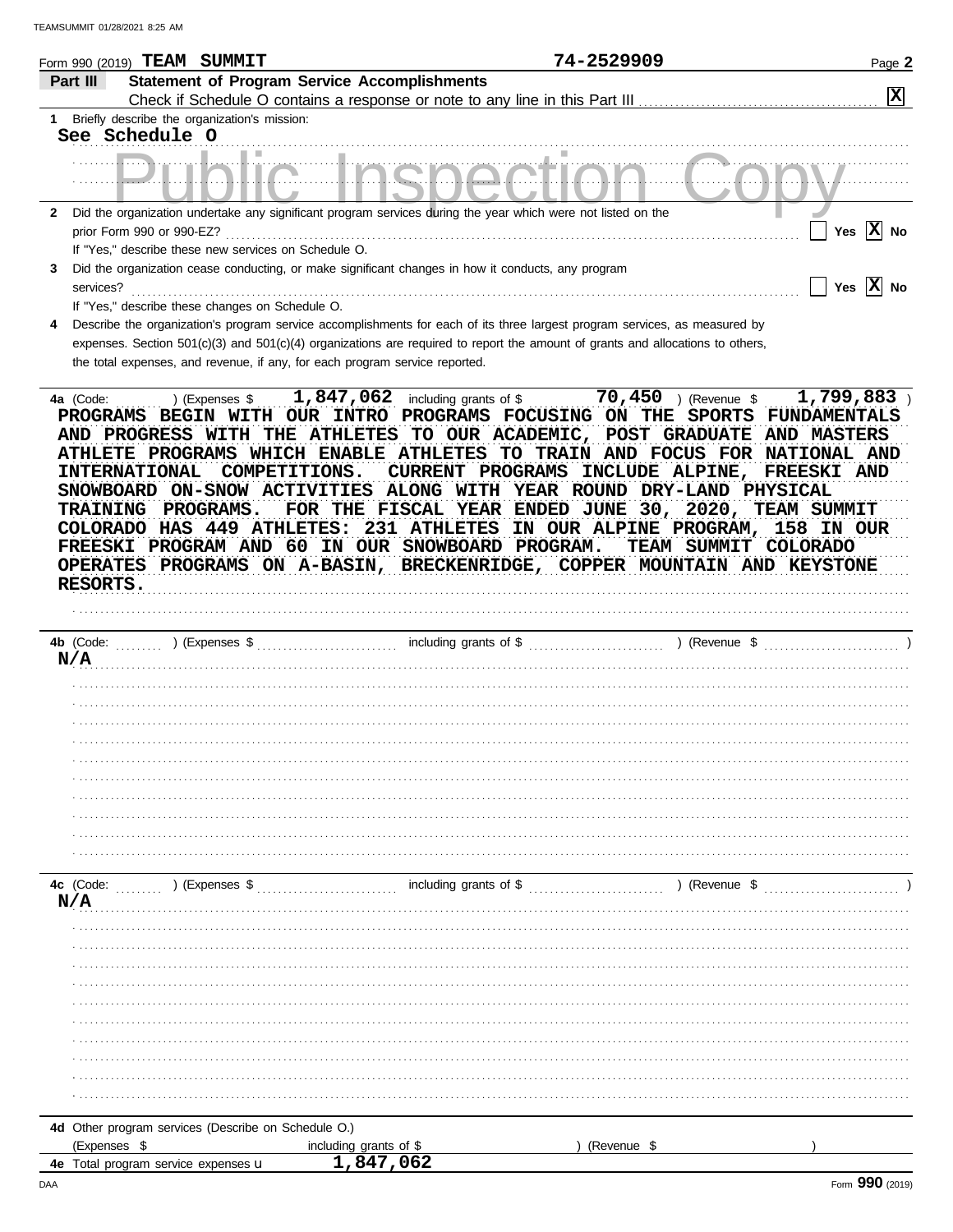|     | 74-2529909<br>Form 990 (2019) TEAM SUMMIT                                                                               |                |             | Page 3  |
|-----|-------------------------------------------------------------------------------------------------------------------------|----------------|-------------|---------|
|     | <b>Checklist of Required Schedules</b><br><b>Part IV</b>                                                                |                |             |         |
|     |                                                                                                                         |                | Yes         | $N_{0}$ |
| 1   | Is the organization described in section $501(c)(3)$ or $4947(a)(1)$ (other than a private foundation)? If "Yes,"       |                |             |         |
|     | complete Schedule A                                                                                                     | 1              | X           |         |
| 2   | Is the organization required to complete Schedule B, Schedule of Contributors (see instructions)?                       | $\mathbf{2}$   | $\mathbf x$ |         |
| 3   | Did the organization engage in direct or indirect political campaign activities on behalf of or in opposition to        |                |             |         |
|     | candidates for public office? If "Yes," complete Schedule C, Part I                                                     | 3              |             | x       |
| 4   | Section 501(c)(3) organizations. Did the organization engage in lobbying activities, or have a section 501(h)           |                |             |         |
|     |                                                                                                                         | 4              |             | X       |
| 5   | Is the organization a section $501(c)(4)$ , $501(c)(5)$ , or $501(c)(6)$ organization that receives membership dues,    |                |             |         |
|     | assessments, or similar amounts as defined in Revenue Procedure 98-19? If "Yes," complete Schedule C, Part III          | 5              |             | X       |
| 6   | Did the organization maintain any donor advised funds or any similar funds or accounts for which donors                 |                |             |         |
|     | have the right to provide advice on the distribution or investment of amounts in such funds or accounts? If             |                |             |         |
|     | "Yes," complete Schedule D, Part I                                                                                      | 6              |             | X       |
| 7   | Did the organization receive or hold a conservation easement, including easements to preserve open space,               |                |             |         |
|     | the environment, historic land areas, or historic structures? If "Yes," complete Schedule D, Part II                    | $\overline{7}$ |             | x       |
| 8   | Did the organization maintain collections of works of art, historical treasures, or other similar assets? If "Yes,"     |                |             |         |
|     | complete Schedule D, Part III                                                                                           | 8              |             | x       |
| 9   | Did the organization report an amount in Part X, line 21, for escrow or custodial account liability, serve as a         |                |             |         |
|     | custodian for amounts not listed in Part X; or provide credit counseling, debt management, credit repair, or            |                |             |         |
|     | debt negotiation services? If "Yes," complete Schedule D, Part IV                                                       | 9              |             | x       |
| 10  | Did the organization, directly or through a related organization, hold assets in donor-restricted endowments            |                |             |         |
|     |                                                                                                                         | 10             | x           |         |
| 11  | If the organization's answer to any of the following questions is "Yes," then complete Schedule D, Parts VI,            |                |             |         |
|     | VII, VIII, IX, or X as applicable.                                                                                      |                |             |         |
| a   | Did the organization report an amount for land, buildings, and equipment in Part X, line 10? If "Yes,"                  |                |             |         |
|     | complete Schedule D, Part VI                                                                                            | 11a            | х           |         |
| b   | Did the organization report an amount for investments—other securities in Part X, line 12, that is 5% or more           |                |             |         |
|     | of its total assets reported in Part X, line 16? If "Yes," complete Schedule D, Part VII                                | 11b            |             | x       |
| c   | Did the organization report an amount for investments—program related in Part X, line 13, that is 5% or more            |                |             |         |
|     |                                                                                                                         | 11c            |             | x       |
| d   | Did the organization report an amount for other assets in Part X, line 15, that is 5% or more of its total assets       |                |             |         |
|     | reported in Part X, line 16? If "Yes," complete Schedule D, Part IX                                                     | 11d            |             | x       |
|     | Did the organization report an amount for other liabilities in Part X, line 25? If "Yes," complete Schedule D, Part X   | <b>11e</b>     | X           |         |
| f   | Did the organization's separate or consolidated financial statements for the tax year include a footnote that addresses |                |             |         |
|     | the organization's liability for uncertain tax positions under FIN 48 (ASC 740)? If "Yes," complete Schedule D, Part X  | 11f            |             | X       |
|     | 12a Did the organization obtain separate, independent audited financial statements for the tax year? If "Yes," complete |                |             |         |
|     |                                                                                                                         | 12a            |             | x       |
| b   | Was the organization included in consolidated, independent audited financial statements for the tax year? If            |                |             |         |
|     | "Yes," and if the organization answered "No" to line 12a, then completing Schedule D, Parts XI and XII is optional      | 12b            |             | X       |
| 13  |                                                                                                                         | 13             |             | х       |
| 14a |                                                                                                                         | 14a            |             | x       |
| b   | Did the organization have aggregate revenues or expenses of more than \$10,000 from grantmaking,                        |                |             |         |
|     | fundraising, business, investment, and program service activities outside the United States, or aggregate               |                |             |         |
|     |                                                                                                                         | 14b            |             | X       |
| 15  | Did the organization report on Part IX, column (A), line 3, more than \$5,000 of grants or other assistance to or       |                |             |         |
|     | for any foreign organization? If "Yes," complete Schedule F, Parts II and IV                                            | 15             |             | x       |
| 16  | Did the organization report on Part IX, column (A), line 3, more than \$5,000 of aggregate grants or other              |                |             |         |
|     | assistance to or for foreign individuals? If "Yes," complete Schedule F, Parts III and IV [[[[[[[[[[[[[[[[[[[           | 16             |             | х       |
| 17  | Did the organization report a total of more than \$15,000 of expenses for professional fundraising services on          |                |             |         |
|     |                                                                                                                         | 17             |             | x       |
| 18  | Did the organization report more than \$15,000 total of fundraising event gross income and contributions on             |                |             |         |
|     | Part VIII, lines 1c and 8a? If "Yes," complete Schedule G, Part II                                                      | 18             | X           |         |
| 19  | Did the organization report more than \$15,000 of gross income from gaming activities on Part VIII, line 9a?            |                |             |         |
|     |                                                                                                                         | 19             |             | x       |
| 20a | Did the organization operate one or more hospital facilities? If "Yes," complete Schedule H                             | 20a            |             | x       |

**b** If "Yes" to line 20a, did the organization attach a copy of its audited financial statements to this return? . . . . . . . . . . . . . . . . . . . . . . . . . . . . . .

domestic government on Part IX, column (A), line 1? If "Yes," complete Schedule I, Parts I and II. **21** Did the organization report more than \$5,000 of grants or other assistance to any domestic organization or **20b**

| __ |  |  |  |  |
|----|--|--|--|--|
|    |  |  |  |  |
|    |  |  |  |  |
|    |  |  |  |  |
|    |  |  |  |  |
|    |  |  |  |  |
|    |  |  |  |  |
|    |  |  |  |  |
|    |  |  |  |  |
|    |  |  |  |  |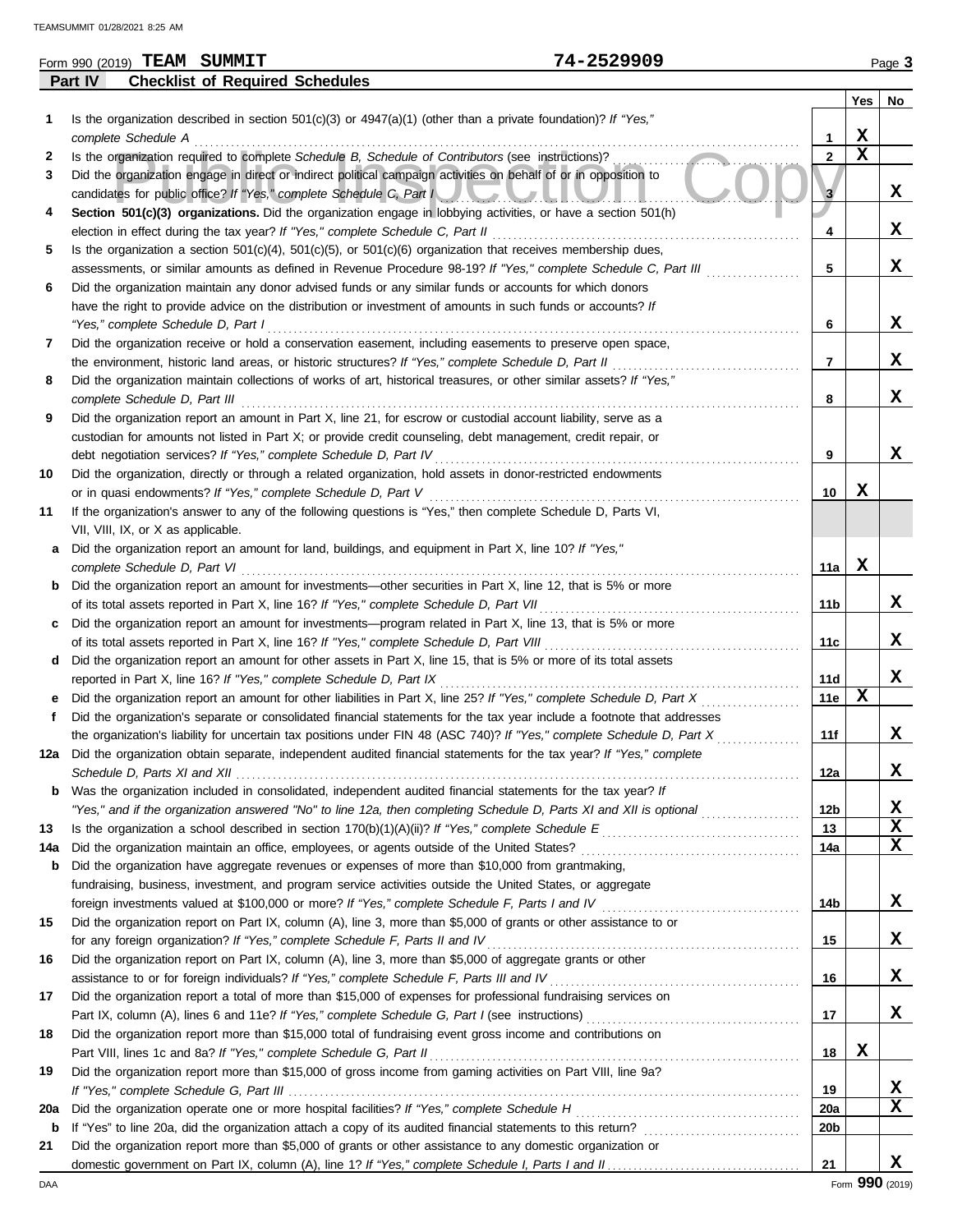|          | Form 990 (2019) TEAM SUMMIT                                                                                                                                                                                                | 74-2529909     |             |                 |                 | Page 4      |
|----------|----------------------------------------------------------------------------------------------------------------------------------------------------------------------------------------------------------------------------|----------------|-------------|-----------------|-----------------|-------------|
|          | <b>Checklist of Required Schedules (continued)</b><br>Part IV                                                                                                                                                              |                |             |                 |                 |             |
|          |                                                                                                                                                                                                                            |                |             |                 | Yes             | No          |
| 22       | Did the organization report more than \$5,000 of grants or other assistance to or for domestic individuals on                                                                                                              |                |             |                 |                 |             |
|          | Part IX, column (A), line 2? If "Yes," complete Schedule I, Parts I and III                                                                                                                                                |                |             | 22              | X               |             |
| 23       | Did the organization answer "Yes" to Part VII, Section A, line 3, 4, or 5 about compensation of the                                                                                                                        |                |             |                 |                 |             |
|          | organization's current and former officers, directors, trustees, key employees, and highest compensated                                                                                                                    |                |             |                 |                 |             |
|          | employees? If "Yes," complete Schedule J<br>$\mathbf{I}$ , $\mathbf{I}$                                                                                                                                                    |                |             | 23              |                 | X           |
|          | 24a Did the organization have a tax-exempt bond issue with an outstanding principal amount of more than                                                                                                                    |                |             |                 |                 |             |
|          | \$100,000 as of the last day of the year, that was issued after December 31, 2002? If "Yes," answer lines 24b                                                                                                              |                |             |                 |                 |             |
|          | through 24d and complete Schedule K. If "No," go to line 25a                                                                                                                                                               |                |             | 24a             |                 | x           |
| b        | Did the organization invest any proceeds of tax-exempt bonds beyond a temporary period exception?                                                                                                                          |                |             | 24b             |                 |             |
| с        | Did the organization maintain an escrow account other than a refunding escrow at any time during the year                                                                                                                  |                |             | 24c             |                 |             |
|          | to defease any tax-exempt bonds?<br>Did the organization act as an "on behalf of" issuer for bonds outstanding at any time during the year?<br>d                                                                           |                |             | 24d             |                 |             |
| 25а      | Section 501(c)(3), 501(c)(4), and 501(c)(29) organizations. Did the organization engage in an excess benefit                                                                                                               |                |             |                 |                 |             |
|          | transaction with a disqualified person during the year? If "Yes," complete Schedule L, Part I                                                                                                                              |                |             | 25a             |                 | x           |
| b        | Is the organization aware that it engaged in an excess benefit transaction with a disqualified person in a prior                                                                                                           |                |             |                 |                 |             |
|          | year, and that the transaction has not been reported on any of the organization's prior Forms 990 or 990-EZ?                                                                                                               |                |             |                 |                 |             |
|          | If "Yes," complete Schedule L, Part I                                                                                                                                                                                      |                |             | 25b             |                 | X           |
| 26       | Did the organization report any amount on Part X, line 5 or 22, for receivables from or payables to any current                                                                                                            |                |             |                 |                 |             |
|          | or former officer, director, trustee, key employee, creator or founder, substantial contributor, or 35%                                                                                                                    |                |             |                 |                 |             |
|          | controlled entity or family member of any of these persons? If "Yes," complete Schedule L, Part II                                                                                                                         |                |             | 26              |                 | X           |
| 27       | Did the organization provide a grant or other assistance to any current or former officer, director, trustee, key                                                                                                          |                |             |                 |                 |             |
|          | employee, creator or founder, substantial contributor or employee thereof, a grant selection committee                                                                                                                     |                |             |                 |                 |             |
|          | member, or to a 35% controlled entity (including an employee thereof) or family member of any of these                                                                                                                     |                |             |                 |                 |             |
|          | persons? If "Yes," complete Schedule L, Part III                                                                                                                                                                           |                |             | 27              | X               |             |
| 28       | Was the organization a party to a business transaction with one of the following parties (see Schedule L, Part                                                                                                             |                |             |                 |                 |             |
|          | IV instructions, for applicable filing thresholds, conditions, and exceptions):                                                                                                                                            |                |             |                 |                 |             |
| a        | A current or former officer, director, trustee, key employee, creator or founder, or substantial contributor? If                                                                                                           |                |             |                 |                 |             |
|          | "Yes," complete Schedule L, Part IV                                                                                                                                                                                        |                |             | 28a             |                 | X           |
| b        | A family member of any individual described in line 28a? If "Yes," complete Schedule L, Part IV                                                                                                                            |                |             | 28b             |                 | $\mathbf x$ |
| c        | A 35% controlled entity of one or more individuals and/or organizations described in lines 28a or 28b? If                                                                                                                  |                |             |                 |                 | х           |
|          | "Yes," complete Schedule L, Part IV                                                                                                                                                                                        |                |             | 28c             |                 | $\mathbf x$ |
| 29<br>30 | Did the organization receive more than \$25,000 in non-cash contributions? If "Yes," complete Schedule M<br>Did the organization receive contributions of art, historical treasures, or other similar assets, or qualified |                |             | 29              |                 |             |
|          | conservation contributions? If "Yes," complete Schedule M                                                                                                                                                                  |                |             | 30              |                 | X           |
| 31       | Did the organization liquidate, terminate, or dissolve and cease operations? If "Yes," complete Schedule N, Part I                                                                                                         |                |             | 31              |                 | X           |
| 32       | Did the organization sell, exchange, dispose of, or transfer more than 25% of its net assets? If "Yes,"                                                                                                                    |                |             |                 |                 |             |
|          | complete Schedule N, Part II                                                                                                                                                                                               |                |             | 32              |                 | X           |
| 33       | Did the organization own 100% of an entity disregarded as separate from the organization under Regulations                                                                                                                 |                |             |                 |                 |             |
|          | sections 301.7701-2 and 301.7701-3? If "Yes," complete Schedule R, Part I                                                                                                                                                  |                |             | 33              |                 | X           |
| 34       | Was the organization related to any tax-exempt or taxable entity? If "Yes," complete Schedule R, Part II, III,                                                                                                             |                |             |                 |                 |             |
|          | or IV, and Part V, line 1                                                                                                                                                                                                  |                |             | 34              |                 | X           |
| 35a      | Did the organization have a controlled entity within the meaning of section 512(b)(13)?                                                                                                                                    |                |             | 35a             |                 | X           |
| b        | If "Yes" to line 35a, did the organization receive any payment from or engage in any transaction with a                                                                                                                    |                |             |                 |                 |             |
|          | controlled entity within the meaning of section 512(b)(13)? If "Yes," complete Schedule R, Part V, line 2                                                                                                                  |                |             | 35 <sub>b</sub> |                 |             |
| 36       | Section 501(c)(3) organizations. Did the organization make any transfers to an exempt non-charitable                                                                                                                       |                |             |                 |                 |             |
|          | related organization? If "Yes," complete Schedule R, Part V, line 2                                                                                                                                                        |                |             | 36              |                 | X           |
| 37       | Did the organization conduct more than 5% of its activities through an entity that is not a related organization                                                                                                           |                |             |                 |                 |             |
|          | and that is treated as a partnership for federal income tax purposes? If "Yes," complete Schedule R, Part VI                                                                                                               |                |             | 37              |                 | X           |
| 38       | Did the organization complete Schedule O and provide explanations in Schedule O for Part VI, lines 11b and                                                                                                                 |                |             |                 |                 |             |
|          | 19? Note: All Form 990 filers are required to complete Schedule O.<br>Statements Regarding Other IRS Filings and Tax Compliance<br>Part V                                                                                  |                |             | 38              | X               |             |
|          | Check if Schedule O contains a response or note to any line in this Part V                                                                                                                                                 |                |             |                 |                 |             |
|          |                                                                                                                                                                                                                            |                |             |                 | Yes             | No          |
| 1a       | Enter the number reported in Box 3 of Form 1096. Enter -0- if not applicable                                                                                                                                               | 1a             | 3           |                 |                 |             |
| b        | Enter the number of Forms W-2G included in line 1a. Enter -0- if not applicable                                                                                                                                            | 1 <sub>b</sub> | $\mathbf 0$ |                 |                 |             |
| c        | Did the organization comply with backup withholding rules for reportable payments to vendors and                                                                                                                           |                |             |                 |                 |             |
|          |                                                                                                                                                                                                                            |                |             | 1c              |                 |             |
| DAA      |                                                                                                                                                                                                                            |                |             |                 | Form 990 (2019) |             |

| Л |  |  | 2529909 |  |  |
|---|--|--|---------|--|--|
|   |  |  |         |  |  |

| <u>IEAMOUMMII UIZOZUZI 0.Z</u> |  |
|--------------------------------|--|
|                                |  |
|                                |  |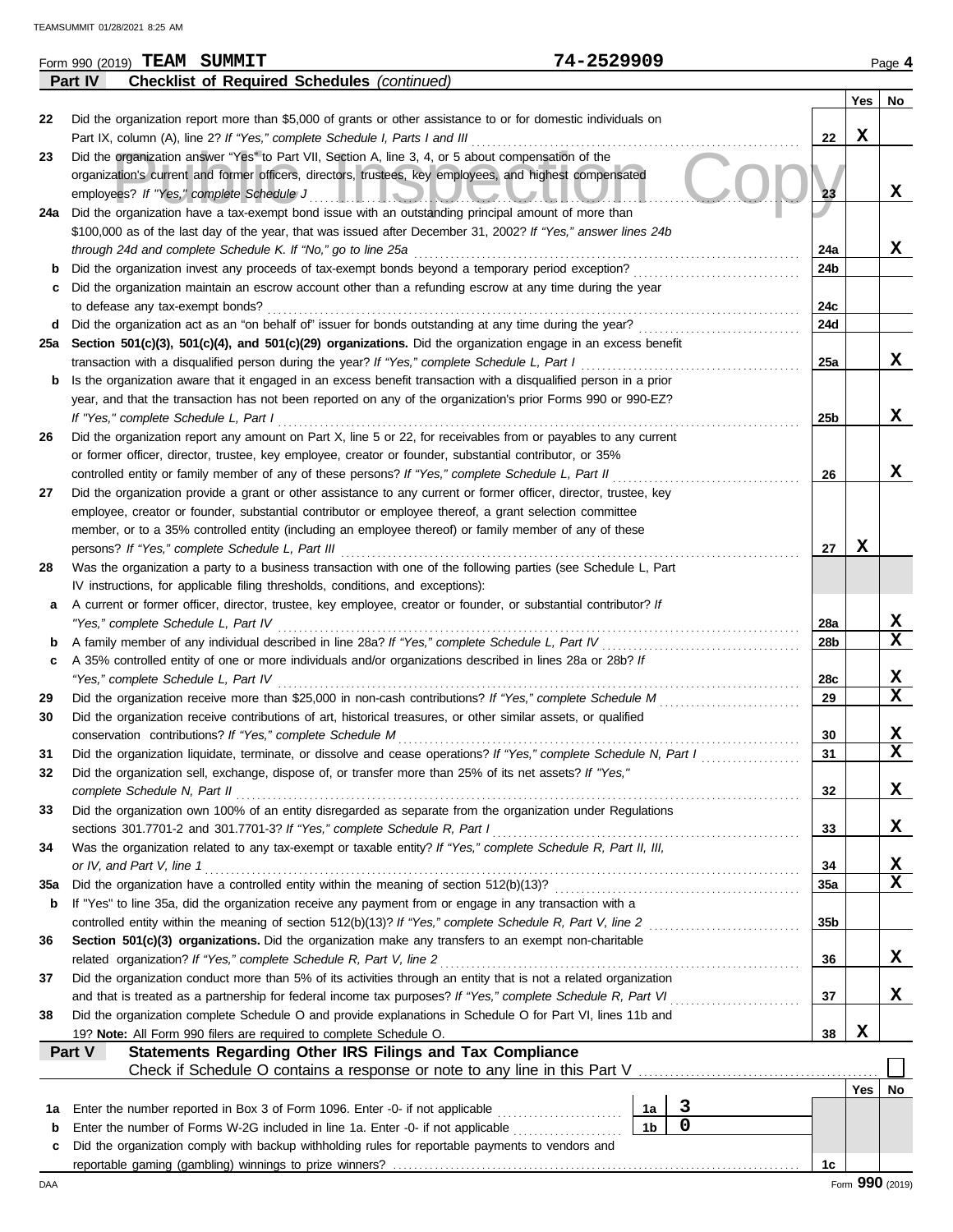|             | 74-2529909<br>Form 990 (2019) TEAM SUMMIT                                                                                          |                 |                |             | Page 5      |
|-------------|------------------------------------------------------------------------------------------------------------------------------------|-----------------|----------------|-------------|-------------|
|             | Statements Regarding Other IRS Filings and Tax Compliance (continued)<br>Part V                                                    |                 |                |             |             |
|             |                                                                                                                                    |                 |                | Yes         | No          |
| 2a          | Enter the number of employees reported on Form W-3, Transmittal of Wage and Tax                                                    |                 |                |             |             |
|             | Statements, filed for the calendar year ending with or within the year covered by this return                                      | 132<br>2a       |                |             |             |
| b           | If at least one is reported on line 2a, did the organization file all required federal employment tax returns?                     |                 | 2b             | X           |             |
|             | Note: If the sum of lines 1a and 2a is greater than 250, you may be required to e-file (see instructions)                          |                 |                |             |             |
| За          | Did the organization have unrelated business gross income of \$1,000 or more during the year?                                      |                 | 3a             |             | X           |
| b           | If "Yes," has it filed a Form 990-T for this year? If "No" to line 3b, provide an explanation on Schedule O                        |                 | 3 <sub>b</sub> |             |             |
| 4a          | At any time during the calendar year, did the organization have an interest in, or a signature or other authority over,            |                 |                |             |             |
|             | a financial account in a foreign country (such as a bank account, securities account, or other financial account)?                 |                 | 4a             |             | X           |
| b           | If "Yes," enter the name of the foreign country u                                                                                  |                 |                |             |             |
|             | See instructions for filing requirements for FinCEN Form 114, Report of Foreign Bank and Financial Accounts (FBAR).                |                 |                |             |             |
| 5а          | Was the organization a party to a prohibited tax shelter transaction at any time during the tax year?                              |                 | 5a             |             | X           |
| b           | Did any taxable party notify the organization that it was or is a party to a prohibited tax shelter transaction?                   |                 | 5 <sub>b</sub> |             | $\mathbf x$ |
| c           | If "Yes" to line 5a or 5b, did the organization file Form 8886-T?                                                                  |                 | 5c             |             |             |
| 6a          | Does the organization have annual gross receipts that are normally greater than \$100,000, and did the                             |                 |                |             |             |
|             | organization solicit any contributions that were not tax deductible as charitable contributions?                                   |                 | 6a             |             | X           |
| b           | If "Yes," did the organization include with every solicitation an express statement that such contributions or                     |                 |                |             |             |
|             | gifts were not tax deductible?                                                                                                     |                 | 6b             |             |             |
| 7           | Organizations that may receive deductible contributions under section 170(c).                                                      |                 |                |             |             |
| а           | Did the organization receive a payment in excess of \$75 made partly as a contribution and partly for goods                        |                 |                |             |             |
|             | and services provided to the payor?                                                                                                |                 | 7a             | $\mathbf x$ |             |
| $\mathbf b$ |                                                                                                                                    |                 | 7b             |             | X           |
| c           | Did the organization sell, exchange, or otherwise dispose of tangible personal property for which it was                           |                 |                |             |             |
|             |                                                                                                                                    |                 | 7c             |             | х           |
| d           |                                                                                                                                    | 7d              |                |             |             |
| е           | Did the organization receive any funds, directly or indirectly, to pay premiums on a personal benefit contract?                    |                 | 7e             |             | X           |
|             | Did the organization, during the year, pay premiums, directly or indirectly, on a personal benefit contract?                       |                 | 7f             |             | x           |
| g           | If the organization received a contribution of qualified intellectual property, did the organization file Form 8899 as required?   |                 | 7g             |             |             |
| h           | If the organization received a contribution of cars, boats, airplanes, or other vehicles, did the organization file a Form 1098-C? |                 | 7h             |             |             |
| 8           | Sponsoring organizations maintaining donor advised funds. Did a donor advised fund maintained by the                               |                 |                |             |             |
|             | sponsoring organization have excess business holdings at any time during the year?                                                 |                 | 8              |             |             |
| 9           | Sponsoring organizations maintaining donor advised funds.                                                                          |                 |                |             |             |
| а           | Did the sponsoring organization make any taxable distributions under section 4966?                                                 |                 | 9а             |             |             |
| b           | Did the sponsoring organization make a distribution to a donor, donor advisor, or related person?                                  |                 | 9b             |             |             |
| 10          | Section 501(c)(7) organizations. Enter:                                                                                            |                 |                |             |             |
|             |                                                                                                                                    | 10a             |                |             |             |
| b           | Gross receipts, included on Form 990, Part VIII, line 12, for public use of club facilities                                        | 10 <sub>b</sub> |                |             |             |
| 11          | Section 501(c)(12) organizations. Enter:                                                                                           |                 |                |             |             |
| а           | Gross income from members or shareholders                                                                                          | 11a             |                |             |             |
| b           | Gross income from other sources (Do not net amounts due or paid to other sources                                                   |                 |                |             |             |
|             | against amounts due or received from them.)                                                                                        | 11 <sub>b</sub> |                |             |             |
| 12a         | Section 4947(a)(1) non-exempt charitable trusts. Is the organization filing Form 990 in lieu of Form 1041?                         |                 | 12a            |             |             |
| b           | If "Yes," enter the amount of tax-exempt interest received or accrued during the year <i>minimizion</i> .                          | 12b             |                |             |             |
| 13          | Section 501(c)(29) qualified nonprofit health insurance issuers.                                                                   |                 |                |             |             |
| a           | Is the organization licensed to issue qualified health plans in more than one state?                                               |                 | 13а            |             |             |
|             | Note: See the instructions for additional information the organization must report on Schedule O.                                  |                 |                |             |             |
| b           | Enter the amount of reserves the organization is required to maintain by the states in which                                       |                 |                |             |             |
|             |                                                                                                                                    | 13b             |                |             |             |
| c           | Enter the amount of reserves on hand                                                                                               | 13 <sub>c</sub> |                |             |             |
| 14a         | Did the organization receive any payments for indoor tanning services during the tax year?                                         |                 | 14a            |             | x           |
| b           |                                                                                                                                    |                 | 14b            |             |             |
| 15          | Is the organization subject to the section 4960 tax on payment(s) of more than \$1,000,000 in remuneration or                      |                 |                |             |             |
|             | excess parachute payment(s) during the year?                                                                                       |                 | 15             |             | x           |
|             | If "Yes," see instructions and file Form 4720, Schedule N.                                                                         |                 |                |             |             |
| 16          | Is the organization an educational institution subject to the section 4968 excise tax on net investment income?                    |                 | 16             |             | X           |
|             | If "Yes," complete Form 4720, Schedule O.                                                                                          |                 |                |             |             |
|             |                                                                                                                                    |                 |                |             |             |

Form **990** (2019)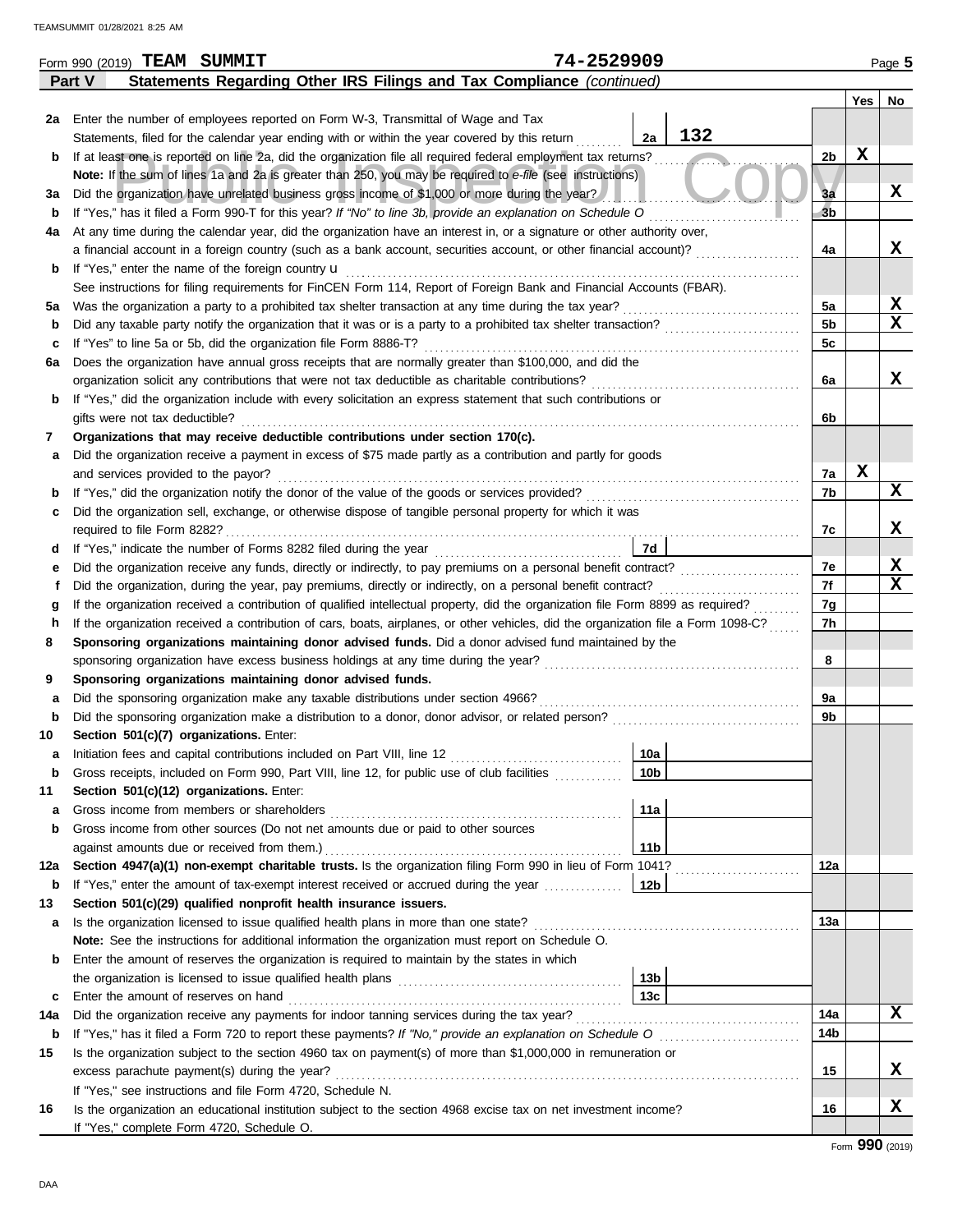|             | 74-2529909<br>Form 990 (2019) TEAM SUMMIT                                                                                                                                             |                 |     | Page 6          |
|-------------|---------------------------------------------------------------------------------------------------------------------------------------------------------------------------------------|-----------------|-----|-----------------|
|             | Governance, Management, and Disclosure For each "Yes" response to lines 2 through 7b below, and for a "No"<br>Part VI                                                                 |                 |     |                 |
|             | response to line 8a, 8b, or 10b below, describe the circumstances, processes, or changes on Schedule O. See instructions.                                                             |                 |     |                 |
|             |                                                                                                                                                                                       |                 |     | IХ              |
|             | Section A. Governing Body and Management                                                                                                                                              |                 |     |                 |
|             |                                                                                                                                                                                       |                 | Yes | No              |
| 1а          | Enter the number of voting members of the governing body at the end of the tax year<br>1a                                                                                             |                 |     |                 |
|             | If there are material differences in voting rights among members of the governing body, or                                                                                            |                 |     |                 |
|             | if the governing body delegated broad authority to an executive committee or similar                                                                                                  |                 |     |                 |
|             | committee, explain on Schedule O.                                                                                                                                                     |                 |     |                 |
| $\mathbf b$ | 12<br>1b<br>Enter the number of voting members included on line 1a, above, who are independent                                                                                        |                 |     |                 |
| 2           | Did any officer, director, trustee, or key employee have a family relationship or a business relationship with                                                                        |                 |     |                 |
|             | any other officer, director, trustee, or key employee?                                                                                                                                | 2               |     | X.              |
| 3           | Did the organization delegate control over management duties customarily performed by or under the direct                                                                             |                 |     |                 |
|             | supervision of officers, directors, trustees, or key employees to a management company or other person?                                                                               | 3               |     | x               |
| 4           | Did the organization make any significant changes to its governing documents since the prior Form 990 was filed?                                                                      | 4               |     | x               |
| 5           | Did the organization become aware during the year of a significant diversion of the organization's assets?                                                                            | 5               |     | x               |
| 6           | Did the organization have members or stockholders?                                                                                                                                    | 6               |     | x               |
| 7a          | Did the organization have members, stockholders, or other persons who had the power to elect or appoint                                                                               |                 |     |                 |
|             | one or more members of the governing body?                                                                                                                                            | 7a              |     | X.              |
| b           | Are any governance decisions of the organization reserved to (or subject to approval by) members,                                                                                     |                 |     |                 |
|             | stockholders, or persons other than the governing body?                                                                                                                               | 7b              |     | X.              |
| 8           | Did the organization contemporaneously document the meetings held or written actions undertaken during the year by the following:                                                     |                 |     |                 |
| а           | The governing body?                                                                                                                                                                   | 8а              | х   |                 |
| $\mathbf b$ | Each committee with authority to act on behalf of the governing body?                                                                                                                 | 8b              | x   |                 |
| 9           | Is there any officer, director, trustee, or key employee listed in Part VII, Section A, who cannot be reached at                                                                      |                 |     |                 |
|             |                                                                                                                                                                                       | 9               |     | x               |
|             | Section B. Policies (This Section B requests information about policies not required by the Internal Revenue Code.)                                                                   |                 |     |                 |
|             |                                                                                                                                                                                       |                 | Yes | No              |
| 10a         | Did the organization have local chapters, branches, or affiliates?                                                                                                                    | 10a             |     | x               |
| b           | If "Yes," did the organization have written policies and procedures governing the activities of such chapters,                                                                        |                 |     |                 |
|             | affiliates, and branches to ensure their operations are consistent with the organization's exempt purposes?                                                                           | 10 <sub>b</sub> |     |                 |
| 11a         | Has the organization provided a complete copy of this Form 990 to all members of its governing body before filing the form?                                                           | 11a             | х   |                 |
| b           | Describe in Schedule O the process, if any, used by the organization to review this Form 990.                                                                                         |                 |     |                 |
| 12a         | Did the organization have a written conflict of interest policy? If "No," go to line 13                                                                                               | 12a             | х   |                 |
| b           | Were officers, directors, or trustees, and key employees required to disclose annually interests that could give rise to conflicts?                                                   | 12b             | X   |                 |
| с           | Did the organization regularly and consistently monitor and enforce compliance with the policy? If "Yes,"                                                                             |                 |     |                 |
|             | describe in Schedule O how this was done                                                                                                                                              | 12c             | x   |                 |
| 13          | Did the organization have a written whistleblower policy?                                                                                                                             | 13              | х   |                 |
| 14          | Did the organization have a written document retention and destruction policy?                                                                                                        | 14              | х   |                 |
| 15          | Did the process for determining compensation of the following persons include a review and approval by                                                                                |                 |     |                 |
|             | independent persons, comparability data, and contemporaneous substantiation of the deliberation and decision?                                                                         |                 |     |                 |
| а           |                                                                                                                                                                                       | 15a             | х   |                 |
| b           | Other officers or key employees of the organization                                                                                                                                   | 15b             |     | x               |
|             | If "Yes" to line 15a or 15b, describe the process in Schedule O (see instructions).                                                                                                   |                 |     |                 |
| 16a         | Did the organization invest in, contribute assets to, or participate in a joint venture or similar arrangement                                                                        |                 |     |                 |
|             | with a taxable entity during the year?                                                                                                                                                | 16a             |     | X               |
| b           | If "Yes," did the organization follow a written policy or procedure requiring the organization to evaluate its                                                                        |                 |     |                 |
|             | participation in joint venture arrangements under applicable federal tax law, and take steps to safeguard the                                                                         |                 |     |                 |
|             |                                                                                                                                                                                       | 16b             |     |                 |
|             | <b>Section C. Disclosure</b>                                                                                                                                                          |                 |     |                 |
| 17          | List the states with which a copy of this Form 990 is required to be filed $\mathbf u$ None                                                                                           |                 |     |                 |
| 18          | Section 6104 requires an organization to make its Forms 1023 (1024 or 1024-A, if applicable), 990, and 990-T (Section 501(c)                                                          |                 |     |                 |
|             | (3)s only) available for public inspection. Indicate how you made these available. Check all that apply.                                                                              |                 |     |                 |
|             | Another's website $ \mathbf{X} $ Upon request<br>$ \mathbf{X} $ Own website<br>Other (explain on Schedule O)                                                                          |                 |     |                 |
| 19          | Describe on Schedule O whether (and if so, how) the organization made its governing documents, conflict of interest policy, and                                                       |                 |     |                 |
|             | financial statements available to the public during the tax year.<br>State the name, address, and telephone number of the person who possesses the organization's books and records u |                 |     |                 |
| 20          | <b>48 UNEVA PLACE</b><br><b>ORGANIZATION</b><br>THE                                                                                                                                   |                 |     |                 |
|             | CO 80443<br>COPPER MOUNTAIN                                                                                                                                                           | 970-968-3080    |     |                 |
| DAA         |                                                                                                                                                                                       |                 |     | Form 990 (2019) |
|             |                                                                                                                                                                                       |                 |     |                 |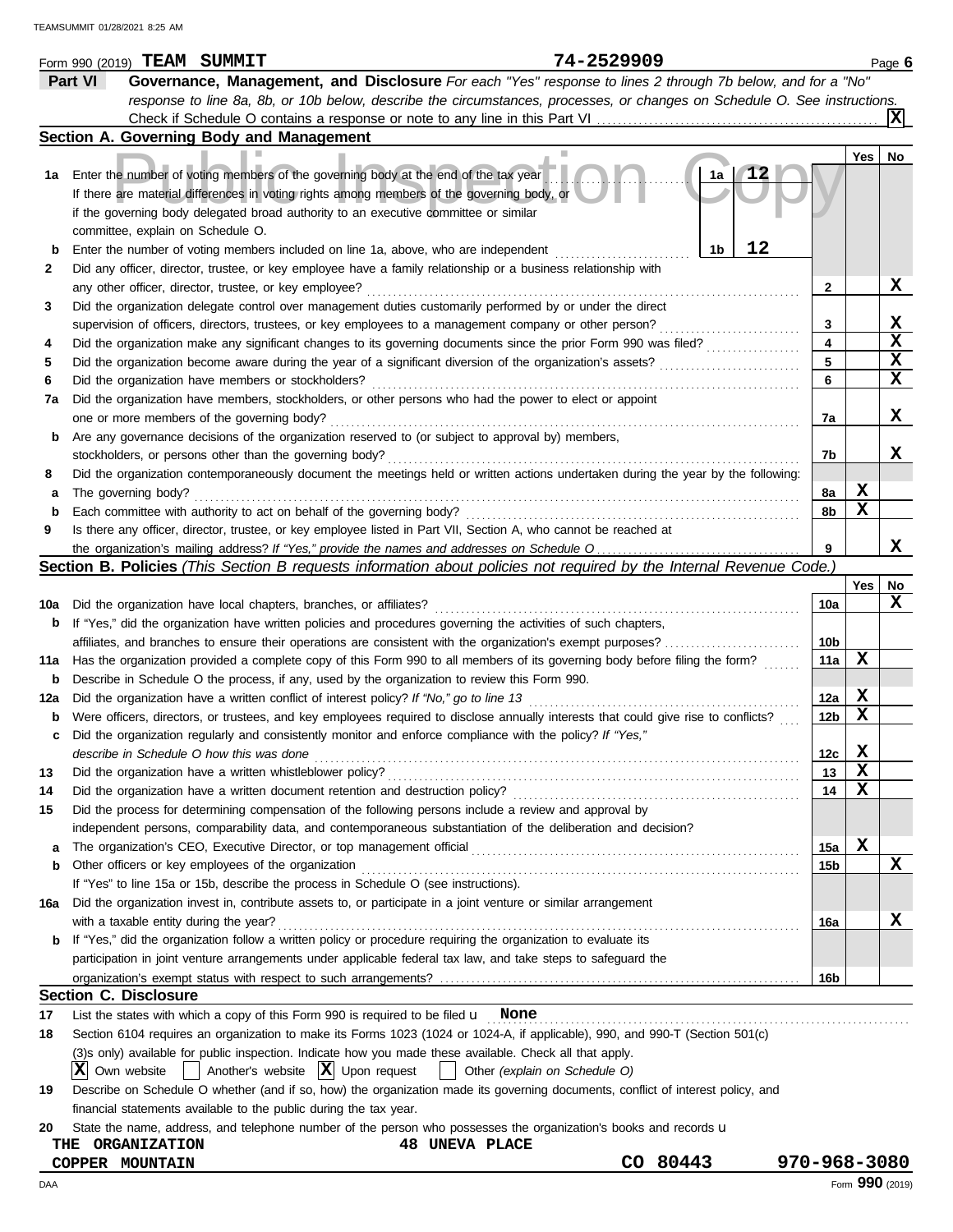| Form 990 (2019)          | <b>TEAM SUMMIT</b>             | 74-2529909                                                                                                                                                                                                                                                       | Page 7 |
|--------------------------|--------------------------------|------------------------------------------------------------------------------------------------------------------------------------------------------------------------------------------------------------------------------------------------------------------|--------|
| <b>Part VII</b>          |                                | Compensation of Officers, Directors, Trustees, Key Employees, Highest Compensated Employees, and                                                                                                                                                                 |        |
|                          | <b>Independent Contractors</b> |                                                                                                                                                                                                                                                                  |        |
|                          |                                | Check if Schedule O contains a response or note to any line in this Part VII                                                                                                                                                                                     |        |
| Section A.               |                                | Officers, Directors, Trustees, Key Employees, and Highest Compensated Employees                                                                                                                                                                                  |        |
| organization's tax year. |                                | 1a Complete this table for all persons required to be listed. Report compensation for the calendar year ending with or within the                                                                                                                                |        |
|                          |                                | • List all of the organization's current officers, directors, trustees (whether individuals or organizations), regardless of amount of<br>compensation. Enter -0- in columns (D), (E), and (F) if no compensation was paid.                                      |        |
|                          |                                | • List all of the organization's current key employees, if any. See instructions for definition of "key employee."                                                                                                                                               |        |
|                          |                                | List the organization's five <b>current</b> highest compensated employees (other than an officer, director, trustee, or key employee)<br>who received reportable compensation (Box 5 of Form W-2 and/or Box 7 of Form 1099-MISC) of more than \$100,000 from the |        |

organization and any related organizations. ■ List all of the organization's **former** officers, key employees, and highest compensated employees who received more than<br> **•** 00,000 of reportable compensation from the ergonization and any related ergonizations \$100,000 of reportable compensation from the organization and any related organizations.

List all of the organization's **former directors or trustees** that received, in the capacity as a former director or trustee of the organization, more than \$10,000 of reportable compensation from the organization and any related organizations. See instructions for the order in which to list the persons above. **•**

Check this box if neither the organization nor any related organization compensated any current officer, director, or trustee.

| (A)<br>Name and title         | (B)<br>Average<br>hours<br>per week<br>(list any<br>hours for |                                      |                          |             | (C)<br>Position<br>(do not check more than one<br>box, unless person is both an<br>officer and a director/trustee) |                                 |        | (D)<br>Reportable<br>compensation<br>from the<br>organization<br>(W-2/1099-MISC) | (E)<br>Reportable<br>compensation<br>from related<br>organizations<br>(W-2/1099-MISC) | (F)<br>Estimated amount<br>of other<br>compensation<br>from the<br>organization and |
|-------------------------------|---------------------------------------------------------------|--------------------------------------|--------------------------|-------------|--------------------------------------------------------------------------------------------------------------------|---------------------------------|--------|----------------------------------------------------------------------------------|---------------------------------------------------------------------------------------|-------------------------------------------------------------------------------------|
|                               | related<br>organizations<br>below<br>dotted line)             | Individual<br>or director<br>trustee | Institutional<br>trustee | Officer     | Ķey<br>employee                                                                                                    | Highest compensated<br>employee | Former |                                                                                  |                                                                                       | related organizations                                                               |
| (1) BRUCE MCLENNAN            | 5.00                                                          |                                      |                          |             |                                                                                                                    |                                 |        |                                                                                  |                                                                                       |                                                                                     |
| <b>PRESIDENT</b>              | 0.00                                                          | $\mathbf x$                          |                          | $\mathbf x$ |                                                                                                                    |                                 |        | 0                                                                                | 0                                                                                     | $\mathbf 0$                                                                         |
| (2) ALEX SALEM                | 5.00                                                          |                                      |                          |             |                                                                                                                    |                                 |        |                                                                                  |                                                                                       |                                                                                     |
| VICE PRESIDENT                | 0.00                                                          | X                                    |                          | $\mathbf x$ |                                                                                                                    |                                 |        | 0                                                                                | 0                                                                                     | $\mathbf 0$                                                                         |
| (3) ART GRAPER                |                                                               |                                      |                          |             |                                                                                                                    |                                 |        |                                                                                  |                                                                                       |                                                                                     |
|                               | 5.00                                                          |                                      |                          |             |                                                                                                                    |                                 |        |                                                                                  |                                                                                       |                                                                                     |
| <b>TREASURER</b>              | 0.00                                                          | $\mathbf x$                          |                          | $\mathbf x$ |                                                                                                                    |                                 |        | 0                                                                                | 0                                                                                     | 0                                                                                   |
| (4) ANNE GISH                 |                                                               |                                      |                          |             |                                                                                                                    |                                 |        |                                                                                  |                                                                                       |                                                                                     |
|                               | 5.00                                                          |                                      |                          |             |                                                                                                                    |                                 |        |                                                                                  |                                                                                       |                                                                                     |
| <b>SECRETARY</b>              | 0.00                                                          | $\mathbf x$                          |                          | $\mathbf x$ |                                                                                                                    |                                 |        | 0                                                                                | 0                                                                                     | $\mathbf 0$                                                                         |
| (5) KATHY STANG               |                                                               |                                      |                          |             |                                                                                                                    |                                 |        |                                                                                  |                                                                                       |                                                                                     |
|                               | 0.75                                                          |                                      |                          |             |                                                                                                                    |                                 |        |                                                                                  |                                                                                       |                                                                                     |
| <b>BOARD MEMBER</b>           | 0.00                                                          | $\mathbf x$                          |                          |             |                                                                                                                    |                                 |        | 0                                                                                | 0                                                                                     | $\mathbf 0$                                                                         |
| (6) STEVE STEC                |                                                               |                                      |                          |             |                                                                                                                    |                                 |        |                                                                                  |                                                                                       |                                                                                     |
|                               | 0.75                                                          |                                      |                          |             |                                                                                                                    |                                 |        |                                                                                  |                                                                                       |                                                                                     |
| <b>BOARD MEMBER</b>           | 0.00                                                          | X                                    |                          |             |                                                                                                                    |                                 |        | 0                                                                                | 0                                                                                     | 0                                                                                   |
| (7) WHITNEY HENCEROTH         |                                                               |                                      |                          |             |                                                                                                                    |                                 |        |                                                                                  |                                                                                       |                                                                                     |
|                               | 0.75                                                          |                                      |                          |             |                                                                                                                    |                                 |        |                                                                                  |                                                                                       |                                                                                     |
| <b>BOARD MEMBER</b>           | 0.00                                                          | $\mathbf x$                          |                          |             |                                                                                                                    |                                 |        | 0                                                                                | 0                                                                                     | $\mathbf 0$                                                                         |
| (8) DAVE LITTLE               | 0.75                                                          |                                      |                          |             |                                                                                                                    |                                 |        |                                                                                  |                                                                                       |                                                                                     |
| <b>BOARD MEMBER</b>           | 0.00                                                          | $\mathbf x$                          |                          |             |                                                                                                                    |                                 |        | 0                                                                                | 0                                                                                     | 0                                                                                   |
| <b>CHRISTINA</b><br>(9) KATHY |                                                               |                                      |                          |             |                                                                                                                    |                                 |        |                                                                                  |                                                                                       |                                                                                     |
|                               | 0.75                                                          |                                      |                          |             |                                                                                                                    |                                 |        |                                                                                  |                                                                                       |                                                                                     |
| <b>BOARD MEMBER</b>           | 0.00                                                          | $\mathbf x$                          |                          |             |                                                                                                                    |                                 |        | 0                                                                                | 0                                                                                     | 0                                                                                   |
| (10) BILL JACKSON             |                                                               |                                      |                          |             |                                                                                                                    |                                 |        |                                                                                  |                                                                                       |                                                                                     |
|                               | 0.75                                                          |                                      |                          |             |                                                                                                                    |                                 |        |                                                                                  |                                                                                       |                                                                                     |
| <b>BOARD MEMBER</b>           | 0.00                                                          | $\mathbf x$                          |                          |             |                                                                                                                    |                                 |        | 0                                                                                | 0                                                                                     | $\mathbf 0$                                                                         |
| (11) SHAWN MCDONALD           |                                                               |                                      |                          |             |                                                                                                                    |                                 |        |                                                                                  |                                                                                       |                                                                                     |
|                               | 0.75                                                          |                                      |                          |             |                                                                                                                    |                                 |        |                                                                                  |                                                                                       |                                                                                     |
| <b>BOARD MEMBER</b>           | 0.00                                                          | $\mathbf x$                          |                          |             |                                                                                                                    |                                 |        | 0                                                                                | 0                                                                                     | 0                                                                                   |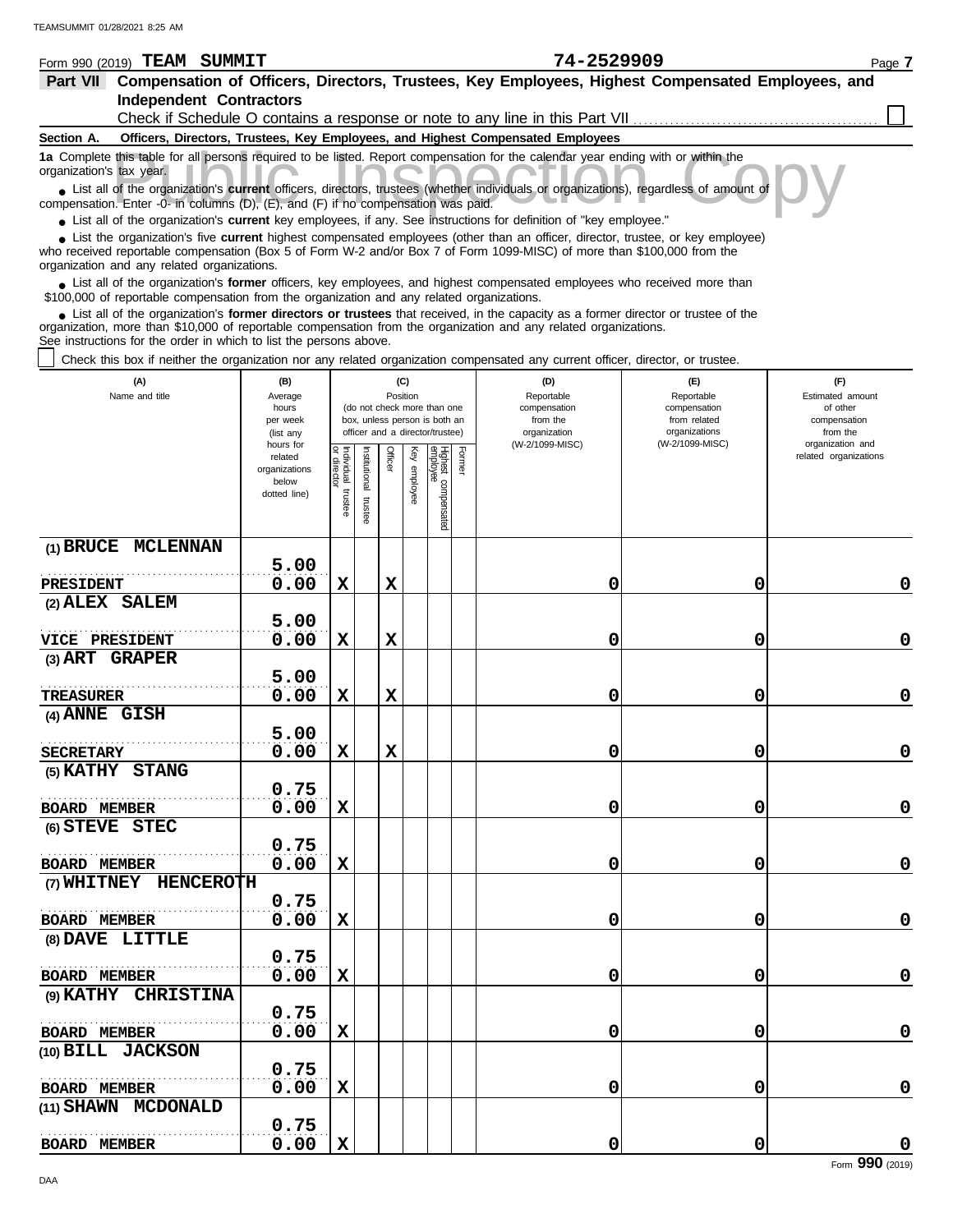| TEAMSUMMIT 01/28/2021 8:25 AM<br>Form 990 (2019) | SUMMIT<br>TEAM                                                                                                                                                        |                                                                |                                   |                       |                 |              |                                                                                                 |                  | 74-2529909                                                                                                                                                                                                                                                                                                                                      |                                                                    |   |                                                                 | Page 8      |
|--------------------------------------------------|-----------------------------------------------------------------------------------------------------------------------------------------------------------------------|----------------------------------------------------------------|-----------------------------------|-----------------------|-----------------|--------------|-------------------------------------------------------------------------------------------------|------------------|-------------------------------------------------------------------------------------------------------------------------------------------------------------------------------------------------------------------------------------------------------------------------------------------------------------------------------------------------|--------------------------------------------------------------------|---|-----------------------------------------------------------------|-------------|
| Part VII                                         |                                                                                                                                                                       |                                                                |                                   |                       |                 |              |                                                                                                 |                  | Section A. Officers, Directors, Trustees, Key Employees, and Highest Compensated Employees (continued)                                                                                                                                                                                                                                          |                                                                    |   |                                                                 |             |
|                                                  | (A)<br>Name and title                                                                                                                                                 | (B)<br>Average<br>hours<br>per week<br>(list any               |                                   |                       | (C)<br>Position |              | (do not check more than one<br>box, unless person is both an<br>officer and a director/trustee) |                  | (D)<br>Reportable<br>compensation<br>from the<br>organization                                                                                                                                                                                                                                                                                   | (E)<br>Reportable<br>compensation<br>from related<br>organizations |   | (F)<br>Estimated amount<br>of other<br>compensation<br>from the |             |
|                                                  |                                                                                                                                                                       | hours for<br>related<br>organizations<br>below<br>dotted line) | Individual trustee<br>or director | Institutional trustee | <b>Officer</b>  | Key employee | Highest compensated<br>employee                                                                 | Former           | (W-2/1099-MISC)                                                                                                                                                                                                                                                                                                                                 | (W-2/1099-MISC)                                                    |   | organization and<br>related organizations                       |             |
| (12)                                             | WILLIAM RAMSEY                                                                                                                                                        |                                                                |                                   |                       |                 |              |                                                                                                 |                  |                                                                                                                                                                                                                                                                                                                                                 |                                                                    |   |                                                                 |             |
| <b>BOARD MEMBER</b>                              |                                                                                                                                                                       | 0.75<br>0.00                                                   | X                                 |                       |                 |              |                                                                                                 |                  | 0                                                                                                                                                                                                                                                                                                                                               | 0                                                                  |   |                                                                 | 0           |
| (13)                                             | STACE C. BECHTEL<br>EXECUTIVE DIRECTOR                                                                                                                                | 40.00<br>0.00                                                  |                                   |                       | X               |              |                                                                                                 |                  | 91,307                                                                                                                                                                                                                                                                                                                                          | 0                                                                  |   |                                                                 | $\mathbf 0$ |
|                                                  |                                                                                                                                                                       |                                                                |                                   |                       |                 |              |                                                                                                 |                  |                                                                                                                                                                                                                                                                                                                                                 |                                                                    |   |                                                                 |             |
|                                                  |                                                                                                                                                                       |                                                                |                                   |                       |                 |              |                                                                                                 |                  |                                                                                                                                                                                                                                                                                                                                                 |                                                                    |   |                                                                 |             |
|                                                  |                                                                                                                                                                       |                                                                |                                   |                       |                 |              |                                                                                                 |                  |                                                                                                                                                                                                                                                                                                                                                 |                                                                    |   |                                                                 |             |
|                                                  |                                                                                                                                                                       |                                                                |                                   |                       |                 |              |                                                                                                 |                  |                                                                                                                                                                                                                                                                                                                                                 |                                                                    |   |                                                                 |             |
|                                                  |                                                                                                                                                                       |                                                                |                                   |                       |                 |              |                                                                                                 |                  |                                                                                                                                                                                                                                                                                                                                                 |                                                                    |   |                                                                 |             |
|                                                  |                                                                                                                                                                       |                                                                |                                   |                       |                 |              |                                                                                                 |                  |                                                                                                                                                                                                                                                                                                                                                 |                                                                    |   |                                                                 |             |
|                                                  |                                                                                                                                                                       |                                                                |                                   |                       |                 |              |                                                                                                 | u                | 91,307                                                                                                                                                                                                                                                                                                                                          |                                                                    |   |                                                                 |             |
|                                                  | c Total from continuation sheets to Part VII, Section A                                                                                                               |                                                                |                                   |                       |                 |              |                                                                                                 | u<br>$\mathbf u$ | 91,307                                                                                                                                                                                                                                                                                                                                          |                                                                    |   |                                                                 |             |
| 2                                                |                                                                                                                                                                       |                                                                |                                   |                       |                 |              |                                                                                                 |                  | Total number of individuals (including but not limited to those listed above) who received more than \$100,000 of                                                                                                                                                                                                                               |                                                                    |   |                                                                 |             |
|                                                  | reportable compensation from the organization $\bf{u}$ 0                                                                                                              |                                                                |                                   |                       |                 |              |                                                                                                 |                  |                                                                                                                                                                                                                                                                                                                                                 |                                                                    |   | Yes                                                             | No          |
| 3                                                |                                                                                                                                                                       |                                                                |                                   |                       |                 |              |                                                                                                 |                  | Did the organization list any former officer, director, trustee, key employee, or highest compensated                                                                                                                                                                                                                                           |                                                                    | 3 |                                                                 | X           |
| 4                                                |                                                                                                                                                                       |                                                                |                                   |                       |                 |              |                                                                                                 |                  | For any individual listed on line 1a, is the sum of reportable compensation and other compensation from the<br>organization and related organizations greater than \$150,000? If "Yes," complete Schedule J for such                                                                                                                            |                                                                    |   |                                                                 |             |
| 5                                                |                                                                                                                                                                       |                                                                |                                   |                       |                 |              |                                                                                                 |                  | individual with a construction of the construction of the construction of the construction of the construction of the construction of the construction of the construction of the construction of the construction of the cons<br>Did any person listed on line 1a receive or accrue compensation from any unrelated organization or individual |                                                                    | 4 |                                                                 | X           |
|                                                  | Section B. Independent Contractors                                                                                                                                    |                                                                |                                   |                       |                 |              |                                                                                                 |                  |                                                                                                                                                                                                                                                                                                                                                 |                                                                    | 5 |                                                                 | x           |
| 1                                                |                                                                                                                                                                       |                                                                |                                   |                       |                 |              |                                                                                                 |                  | Complete this table for your five highest compensated independent contractors that received more than \$100,000 of                                                                                                                                                                                                                              |                                                                    |   |                                                                 |             |
|                                                  |                                                                                                                                                                       | (A)<br>Name and business address                               |                                   |                       |                 |              |                                                                                                 |                  | compensation from the organization. Report compensation for the calendar year ending with or within the organization's tax year.                                                                                                                                                                                                                | (B)<br>Description of services                                     |   | (C)                                                             |             |
|                                                  |                                                                                                                                                                       |                                                                |                                   |                       |                 |              |                                                                                                 |                  |                                                                                                                                                                                                                                                                                                                                                 |                                                                    |   | Compensation                                                    |             |
|                                                  |                                                                                                                                                                       |                                                                |                                   |                       |                 |              |                                                                                                 |                  |                                                                                                                                                                                                                                                                                                                                                 |                                                                    |   |                                                                 |             |
|                                                  |                                                                                                                                                                       |                                                                |                                   |                       |                 |              |                                                                                                 |                  |                                                                                                                                                                                                                                                                                                                                                 |                                                                    |   |                                                                 |             |
|                                                  |                                                                                                                                                                       |                                                                |                                   |                       |                 |              |                                                                                                 |                  |                                                                                                                                                                                                                                                                                                                                                 |                                                                    |   |                                                                 |             |
| $\mathbf{2}$                                     | Total number of independent contractors (including but not limited to those listed above) who<br>received more than \$100,000 of compensation from the organization u |                                                                |                                   |                       |                 |              |                                                                                                 |                  |                                                                                                                                                                                                                                                                                                                                                 | 0                                                                  |   |                                                                 |             |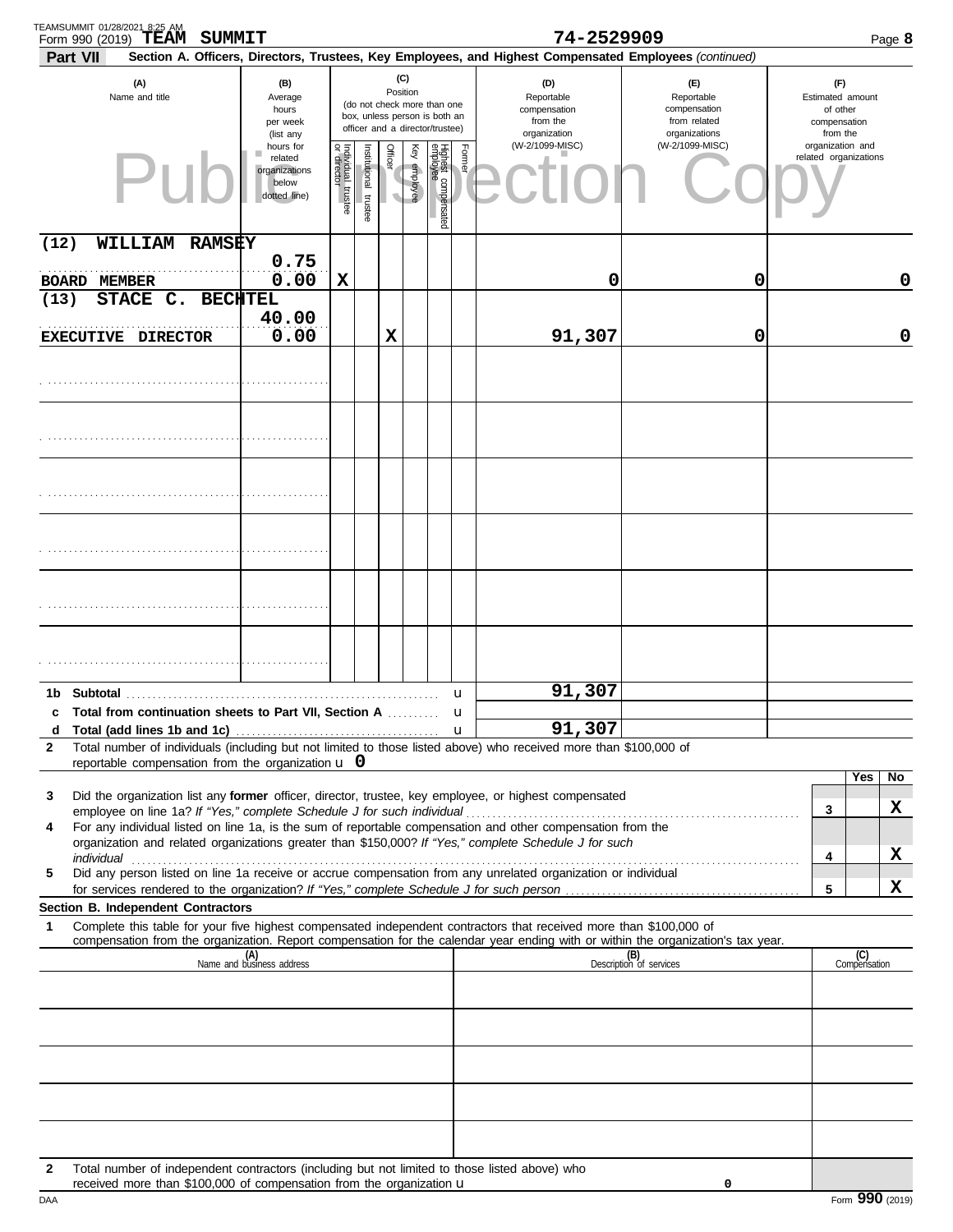### Form 990 (2019) Page **9 TEAM SUMMIT 74-2529909 Part VIII Statement of Revenue**

|                                                           | <b>Fail VIII</b> | <b>OLALGITIGHT OF IVERSITING</b>                                                                            |                |                            |                                |                      |                                              |                                      |                                                               |
|-----------------------------------------------------------|------------------|-------------------------------------------------------------------------------------------------------------|----------------|----------------------------|--------------------------------|----------------------|----------------------------------------------|--------------------------------------|---------------------------------------------------------------|
|                                                           |                  |                                                                                                             |                |                            |                                | (A)<br>Total revenue | (B)<br>Related or exempt<br>function revenue | (C)<br>Unrelated<br>business revenue | (D)<br>Revenue excluded<br>from tax under<br>sections 512-514 |
| Contributions, Gifts, Grants<br>and Other Similar Amounts |                  | 1a Federated campaigns<br><b>b</b> Membership dues<br>c Fundraising events                                  |                | 1a<br>1 <sub>b</sub><br>1c |                                |                      |                                              |                                      |                                                               |
|                                                           |                  | d Related organizations<br>e Government grants (contributions)<br>f All other contributions, gifts, grants, |                | 1d<br>1e                   | 2,152                          |                      |                                              |                                      |                                                               |
|                                                           |                  | and similar amounts not included above<br><b>g</b> Noncash contributions included in lines 1a-1f            |                | 1f<br>$1g$ \$              | 326,352                        |                      |                                              |                                      |                                                               |
|                                                           |                  |                                                                                                             |                |                            |                                | 328,504              |                                              |                                      |                                                               |
|                                                           |                  |                                                                                                             |                |                            | <b>Business Code</b><br>900099 | 1,385,708            | 1,385,708                                    |                                      |                                                               |
|                                                           | 2a               | Tuition                                                                                                     |                |                            | 900099                         | 231,828              | 231,828                                      |                                      |                                                               |
| Program Service<br>Revenue                                | b                | Camp Registration Fee                                                                                       |                |                            | 900099                         | 93,361               | 93,361                                       |                                      |                                                               |
|                                                           |                  | Non-Host Comp Income<br>TS Host Comp and Events Incom                                                       |                |                            | 900099                         | 47,891               | 47,891                                       |                                      |                                                               |
|                                                           |                  | Transportation-Income                                                                                       |                |                            | 900099                         | 41,095               | 41,095                                       |                                      |                                                               |
|                                                           |                  | f All other program service revenue                                                                         |                |                            |                                |                      |                                              |                                      |                                                               |
|                                                           |                  |                                                                                                             |                |                            |                                | 1,799,883            |                                              |                                      |                                                               |
|                                                           |                  | 3 Investment income (including dividends, interest, and                                                     |                |                            |                                |                      |                                              |                                      |                                                               |
|                                                           |                  | other similar amounts)                                                                                      |                |                            | u                              | 5,982                |                                              |                                      | 5,982                                                         |
|                                                           | 4                | Income from investment of tax-exempt bond proceeds                                                          |                |                            | $\mathbf u$                    |                      |                                              |                                      |                                                               |
|                                                           | 5                |                                                                                                             |                |                            | $\mathbf u$                    |                      |                                              |                                      |                                                               |
|                                                           |                  |                                                                                                             | (i) Real       |                            | (ii) Personal                  |                      |                                              |                                      |                                                               |
|                                                           |                  | 6a Gross rents<br>6a                                                                                        |                |                            |                                |                      |                                              |                                      |                                                               |
|                                                           |                  | 6b<br><b>b</b> Less: rental expenses                                                                        |                |                            |                                |                      |                                              |                                      |                                                               |
|                                                           |                  | 6c<br><b>c</b> Rental inc. or (loss)                                                                        |                |                            |                                |                      |                                              |                                      |                                                               |
|                                                           |                  |                                                                                                             |                |                            | u                              |                      |                                              |                                      |                                                               |
|                                                           |                  | <b>7a</b> Gross amount from<br>sales of assets                                                              | (i) Securities |                            | (ii) Other                     |                      |                                              |                                      |                                                               |
|                                                           |                  | 7a<br>other than inventory                                                                                  |                |                            | $-5,226$                       |                      |                                              |                                      |                                                               |
|                                                           |                  | <b>b</b> Less: cost or other                                                                                |                |                            |                                |                      |                                              |                                      |                                                               |
| Revenue                                                   |                  | 7b<br>basis and sales exps.                                                                                 |                |                            |                                |                      |                                              |                                      |                                                               |
|                                                           |                  | c Gain or (loss)<br>7c                                                                                      |                |                            | $-5,226$                       |                      |                                              |                                      |                                                               |
| <b>Other</b>                                              |                  |                                                                                                             |                |                            | u                              | $-5,226$             |                                              |                                      | $-5,226$                                                      |
|                                                           |                  | 8a Gross income from fundraising events                                                                     |                |                            |                                |                      |                                              |                                      |                                                               |
|                                                           |                  | (not including \$                                                                                           |                |                            |                                |                      |                                              |                                      |                                                               |
|                                                           |                  | of contributions reported on line 1c).<br>See Part IV, line 18                                              |                | 8а                         | 191,825                        |                      |                                              |                                      |                                                               |
|                                                           |                  | <b>b</b> Less: direct expenses                                                                              |                | 8b                         | 110,744                        |                      |                                              |                                      |                                                               |
|                                                           |                  |                                                                                                             |                |                            |                                | 81,081               |                                              |                                      | 81,081                                                        |
|                                                           |                  | 9a Gross income from gaming activities.                                                                     |                |                            |                                |                      |                                              |                                      |                                                               |
|                                                           |                  | See Part IV, line 19                                                                                        | .              | 9а                         |                                |                      |                                              |                                      |                                                               |
|                                                           |                  | <b>b</b> Less: direct expenses                                                                              |                | 9b                         |                                |                      |                                              |                                      |                                                               |
|                                                           |                  |                                                                                                             |                |                            |                                |                      |                                              |                                      |                                                               |
|                                                           |                  | 10a Gross sales of inventory, less                                                                          |                |                            |                                |                      |                                              |                                      |                                                               |
|                                                           |                  | returns and allowances                                                                                      |                | 10a                        | 14,457                         |                      |                                              |                                      |                                                               |
|                                                           |                  | <b>b</b> Less: cost of goods sold                                                                           |                | 10 <sub>b</sub>            | 20,785                         |                      |                                              |                                      |                                                               |
|                                                           |                  |                                                                                                             |                |                            |                                | $-6,328$             |                                              |                                      | $-6,328$                                                      |
|                                                           |                  |                                                                                                             |                |                            | <b>Business Code</b>           |                      |                                              |                                      |                                                               |
| Miscellaneous<br>Revenue                                  | 11a              | FirstBank Cash Back                                                                                         |                |                            | 900099                         | 4,557                | 4,557                                        |                                      |                                                               |
|                                                           | b                | Installment plan fees                                                                                       |                |                            | 900099                         | 3,500                | 3,500                                        |                                      |                                                               |
|                                                           |                  |                                                                                                             |                |                            |                                |                      |                                              |                                      |                                                               |
|                                                           |                  |                                                                                                             |                |                            |                                |                      |                                              |                                      |                                                               |
|                                                           |                  |                                                                                                             |                |                            |                                | 8,057                |                                              |                                      |                                                               |
|                                                           |                  |                                                                                                             |                |                            | $\mathbf{u}$                   | 2,211,953            | 1,807,940                                    | 0                                    | 75,509                                                        |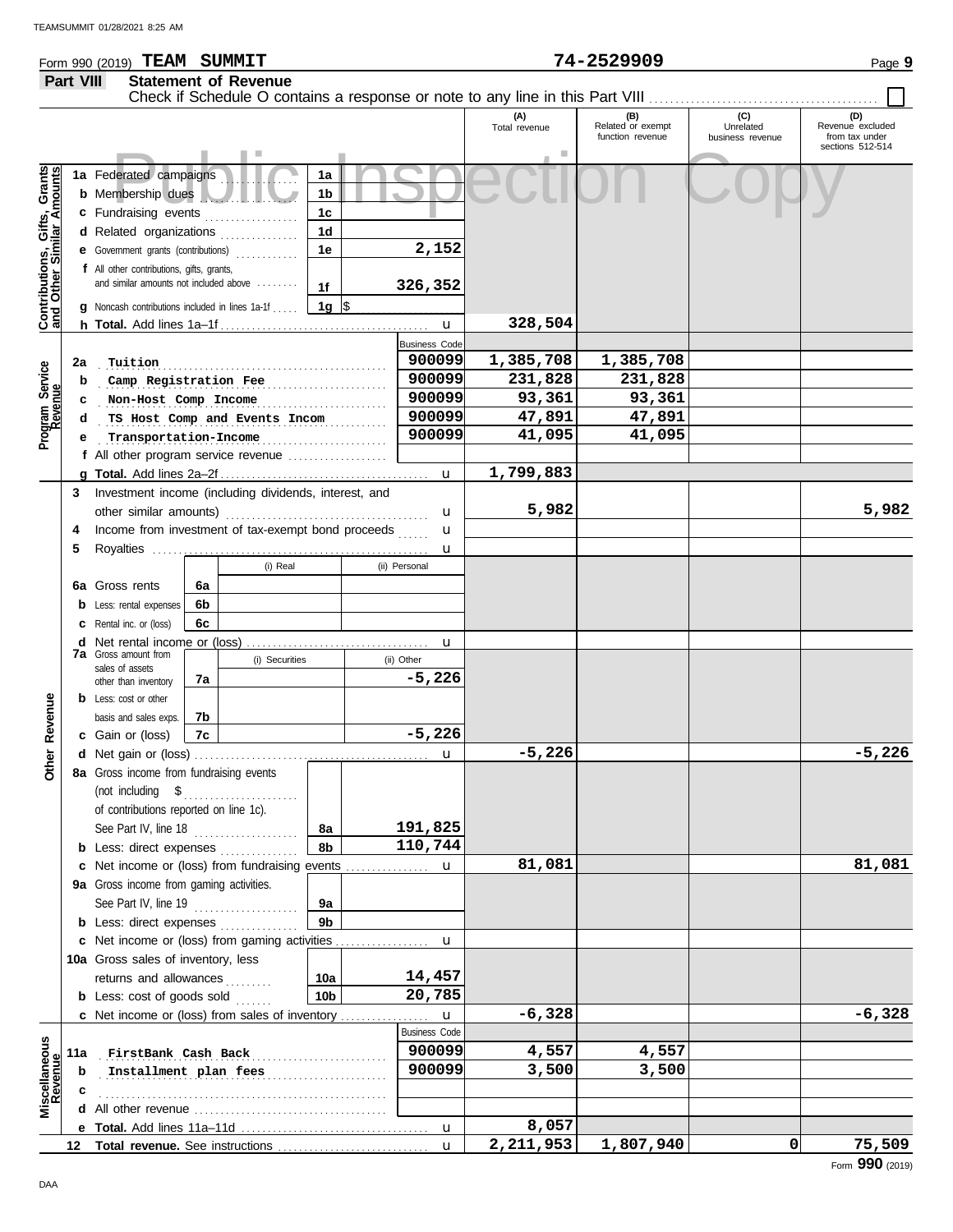### **Part IX Statement of Functional Expenses** Form 990 (2019) Page **10 TEAM SUMMIT 74-2529909**

|              | Section 501(c)(3) and 501(c)(4) organizations must complete all columns. All other organizations must complete column (A).                                                                                                    |                       |                        |                       |                       |
|--------------|-------------------------------------------------------------------------------------------------------------------------------------------------------------------------------------------------------------------------------|-----------------------|------------------------|-----------------------|-----------------------|
|              | Check if Schedule O contains a response or note to any line in this Part IX                                                                                                                                                   |                       |                        |                       | (D)                   |
|              | Do not include amounts reported on lines 6b,                                                                                                                                                                                  | (A)<br>Total expenses | (B)<br>Program service | (C)<br>Management and | Fundraising           |
|              | 7b, 8b, 9b, and 10b of Part VIII.                                                                                                                                                                                             |                       | expenses               | general expenses      | expenses              |
| 1            | Grants and other assistance to domestic organizations                                                                                                                                                                         |                       |                        |                       |                       |
|              | and domestic governments. See Part IV, line 21<br>Grants and other assistance to domestic                                                                                                                                     |                       |                        |                       |                       |
| $\mathbf{2}$ |                                                                                                                                                                                                                               | 70,450                | 70,450                 |                       |                       |
| 3            | individuals. See Part IV, line 22<br>Grants and other assistance to foreign                                                                                                                                                   |                       |                        |                       |                       |
|              | organizations, foreign governments, and foreign                                                                                                                                                                               |                       |                        |                       |                       |
|              | individuals. See Part IV, lines 15 and 16                                                                                                                                                                                     |                       |                        |                       |                       |
|              | Benefits paid to or for members                                                                                                                                                                                               |                       |                        |                       |                       |
| 5            | Compensation of current officers, directors,                                                                                                                                                                                  |                       |                        |                       |                       |
|              | trustees, and key employees                                                                                                                                                                                                   | 91,307                |                        | 91,307                |                       |
| 6            | Compensation not included above to disqualified                                                                                                                                                                               |                       |                        |                       |                       |
|              | persons (as defined under section 4958(f)(1)) and                                                                                                                                                                             |                       |                        |                       |                       |
|              | persons described in section 4958(c)(3)(B)                                                                                                                                                                                    |                       |                        |                       |                       |
| 7            | Other salaries and wages                                                                                                                                                                                                      | 1,200,396             | 1,019,748              | 68,379                | 112,269               |
| 8            | Pension plan accruals and contributions (include                                                                                                                                                                              |                       |                        |                       |                       |
|              | section 401(k) and 403(b) employer contributions)                                                                                                                                                                             | 31,786                | 25,805                 | 3,581                 |                       |
| 9            | Other employee benefits                                                                                                                                                                                                       | 95,036                | 91,486                 | 363                   | $\frac{2,400}{3,187}$ |
| 10           |                                                                                                                                                                                                                               | 102,096               | 79,810                 | 13,140                | 9,146                 |
| 11           | Fees for services (nonemployees):                                                                                                                                                                                             |                       |                        |                       |                       |
| a            |                                                                                                                                                                                                                               |                       |                        |                       |                       |
| b            |                                                                                                                                                                                                                               | 1,672                 |                        | 1,672                 |                       |
|              |                                                                                                                                                                                                                               | 55,580                |                        | 55,580                |                       |
| d            | Lobbying                                                                                                                                                                                                                      |                       |                        |                       |                       |
| е            | Professional fundraising services. See Part IV, line 17                                                                                                                                                                       |                       |                        |                       |                       |
| f            | Investment management fees                                                                                                                                                                                                    | 1,099                 |                        |                       | 1,099                 |
| q            | Other. (If line 11g amount exceeds 10% of line 25, column                                                                                                                                                                     |                       |                        |                       |                       |
|              | (A) amount, list line 11g expenses on Schedule O.)                                                                                                                                                                            | 15,210                |                        | 15,210                |                       |
| 12           | Advertising and promotion                                                                                                                                                                                                     | 17,271                |                        |                       | 17,271                |
| 13           |                                                                                                                                                                                                                               | 22,044                |                        | 10,179                | 11,865                |
| 14           |                                                                                                                                                                                                                               |                       |                        |                       |                       |
| 15           |                                                                                                                                                                                                                               |                       |                        |                       |                       |
| 16           |                                                                                                                                                                                                                               | 74,975                | 51,869                 | 22,273                | 833                   |
| 17           |                                                                                                                                                                                                                               | 296,849               | 295,363                | 1,192                 | 294                   |
| 18           | Payments of travel or entertainment expenses                                                                                                                                                                                  |                       |                        |                       |                       |
|              | for any federal, state, or local public officials                                                                                                                                                                             |                       |                        |                       |                       |
| 19           | Conferences, conventions, and meetings                                                                                                                                                                                        | 2,963                 | 834                    | 1,743                 | 386                   |
| 20           |                                                                                                                                                                                                                               | 738                   |                        | 738                   |                       |
| 21           |                                                                                                                                                                                                                               |                       |                        |                       |                       |
| 22           | Depreciation, depletion, and amortization                                                                                                                                                                                     | 23,717                | 19,404                 | 4,313                 |                       |
| 23           | Insurance with a continuum and the continuum of the continuum of the continuum of the continuum of the continuum of the continuum of the continuum of the continuum of the continuum of the continuum of the continuum of the | 21,721                | 19,024                 | 2,697                 |                       |
| 24           | Other expenses. Itemize expenses not covered                                                                                                                                                                                  |                       |                        |                       |                       |
|              | above (List miscellaneous expenses on line 24e. If                                                                                                                                                                            |                       |                        |                       |                       |
|              | line 24e amount exceeds 10% of line 25, column                                                                                                                                                                                |                       |                        |                       |                       |
|              | (A) amount, list line 24e expenses on Schedule O.)                                                                                                                                                                            |                       |                        |                       |                       |
| a            | Athlete-Uniforms                                                                                                                                                                                                              | 70,175                | 70,175                 |                       |                       |
| b            | Credit card fees                                                                                                                                                                                                              | 39,913                |                        | 39,913                |                       |
| c            | Dues/fees memberships                                                                                                                                                                                                         | 27,999                | 22,234                 | 5,462                 | 303                   |
| d            | Transportation: Maintenan                                                                                                                                                                                                     | 20,409                | 20,409                 |                       |                       |
| е            | All other expenses                                                                                                                                                                                                            | 83,843                | 60,451                 | 23,324                | 68                    |
| 25           | Total functional expenses. Add lines 1 through 24e                                                                                                                                                                            | 2,367,249             | 1,847,062              | 361,066               | 159,121               |
| 26           | Joint costs. Complete this line only if the<br>organization reported in column (B) joint costs                                                                                                                                |                       |                        |                       |                       |
|              | from a combined educational campaign and                                                                                                                                                                                      |                       |                        |                       |                       |
|              | fundraising solicitation. Check here $\mathbf{u}$  <br>l if                                                                                                                                                                   |                       |                        |                       |                       |
|              | following SOP 98-2 (ASC 958-720)                                                                                                                                                                                              |                       |                        |                       |                       |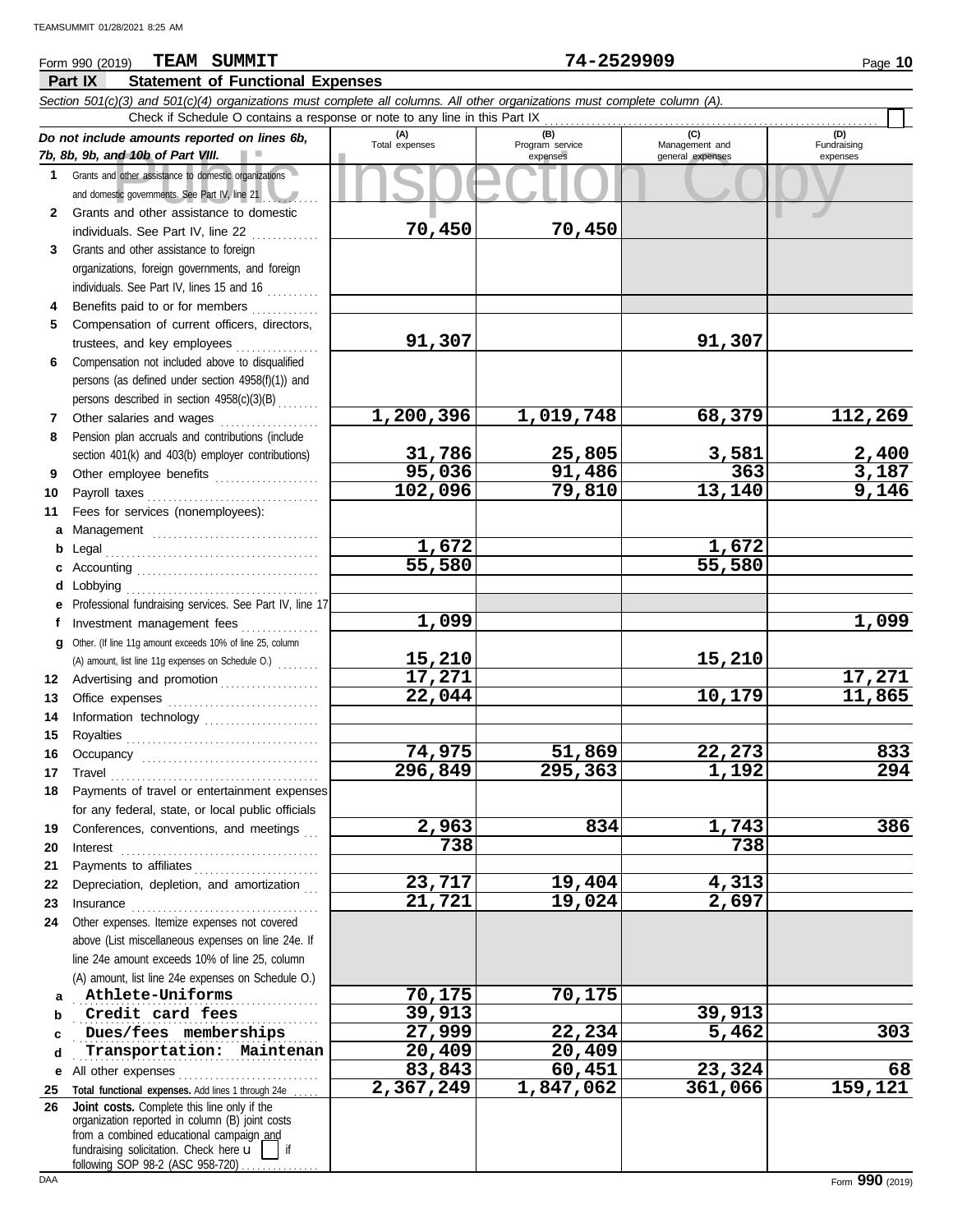### Form 990 (2019) Page **11 TEAM SUMMIT 74-2529909**

## **Part X Balance Sheet**<br>Check if Schedule O

|                             |    |                                                                                                                            |                 |         | (A)               |                | (B)                       |
|-----------------------------|----|----------------------------------------------------------------------------------------------------------------------------|-----------------|---------|-------------------|----------------|---------------------------|
|                             |    |                                                                                                                            |                 |         | Beginning of year |                | End of year               |
|                             | 1  | Cash-non-interest-bearing<br>.                                                                                             |                 |         | 42,081            | 1              | 125,780                   |
|                             | 2  | Savings and temporary cash investments                                                                                     |                 |         | 150, 393          | $\overline{2}$ | 325,339                   |
|                             | 3  | Pledges and grants receivable, net <b>All and School and School and School and School and School and School and School</b> |                 |         |                   | 3              |                           |
|                             | 4  | Accounts receivable, net                                                                                                   | 78,948          | 4       | 643,505           |                |                           |
|                             | 5  | Loans and other receivables from any current or former officer, director,                                                  |                 |         |                   |                |                           |
|                             |    | trustee, key employee, creator or founder, substantial contributor, or 35%                                                 |                 |         |                   |                |                           |
|                             |    | controlled entity or family member of any of these persons                                                                 |                 |         |                   | 5              |                           |
|                             | 6  | Loans and other receivables from other disqualified persons (as defined                                                    |                 |         |                   |                |                           |
|                             |    | under section $4958(f)(1)$ ), and persons described in section $4958(c)(3)(B)$                                             |                 |         |                   | 6              |                           |
| Assets                      | 7  | Notes and loans receivable, net                                                                                            |                 |         |                   | 7              |                           |
|                             | 8  | Inventories for sale or use                                                                                                |                 |         |                   | 8              |                           |
|                             | 9  | Prepaid expenses and deferred charges                                                                                      |                 |         | 66,048            | 9              | 43,065                    |
|                             |    | 10a Land, buildings, and equipment: cost or other                                                                          |                 |         |                   |                |                           |
|                             |    | basis. Complete Part VI of Schedule D                                                                                      | 10a             | 158,505 |                   |                |                           |
|                             |    | <b>b</b> Less: accumulated depreciation                                                                                    | 10 <sub>b</sub> | 103,736 | 67, 244           | 10c            |                           |
|                             | 11 | Investments-publicly traded securities                                                                                     |                 |         | 115,267           | 11             | $\frac{54,769}{108,353}$  |
|                             | 12 | Investments-other securities. See Part IV, line 11                                                                         |                 |         |                   | 12             |                           |
|                             | 13 |                                                                                                                            |                 |         |                   | 13             |                           |
|                             | 14 | Intangible assets                                                                                                          |                 |         | 10,914            | 14             | 8,616                     |
|                             | 15 | Other assets. See Part IV, line 11                                                                                         |                 |         |                   | 15             |                           |
|                             | 16 |                                                                                                                            |                 |         | 530,895           | 16             |                           |
|                             | 17 |                                                                                                                            |                 |         | 93,064            | 17             | $\frac{1,309,427}{4,647}$ |
|                             | 18 | Grants payable                                                                                                             |                 |         |                   | 18             |                           |
|                             | 19 | Deferred revenue                                                                                                           |                 |         | 127,861           | 19             | 733,881                   |
|                             | 20 | Tax-exempt bond liabilities                                                                                                |                 |         |                   | 20             |                           |
|                             | 21 | Escrow or custodial account liability. Complete Part IV of Schedule D                                                      |                 |         |                   | 21             |                           |
|                             | 22 | Loans and other payables to any current or former officer, director,                                                       |                 |         |                   |                |                           |
| Liabilities                 |    | trustee, key employee, creator or founder, substantial contributor, or 35%                                                 |                 |         |                   |                |                           |
|                             |    | controlled entity or family member of any of these persons                                                                 |                 |         |                   | 22             |                           |
|                             | 23 | Secured mortgages and notes payable to unrelated third parties                                                             |                 |         |                   | 23             |                           |
|                             | 24 | Unsecured notes and loans payable to unrelated third parties                                                               |                 | .       |                   | 24             | 366,800                   |
|                             | 25 | Other liabilities (including federal income tax, payables to related third                                                 |                 |         |                   |                |                           |
|                             |    | parties, and other liabilities not included on lines 17-24). Complete Part X                                               |                 |         |                   |                |                           |
|                             |    | of Schedule D                                                                                                              |                 |         | $62,764$ 25       |                | 107,924                   |
|                             | 26 |                                                                                                                            |                 |         | 283,689           | 26             | 1,213,252                 |
|                             |    | Organizations that follow FASB ASC 958, check here $\mathbf{u}[\overline{\mathbf{X}}]$                                     |                 |         |                   |                |                           |
|                             |    | and complete lines 27, 28, 32, and 33.                                                                                     |                 |         |                   |                |                           |
|                             | 27 | Net assets without donor restrictions                                                                                      |                 |         | 119,879           | 27             | $-28,698$                 |
|                             | 28 | Net assets with donor restrictions                                                                                         |                 |         | 127,327           | 28             | 124,873                   |
|                             |    | Organizations that do not follow FASB ASC 958, check here u                                                                |                 |         |                   |                |                           |
|                             |    | and complete lines 29 through 33.                                                                                          |                 |         |                   |                |                           |
|                             | 29 | Capital stock or trust principal, or current funds                                                                         |                 |         |                   | 29             |                           |
|                             | 30 |                                                                                                                            |                 |         |                   | 30             |                           |
|                             | 31 | Retained earnings, endowment, accumulated income, or other funds                                                           |                 |         |                   | 31             |                           |
| Net Assets or Fund Balances | 32 | Total net assets or fund balances                                                                                          |                 |         | 247,206           | 32             | 96,175                    |
|                             | 33 |                                                                                                                            |                 |         | 530,895           | 33             | 1,309,427                 |

Form **990** (2019)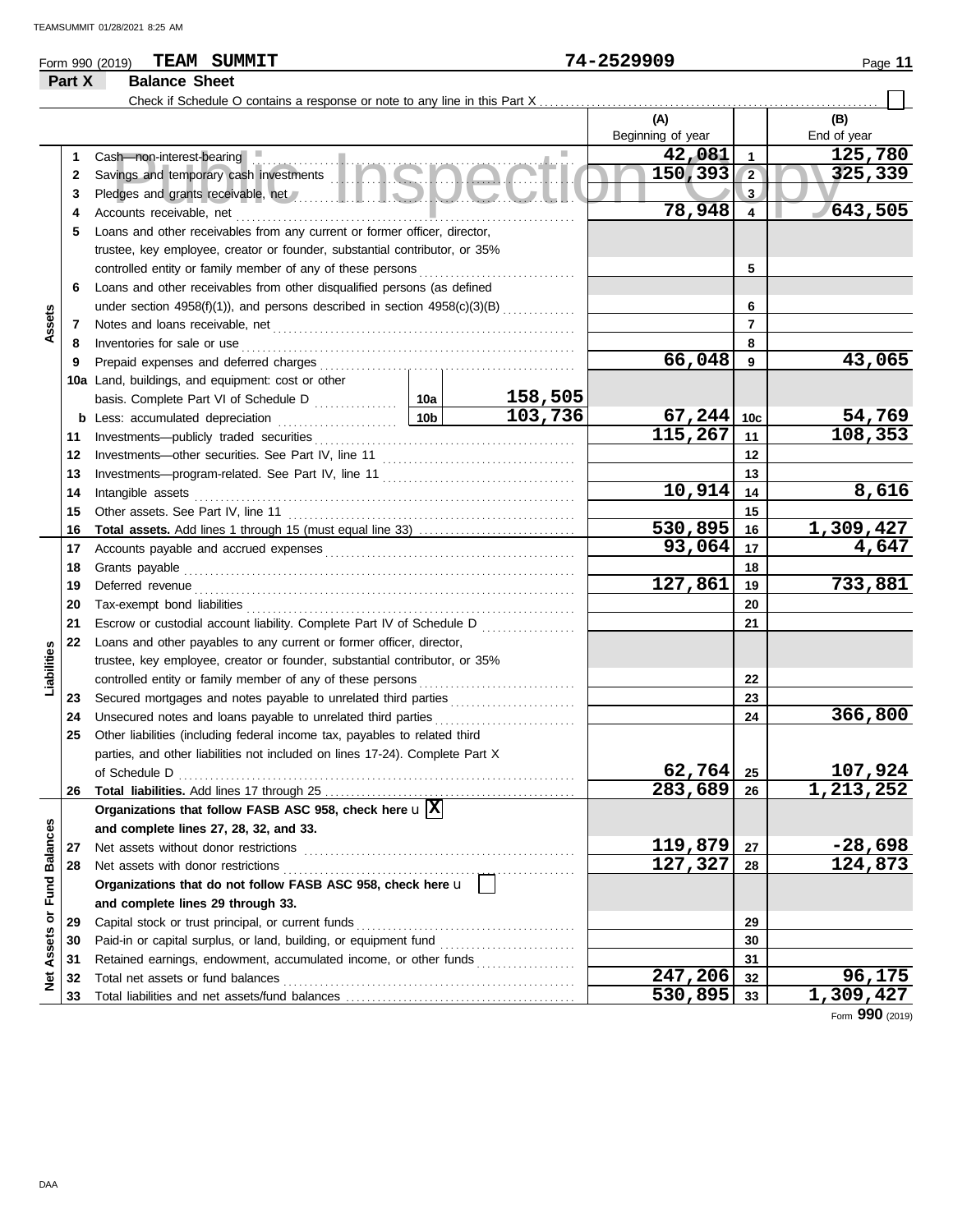| <b>Reconciliation of Net Assets</b><br>Part XI<br>$\mathbf{1}$<br>1.<br>$\overline{2}$<br>2<br>3<br>3                                                                           | 2,211,953<br>2,367,249<br>$-155,296$<br>247,206 | 4,265  |
|---------------------------------------------------------------------------------------------------------------------------------------------------------------------------------|-------------------------------------------------|--------|
|                                                                                                                                                                                 |                                                 |        |
|                                                                                                                                                                                 |                                                 |        |
|                                                                                                                                                                                 |                                                 |        |
|                                                                                                                                                                                 |                                                 |        |
|                                                                                                                                                                                 |                                                 |        |
| Revenue less expenses. Subtract line 2 from line 1<br>Net assets or fund balances at beginning of year (must equal Part X, line 32, column (A))<br>$\overline{\mathbf{4}}$<br>4 |                                                 |        |
| 5<br>5                                                                                                                                                                          |                                                 |        |
| 6<br>6                                                                                                                                                                          |                                                 |        |
| $\overline{7}$<br>7<br>Investment expenses                                                                                                                                      |                                                 |        |
| 8<br>Prior period adjustments<br>8                                                                                                                                              |                                                 |        |
| Other changes in net assets or fund balances (explain on Schedule O)<br>9<br>9                                                                                                  |                                                 |        |
| 10<br>Net assets or fund balances at end of year. Combine lines 3 through 9 (must equal Part X, line                                                                            |                                                 |        |
| 10<br>32, column (B))                                                                                                                                                           |                                                 | 96,175 |
| <b>Financial Statements and Reporting</b><br>Part XII                                                                                                                           |                                                 |        |
|                                                                                                                                                                                 |                                                 |        |
|                                                                                                                                                                                 | Yes                                             | No     |
| X<br>Accounting method used to prepare the Form 990:<br>Cash<br>Accrual<br>Other<br>1                                                                                           |                                                 |        |
| If the organization changed its method of accounting from a prior year or checked "Other," explain in                                                                           |                                                 |        |
| Schedule O.                                                                                                                                                                     |                                                 |        |
| 2a Were the organization's financial statements compiled or reviewed by an independent accountant?                                                                              | 2a                                              | x      |
| If "Yes," check a box below to indicate whether the financial statements for the year were compiled or                                                                          |                                                 |        |
| reviewed on a separate basis, consolidated basis, or both:                                                                                                                      |                                                 |        |
| Separate basis<br>Consolidated basis<br>Both consolidated and separate basis                                                                                                    |                                                 |        |
| <b>b</b> Were the organization's financial statements audited by an independent accountant?                                                                                     | 2 <sub>b</sub>                                  | x      |
| If "Yes," check a box below to indicate whether the financial statements for the year were audited on a                                                                         |                                                 |        |
| separate basis, consolidated basis, or both:                                                                                                                                    |                                                 |        |
| Consolidated basis<br>Both consolidated and separate basis<br>Separate basis                                                                                                    |                                                 |        |
| c If "Yes" to line 2a or 2b, does the organization have a committee that assumes responsibility for oversight of                                                                |                                                 |        |
| the audit, review, or compilation of its financial statements and selection of an independent accountant?                                                                       | 2c                                              |        |
| If the organization changed either its oversight process or selection process during the tax year, explain on                                                                   |                                                 |        |
| Schedule O.                                                                                                                                                                     |                                                 |        |
| 3a As a result of a federal award, was the organization required to undergo an audit or audits as set forth in the                                                              |                                                 |        |
| Single Audit Act and OMB Circular A-133?                                                                                                                                        | 3a                                              | x      |
| b If "Yes," did the organization undergo the required audit or audits? If the organization did not undergo the                                                                  |                                                 |        |
| required audit or audits, explain why on Schedule O and describe any steps taken to undergo such audits                                                                         | 3 <sub>b</sub><br>$\sim$                        |        |

Form **990** (2019)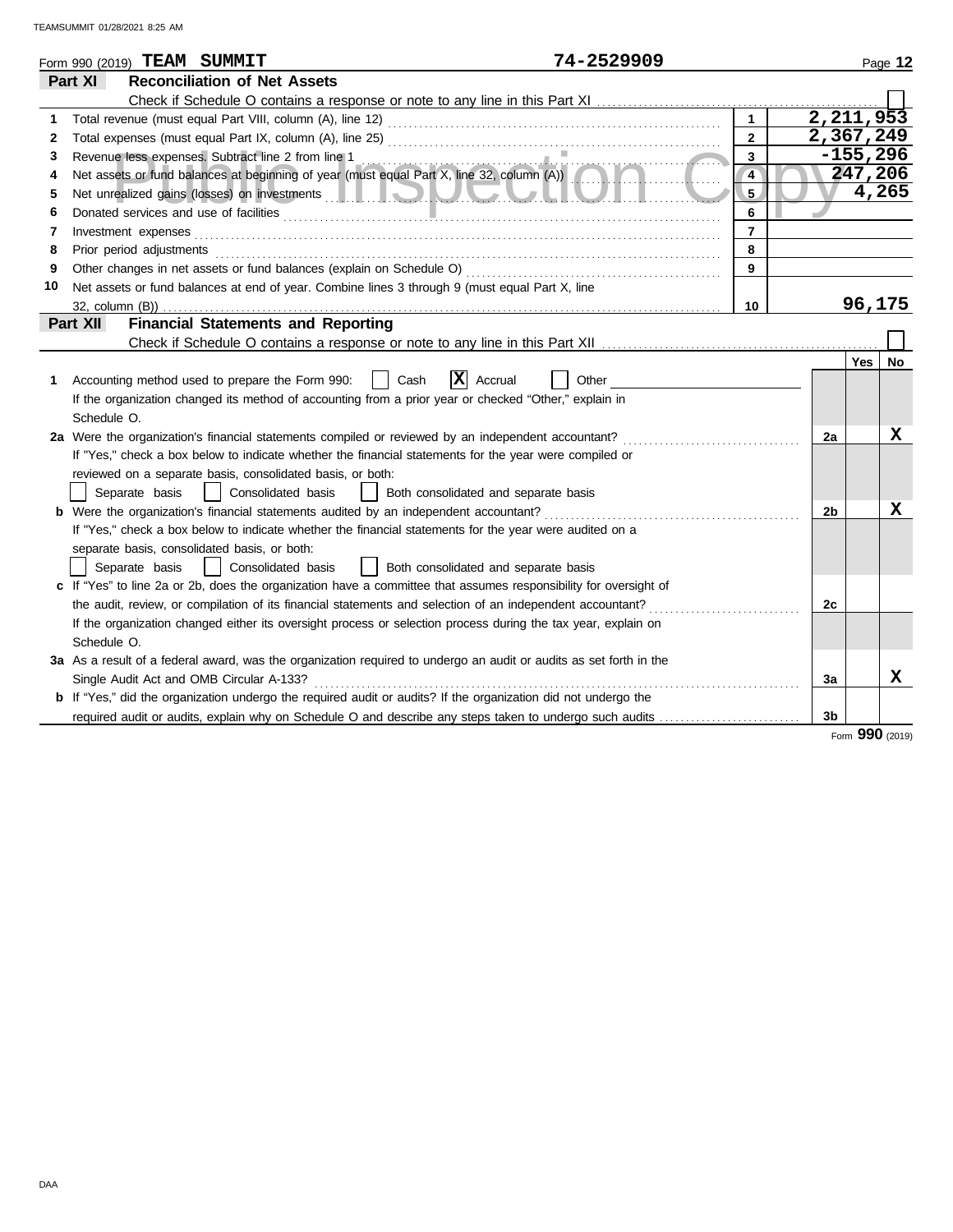| <b>SCHEDULE A</b>                                                                                                                                  |                                                            | <b>Public Charity Status and Public Support</b>                                                                                                                                                                                                                 |                                                                                                                              |                                        | OMB No. 1545-0047                    |  |  |  |  |  |  |
|----------------------------------------------------------------------------------------------------------------------------------------------------|------------------------------------------------------------|-----------------------------------------------------------------------------------------------------------------------------------------------------------------------------------------------------------------------------------------------------------------|------------------------------------------------------------------------------------------------------------------------------|----------------------------------------|--------------------------------------|--|--|--|--|--|--|
| (Form 990 or 990-EZ)                                                                                                                               |                                                            |                                                                                                                                                                                                                                                                 | 2019<br>Complete if the organization is a section 501(c)(3) organization or a section 4947(a)(1) nonexempt charitable trust. |                                        |                                      |  |  |  |  |  |  |
| Department of the Treasury                                                                                                                         |                                                            | La Attach to Form 990 or Form 990-EZ.                                                                                                                                                                                                                           |                                                                                                                              |                                        | Open to Public                       |  |  |  |  |  |  |
| Internal Revenue Service                                                                                                                           |                                                            |                                                                                                                                                                                                                                                                 | Inspection<br><b>u</b> Go to www.irs.gov/Form990 for instructions and the latest information.                                |                                        |                                      |  |  |  |  |  |  |
| Name of the organization                                                                                                                           | H.                                                         |                                                                                                                                                                                                                                                                 |                                                                                                                              |                                        | Employer identification number       |  |  |  |  |  |  |
|                                                                                                                                                    | <b>TEAM SUMMIT</b>                                         |                                                                                                                                                                                                                                                                 |                                                                                                                              | 74-2529909                             |                                      |  |  |  |  |  |  |
| Part I                                                                                                                                             |                                                            | Reason for Public Charity Status (All organizations must complete this part.) See instructions.<br>The organization is not a private foundation because it is: (For lines 1 through 12, check only one box.)                                                    |                                                                                                                              |                                        |                                      |  |  |  |  |  |  |
| 1                                                                                                                                                  |                                                            | A church, convention of churches, or association of churches described in section 170(b)(1)(A)(i).                                                                                                                                                              |                                                                                                                              |                                        |                                      |  |  |  |  |  |  |
| 2                                                                                                                                                  |                                                            | A school described in section 170(b)(1)(A)(ii). (Attach Schedule E (Form 990 or 990-EZ).)                                                                                                                                                                       |                                                                                                                              |                                        |                                      |  |  |  |  |  |  |
| 3                                                                                                                                                  |                                                            | A hospital or a cooperative hospital service organization described in section 170(b)(1)(A)(iii).                                                                                                                                                               |                                                                                                                              |                                        |                                      |  |  |  |  |  |  |
| 4                                                                                                                                                  |                                                            | A medical research organization operated in conjunction with a hospital described in section 170(b)(1)(A)(iii). Enter the hospital's name,                                                                                                                      |                                                                                                                              |                                        |                                      |  |  |  |  |  |  |
| city, and state:<br>5<br>An organization operated for the benefit of a college or university owned or operated by a governmental unit described in |                                                            |                                                                                                                                                                                                                                                                 |                                                                                                                              |                                        |                                      |  |  |  |  |  |  |
|                                                                                                                                                    | section 170(b)(1)(A)(iv). (Complete Part II.)              |                                                                                                                                                                                                                                                                 |                                                                                                                              |                                        |                                      |  |  |  |  |  |  |
| 6                                                                                                                                                  |                                                            | A federal, state, or local government or governmental unit described in section 170(b)(1)(A)(v).                                                                                                                                                                |                                                                                                                              |                                        |                                      |  |  |  |  |  |  |
| 7                                                                                                                                                  | described in section 170(b)(1)(A)(vi). (Complete Part II.) | An organization that normally receives a substantial part of its support from a governmental unit or from the general public                                                                                                                                    |                                                                                                                              |                                        |                                      |  |  |  |  |  |  |
| 8                                                                                                                                                  |                                                            | A community trust described in section 170(b)(1)(A)(vi). (Complete Part II.)                                                                                                                                                                                    |                                                                                                                              |                                        |                                      |  |  |  |  |  |  |
| 9                                                                                                                                                  |                                                            | An agricultural research organization described in section 170(b)(1)(A)(ix) operated in conjunction with a land-grant college                                                                                                                                   |                                                                                                                              |                                        |                                      |  |  |  |  |  |  |
| university:                                                                                                                                        |                                                            | or university or a non-land-grant college of agriculture (see instructions). Enter the name, city, and state of the college or                                                                                                                                  |                                                                                                                              |                                        |                                      |  |  |  |  |  |  |
| $ {\bf x} $<br>10                                                                                                                                  |                                                            | An organization that normally receives: (1) more than 33 1/3% of its support from contributions, membership fees, and gross                                                                                                                                     |                                                                                                                              |                                        |                                      |  |  |  |  |  |  |
|                                                                                                                                                    |                                                            | receipts from activities related to its exempt functions—subject to certain exceptions, and (2) no more than 33 1/3% of its<br>support from gross investment income and unrelated business taxable income (less section 511 tax) from businesses                |                                                                                                                              |                                        |                                      |  |  |  |  |  |  |
|                                                                                                                                                    |                                                            | acquired by the organization after June 30, 1975. See section 509(a)(2). (Complete Part III.)                                                                                                                                                                   |                                                                                                                              |                                        |                                      |  |  |  |  |  |  |
| 11<br>12                                                                                                                                           |                                                            | An organization organized and operated exclusively to test for public safety. See section 509(a)(4).                                                                                                                                                            |                                                                                                                              |                                        |                                      |  |  |  |  |  |  |
|                                                                                                                                                    |                                                            | An organization organized and operated exclusively for the benefit of, to perform the functions of, or to carry out the purposes<br>of one or more publicly supported organizations described in section 509(a)(1) or section 509(a)(2). See section 509(a)(3). |                                                                                                                              |                                        |                                      |  |  |  |  |  |  |
|                                                                                                                                                    |                                                            | Check the box in lines 12a through 12d that describes the type of supporting organization and complete lines 12e, 12f, and 12g.                                                                                                                                 |                                                                                                                              |                                        |                                      |  |  |  |  |  |  |
| a                                                                                                                                                  |                                                            | Type I. A supporting organization operated, supervised, or controlled by its supported organization(s), typically by giving                                                                                                                                     |                                                                                                                              |                                        |                                      |  |  |  |  |  |  |
|                                                                                                                                                    |                                                            | the supported organization(s) the power to regularly appoint or elect a majority of the directors or trustees of the<br>supporting organization. You must complete Part IV, Sections A and B.                                                                   |                                                                                                                              |                                        |                                      |  |  |  |  |  |  |
| b                                                                                                                                                  |                                                            | Type II. A supporting organization supervised or controlled in connection with its supported organization(s), by having                                                                                                                                         |                                                                                                                              |                                        |                                      |  |  |  |  |  |  |
|                                                                                                                                                    |                                                            | control or management of the supporting organization vested in the same persons that control or manage the supported<br>organization(s). You must complete Part IV, Sections A and C.                                                                           |                                                                                                                              |                                        |                                      |  |  |  |  |  |  |
| c                                                                                                                                                  |                                                            | Type III functionally integrated. A supporting organization operated in connection with, and functionally integrated with,                                                                                                                                      |                                                                                                                              |                                        |                                      |  |  |  |  |  |  |
| d                                                                                                                                                  |                                                            | its supported organization(s) (see instructions). You must complete Part IV, Sections A, D, and E.<br>Type III non-functionally integrated. A supporting organization operated in connection with its supported organization(s)                                 |                                                                                                                              |                                        |                                      |  |  |  |  |  |  |
|                                                                                                                                                    |                                                            | that is not functionally integrated. The organization generally must satisfy a distribution requirement and an attentiveness                                                                                                                                    |                                                                                                                              |                                        |                                      |  |  |  |  |  |  |
|                                                                                                                                                    |                                                            | requirement (see instructions). You must complete Part IV, Sections A and D, and Part V.                                                                                                                                                                        |                                                                                                                              |                                        |                                      |  |  |  |  |  |  |
| е                                                                                                                                                  |                                                            | Check this box if the organization received a written determination from the IRS that it is a Type I, Type II, Type III<br>functionally integrated, or Type III non-functionally integrated supporting organization.                                            |                                                                                                                              |                                        |                                      |  |  |  |  |  |  |
| f                                                                                                                                                  | Enter the number of supported organizations                |                                                                                                                                                                                                                                                                 |                                                                                                                              |                                        |                                      |  |  |  |  |  |  |
| g                                                                                                                                                  |                                                            | Provide the following information about the supported organization(s).                                                                                                                                                                                          |                                                                                                                              |                                        |                                      |  |  |  |  |  |  |
| (i) Name of supported<br>organization                                                                                                              | $(ii)$ $EIN$                                               | (iii) Type of organization<br>(described on lines 1-10                                                                                                                                                                                                          | (iv) Is the organization<br>listed in your governing                                                                         | (v) Amount of monetary<br>support (see | (vi) Amount of<br>other support (see |  |  |  |  |  |  |
|                                                                                                                                                    |                                                            | above (see instructions))                                                                                                                                                                                                                                       | document?                                                                                                                    | instructions)                          | instructions)                        |  |  |  |  |  |  |
| (A)                                                                                                                                                |                                                            |                                                                                                                                                                                                                                                                 | Yes<br>No                                                                                                                    |                                        |                                      |  |  |  |  |  |  |
|                                                                                                                                                    |                                                            |                                                                                                                                                                                                                                                                 |                                                                                                                              |                                        |                                      |  |  |  |  |  |  |
| (B)                                                                                                                                                |                                                            |                                                                                                                                                                                                                                                                 |                                                                                                                              |                                        |                                      |  |  |  |  |  |  |
| (C)                                                                                                                                                |                                                            |                                                                                                                                                                                                                                                                 |                                                                                                                              |                                        |                                      |  |  |  |  |  |  |
|                                                                                                                                                    |                                                            |                                                                                                                                                                                                                                                                 |                                                                                                                              |                                        |                                      |  |  |  |  |  |  |
| (D)                                                                                                                                                |                                                            |                                                                                                                                                                                                                                                                 |                                                                                                                              |                                        |                                      |  |  |  |  |  |  |
| (E)                                                                                                                                                |                                                            |                                                                                                                                                                                                                                                                 |                                                                                                                              |                                        |                                      |  |  |  |  |  |  |
|                                                                                                                                                    |                                                            |                                                                                                                                                                                                                                                                 |                                                                                                                              |                                        |                                      |  |  |  |  |  |  |
| Total                                                                                                                                              |                                                            |                                                                                                                                                                                                                                                                 |                                                                                                                              |                                        |                                      |  |  |  |  |  |  |
|                                                                                                                                                    |                                                            |                                                                                                                                                                                                                                                                 |                                                                                                                              |                                        |                                      |  |  |  |  |  |  |

**For Paperwork Reduction Act Notice, see the Instructions for Form 990 or 990-EZ.**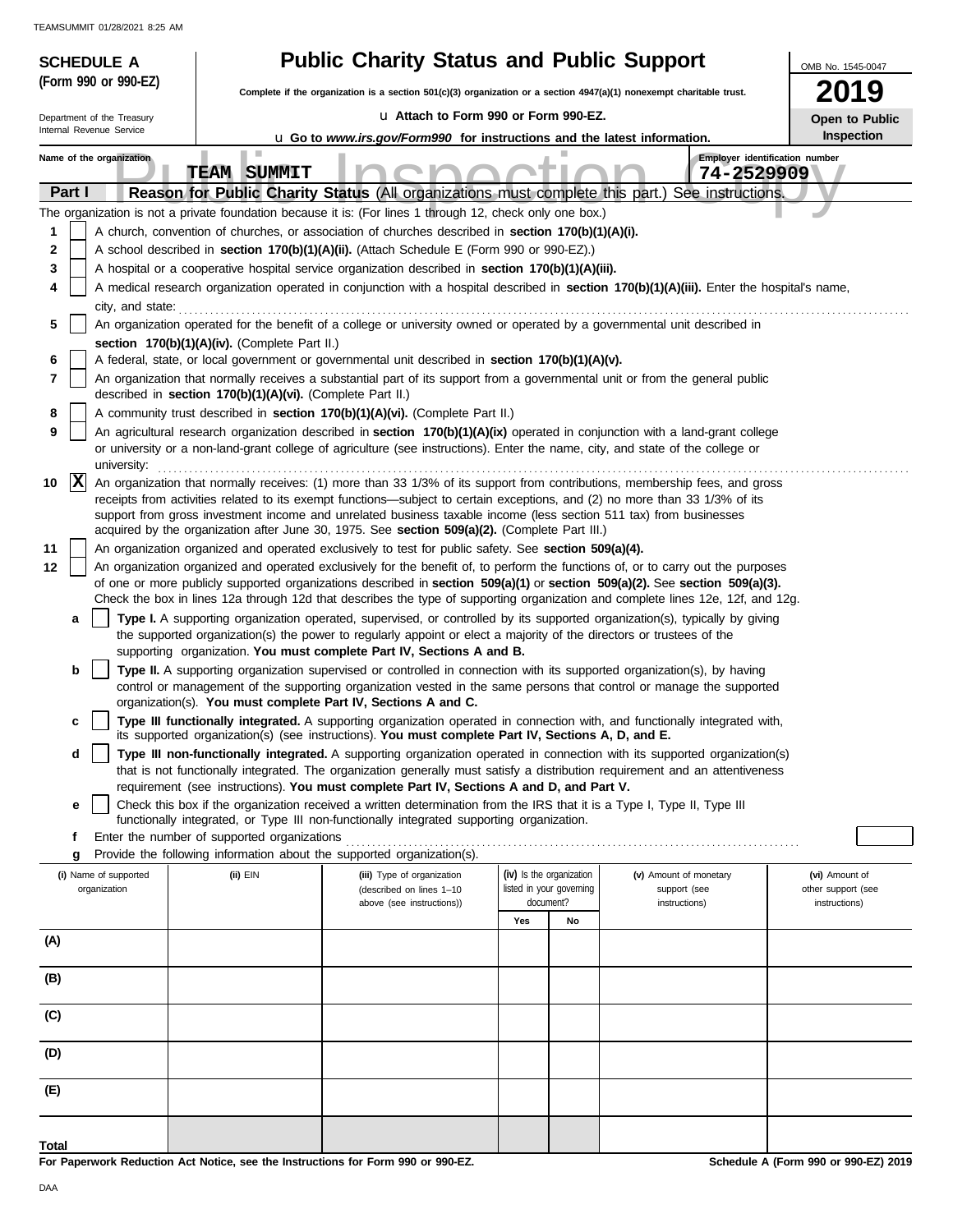|              | Schedule A (Form 990 or 990-EZ) 2019                                                                                                                                                                                           | <b>TEAM SUMMIT</b> |          |            |            | 74-2529909      | Page 2    |
|--------------|--------------------------------------------------------------------------------------------------------------------------------------------------------------------------------------------------------------------------------|--------------------|----------|------------|------------|-----------------|-----------|
|              | Support Schedule for Organizations Described in Sections 170(b)(1)(A)(iv) and 170(b)(1)(A)(vi)<br>Part II                                                                                                                      |                    |          |            |            |                 |           |
|              | (Complete only if you checked the box on line 5, 7, or 8 of Part I or if the organization failed to qualify under                                                                                                              |                    |          |            |            |                 |           |
|              | Part III. If the organization fails to qualify under the tests listed below, please complete Part III.)                                                                                                                        |                    |          |            |            |                 |           |
|              | <b>Section A. Public Support</b>                                                                                                                                                                                               |                    |          |            |            |                 |           |
|              | Calendar year (or fiscal year beginning in)<br>$\mathbf{u}$                                                                                                                                                                    | (a) 2015           | (b) 2016 | $(c)$ 2017 | $(d)$ 2018 | (e) 2019        | (f) Total |
| 1            | Gifts, grants, contributions, and<br>membership fees received. (Do not<br>include any "unusual grants.")                                                                                                                       |                    |          |            |            |                 |           |
| $\mathbf{2}$ | Tax revenues levied for the<br>organization's benefit and either paid<br>to or expended on its behalf $\ldots$                                                                                                                 |                    |          |            |            |                 |           |
| 3            | The value of services or facilities<br>furnished by a governmental unit to the<br>organization without charge                                                                                                                  |                    |          |            |            |                 |           |
| 4            | Total. Add lines 1 through 3                                                                                                                                                                                                   |                    |          |            |            |                 |           |
| 5            | The portion of total contributions by<br>each person (other than a<br>governmental unit or publicly<br>supported organization) included on<br>line 1 that exceeds 2% of the amount<br>shown on line 11, column (f) $\ldots$    |                    |          |            |            |                 |           |
| 6            | Public support. Subtract line 5 from line 4                                                                                                                                                                                    |                    |          |            |            |                 |           |
|              | <b>Section B. Total Support</b>                                                                                                                                                                                                |                    |          |            |            |                 |           |
|              | Calendar year (or fiscal year beginning in) <b>u</b>                                                                                                                                                                           | (a) 2015           | (b) 2016 | (c) 2017   | $(d)$ 2018 | (e) $2019$      | (f) Total |
| 7<br>8       | Amounts from line 4<br>Gross income from interest, dividends,<br>payments received on securities loans,<br>rents, royalties, and income from                                                                                   |                    |          |            |            |                 |           |
| 9            | Net income from unrelated business<br>activities, whether or not the business<br>is regularly carried on                                                                                                                       |                    |          |            |            |                 |           |
| 10<br>11     | Other income. Do not include gain or<br>loss from the sale of capital assets<br>(Explain in Part VI.)<br>Total support. Add lines 7 through 10                                                                                 |                    |          |            |            |                 |           |
| 12           | Gross receipts from related activities, etc. (see instructions)                                                                                                                                                                |                    |          |            |            | 12 <sub>2</sub> |           |
| 13           | First five years. If the Form 990 is for the organization's first, second, third, fourth, or fifth tax year as a section 501(c)(3)                                                                                             |                    |          |            |            |                 |           |
|              | organization, check this box and stop here                                                                                                                                                                                     |                    |          |            |            |                 |           |
|              | Section C. Computation of Public Support Percentage                                                                                                                                                                            |                    |          |            |            |                 |           |
| 14           |                                                                                                                                                                                                                                |                    |          |            |            | 14              | %         |
| 15           | Public support percentage from 2018 Schedule A, Part II, line 14                                                                                                                                                               |                    |          |            |            | 15              | %         |
| 16a          | 33 1/3% support test-2019. If the organization did not check the box on line 13, and line 14 is 33 1/3% or more, check this                                                                                                    |                    |          |            |            |                 |           |
|              | box and stop here. The organization qualifies as a publicly supported organization [11] content content content or the organization [11] content of step here. The organization content of step and step here are step and ste |                    |          |            |            |                 |           |
| b            | 33 1/3% support test-2018. If the organization did not check a box on line 13 or 16a, and line 15 is 33 1/3% or more, check                                                                                                    |                    |          |            |            |                 |           |
|              |                                                                                                                                                                                                                                |                    |          |            |            |                 |           |
| 17а          | 10%-facts-and-circumstances test-2019. If the organization did not check a box on line 13, 16a, or 16b, and line 14 is                                                                                                         |                    |          |            |            |                 |           |
|              | 10% or more, and if the organization meets the "facts-and-circumstances" test, check this box and stop here. Explain in                                                                                                        |                    |          |            |            |                 |           |
|              | Part VI how the organization meets the "facts-and-circumstances" test. The organization qualifies as a publicly supported                                                                                                      |                    |          |            |            |                 |           |
|              | organization                                                                                                                                                                                                                   |                    |          |            |            |                 |           |
| b            | 10%-facts-and-circumstances test-2018. If the organization did not check a box on line 13, 16a, 16b, or 17a, and line                                                                                                          |                    |          |            |            |                 |           |
|              | 15 is 10% or more, and if the organization meets the "facts-and-circumstances" test, check this box and stop here.                                                                                                             |                    |          |            |            |                 |           |
|              | Explain in Part VI how the organization meets the "facts-and-circumstances" test. The organization qualifies as a publicly<br>supported organization                                                                           |                    |          |            |            |                 |           |
| 18           | Private foundation. If the organization did not check a box on line 13, 16a, 16b, 17a, or 17b, check this box and see                                                                                                          |                    |          |            |            |                 |           |
|              | <b>instructions</b>                                                                                                                                                                                                            |                    |          |            |            |                 |           |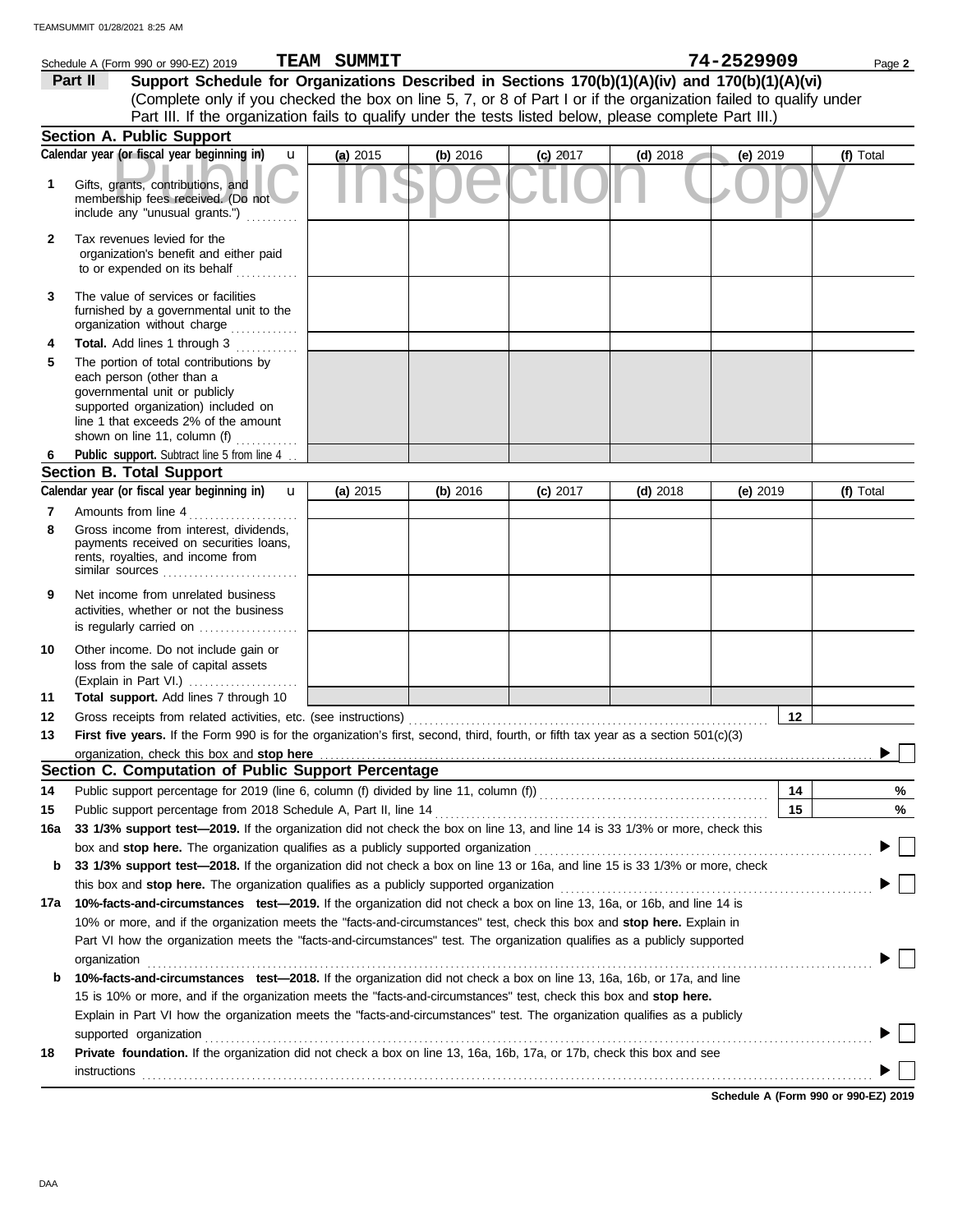|              | Part III<br>Support Schedule for Organizations Described in Section 509(a)(2)                                                                                                     |           |           |            |            |            |             |
|--------------|-----------------------------------------------------------------------------------------------------------------------------------------------------------------------------------|-----------|-----------|------------|------------|------------|-------------|
|              | (Complete only if you checked the box on line 10 of Part I or if the organization failed to qualify under Part II.                                                                |           |           |            |            |            |             |
|              | If the organization fails to qualify under the tests listed below, please complete Part II.)<br><b>Section A. Public Support</b>                                                  |           |           |            |            |            |             |
|              | Calendar year (or fiscal year beginning in)<br>$\mathbf{u}$                                                                                                                       | (a) 2015  | (b) 2016  | $(c)$ 2017 | $(d)$ 2018 | (e) 2019   | (f) Total   |
| 1            | Gifts, grants, contributions, and membership fees                                                                                                                                 |           |           |            |            |            |             |
|              | received. (Do not include any "unusual grants.")                                                                                                                                  | 182,853   | 205,354   | 236,814    | 206,634    | 328,504    | 1,160,159   |
| $\mathbf{2}$ | Gross receipts from admissions, merchandise<br>sold or services performed, or facilities<br>furnished in any activity that is related to the<br>organization's tax-exempt purpose | 1,339,916 | 1,499,832 | 1,677,656  | 1,779,491  | 1,807,940  | 8,104,835   |
| 3            | Gross receipts from activities that are not an<br>unrelated trade or business under section 513                                                                                   |           |           |            |            |            |             |
| 4            | Tax revenues levied for the<br>organization's benefit and either paid<br>to or expended on its behalf                                                                             |           |           |            |            |            |             |
| 5            | The value of services or facilities<br>furnished by a governmental unit to the<br>organization without charge                                                                     |           |           |            |            |            |             |
| 6            | Total. Add lines 1 through 5                                                                                                                                                      | 1,522,769 | 1,705,186 | 1,914,470  | 1,986,125  | 2,136,444  | 9,264,994   |
| 7a           | Amounts included on lines 1, 2, and 3<br>received from disqualified persons                                                                                                       | 4,483     | 5,391     | 7,100      | 4,418      | 2,020      | 23,412      |
| b            | Amounts included on lines 2 and 3<br>received from other than disqualified<br>persons that exceed the greater of \$5,000<br>or 1% of the amount on line 13 for the year           |           |           |            |            |            |             |
| C            | Add lines 7a and 7b                                                                                                                                                               | 4,483     | 5,391     | 7,100      | 4,418      | 2,020      | 23,412      |
| 8            | Public support. (Subtract line 7c from                                                                                                                                            |           |           |            |            |            |             |
|              | line $6.$ )                                                                                                                                                                       |           |           |            |            |            | 9,241,582   |
|              | <b>Section B. Total Support</b>                                                                                                                                                   |           |           |            |            |            |             |
|              | Calendar year (or fiscal year beginning in)<br>$\mathbf{u}$                                                                                                                       | (a) 2015  | (b) 2016  | $(c)$ 2017 | $(d)$ 2018 | (e) $2019$ | (f) Total   |
| 9            | Amounts from line 6                                                                                                                                                               | 1,522,769 | 1,705,186 | 1,914,470  | 1,986,125  | 2,136,444  | 9,264,994   |
| 10a          | Gross income from interest, dividends,<br>payments received on securities loans, rents,<br>royalties, and income from similar sources                                             | 1,728     | 1,308     | 3,128      | 3,412      | 5,982      | 15,558      |
| b            | Unrelated business taxable income (less<br>section 511 taxes) from businesses<br>acquired after June 30, 1975                                                                     |           |           |            |            |            |             |
| c            | Add lines 10a and 10b                                                                                                                                                             | 1,728     | 1,308     | 3,128      | 3,412      | 5,982      | 15,558      |
| 11           | Net income from unrelated business<br>activities not included in line 10b, whether<br>or not the business is regularly carried on                                                 | 61,150    | 54,035    | 102,351    | 132,271    | 73,753     | 423,560     |
| 12           | Other income. Do not include gain or<br>loss from the sale of capital assets<br>(Explain in Part VI.)                                                                             |           |           |            |            |            |             |
| 13           | Total support. (Add lines 9, 10c, 11,                                                                                                                                             |           |           |            |            |            |             |
|              | and $12.$ )                                                                                                                                                                       | 1,585,647 | 1,760,529 | 2,019,949  | 2,121,808  | 2,216,179  | 9,704,112   |
| 14           | First five years. If the Form 990 is for the organization's first, second, third, fourth, or fifth tax year as a section 501(c)(3)<br>organization, check this box and stop here  |           |           |            |            |            |             |
|              | Section C. Computation of Public Support Percentage                                                                                                                               |           |           |            |            |            |             |
| 15           |                                                                                                                                                                                   |           |           |            |            | 15         | 95.23%      |
| 16           |                                                                                                                                                                                   |           |           |            |            | 16         | 95.03%      |
|              | Section D. Computation of Investment Income Percentage                                                                                                                            |           |           |            |            |            |             |
| 17           | Investment income percentage for 2019 (line 10c, column (f), divided by line 13, column (f)) [[[[[[[[[[[[[[[[                                                                     |           |           |            |            | 17         | %           |
| 18           | Investment income percentage from 2018 Schedule A, Part III, line 17                                                                                                              |           |           |            |            | 18         | %           |
| 19a          | 33 1/3% support tests-2019. If the organization did not check the box on line 14, and line 15 is more than 33 1/3%, and line                                                      |           |           |            |            |            | $ {\bf x} $ |
|              | 17 is not more than 33 1/3%, check this box and stop here. The organization qualifies as a publicly supported organization                                                        |           |           |            |            |            |             |
| b            | 33 1/3% support tests-2018. If the organization did not check a box on line 14 or line 19a, and line 16 is more than 33 1/3%, and                                                 |           |           |            |            |            |             |
| 20           |                                                                                                                                                                                   |           |           |            |            |            |             |

Schedule A (Form 990 or 990-EZ) 2019 **TEAM SUMMIT Contained A Contained A Contained A CFO or 990-EZ) 2019 Page 3** 

**TEAM SUMMIT 74-2529909**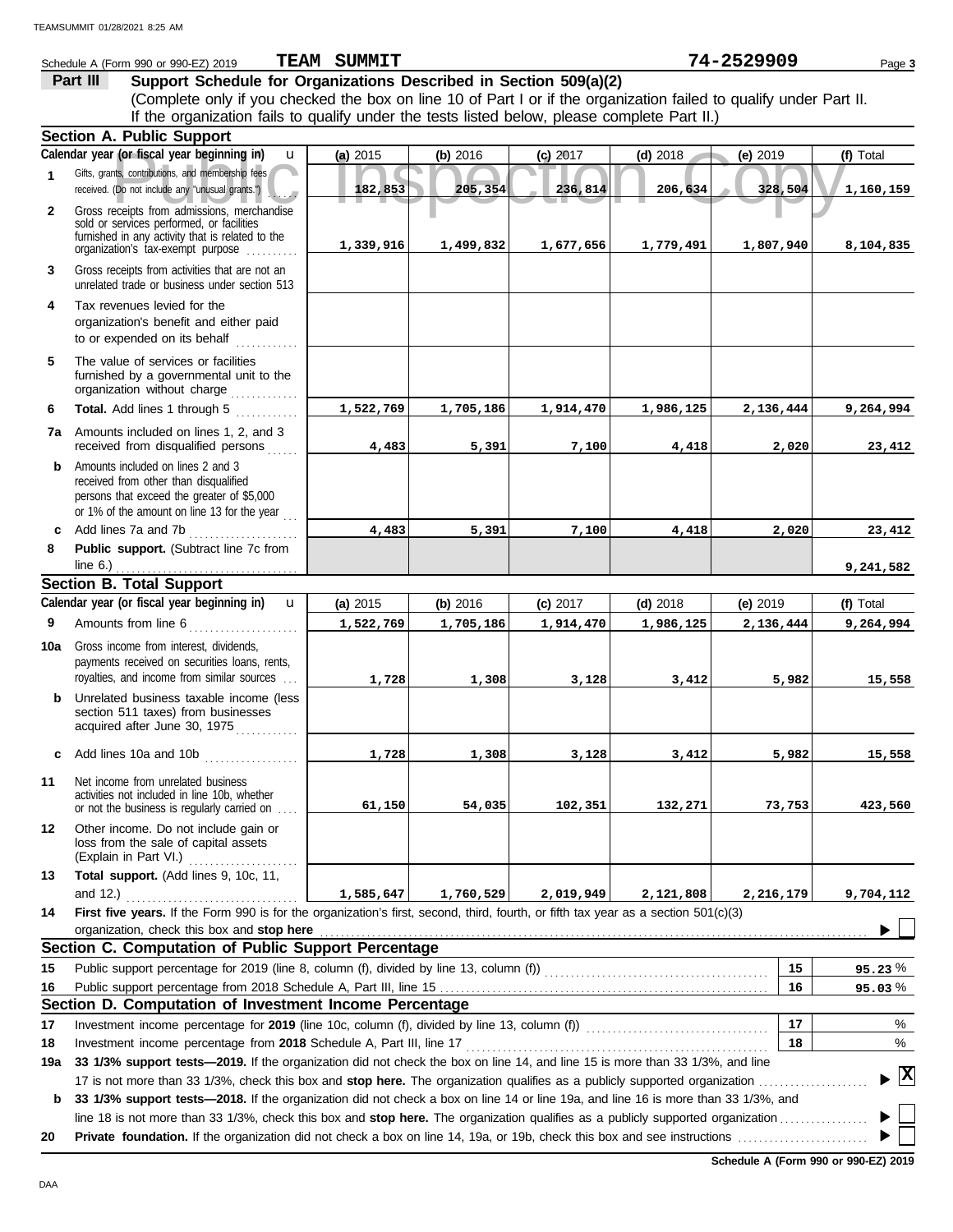|              | <b>TEAM SUMMIT</b><br>Schedule A (Form 990 or 990-EZ) 2019                                                               | 74-2529909                                 |     | Page 4 |
|--------------|--------------------------------------------------------------------------------------------------------------------------|--------------------------------------------|-----|--------|
|              | Part IV<br><b>Supporting Organizations</b>                                                                               |                                            |     |        |
|              | (Complete only if you checked a box in line 12 on Part I. If you checked 12a of Part I, complete Sections A              |                                            |     |        |
|              | and B. If you checked 12b of Part I, complete Sections A and C. If you checked 12c of Part I, complete                   |                                            |     |        |
|              | Sections A, D, and E. If you checked 12d of Part I, complete Sections A and D, and complete Part V.)                     |                                            |     |        |
|              | Section A. All Supporting Organizations                                                                                  |                                            |     |        |
|              |                                                                                                                          |                                            | Yes | No     |
| 1            | Are all of the organization's supported organizations listed by name in the organization's governing                     |                                            |     |        |
|              | documents? If "No," describe in Part VI how the supported organizations are designated. If designated by                 |                                            |     |        |
|              | class or purpose, describe the designation. If historic and continuing relationship, explain.                            | 1                                          |     |        |
|              | Did the organization have any supported organization that does not have an IRS determination of status                   |                                            |     |        |
| $\mathbf{2}$ |                                                                                                                          |                                            |     |        |
|              | under section 509(a)(1) or (2)? If "Yes," explain in Part VI how the organization determined that the supported          |                                            |     |        |
|              | organization was described in section 509(a)(1) or (2).                                                                  | 2                                          |     |        |
| За           | Did the organization have a supported organization described in section $501(c)(4)$ , (5), or (6)? If "Yes," answer      |                                            |     |        |
|              | $(b)$ and $(c)$ below.                                                                                                   | За                                         |     |        |
| b            | Did the organization confirm that each supported organization qualified under section $501(c)(4)$ , $(5)$ , or $(6)$ and |                                            |     |        |
|              | satisfied the public support tests under section 509(a)(2)? If "Yes," describe in Part VI when and how the               |                                            |     |        |
|              | organization made the determination.                                                                                     | 3b                                         |     |        |
| c            | Did the organization ensure that all support to such organizations was used exclusively for section $170(c)(2)(B)$       |                                            |     |        |
|              | purposes? If "Yes," explain in Part VI what controls the organization put in place to ensure such use.                   | 3c                                         |     |        |
| 4a           | Was any supported organization not organized in the United States ("foreign supported organization")? If                 |                                            |     |        |
|              | "Yes," and if you checked 12a or 12b in Part I, answer (b) and (c) below.                                                | 4a                                         |     |        |
| b            | Did the organization have ultimate control and discretion in deciding whether to make grants to the foreign              |                                            |     |        |
|              | supported organization? If "Yes," describe in Part VI how the organization had such control and discretion               |                                            |     |        |
|              | despite being controlled or supervised by or in connection with its supported organizations.                             | 4b                                         |     |        |
| c            | Did the organization support any foreign supported organization that does not have an IRS determination                  |                                            |     |        |
|              | under sections $501(c)(3)$ and $509(a)(1)$ or (2)? If "Yes," explain in Part VI what controls the organization used      |                                            |     |        |
|              | to ensure that all support to the foreign supported organization was used exclusively for section $170(c)(2)(B)$         |                                            |     |        |
|              | purposes.                                                                                                                | 4c                                         |     |        |
| 5a           | Did the organization add, substitute, or remove any supported organizations during the tax year? If "Yes,"               |                                            |     |        |
|              | answer (b) and (c) below (if applicable). Also, provide detail in Part VI, including (i) the names and EIN               |                                            |     |        |
|              | numbers of the supported organizations added, substituted, or removed; (ii) the reasons for each such action;            |                                            |     |        |
|              | (iii) the authority under the organization's organizing document authorizing such action; and (iv) how the action        |                                            |     |        |
|              | was accomplished (such as by amendment to the organizing document).                                                      | 5a                                         |     |        |
| b            | Type I or Type II only. Was any added or substituted supported organization part of a class already                      |                                            |     |        |
|              | designated in the organization's organizing document?                                                                    | 5b                                         |     |        |
| c            | Substitutions only. Was the substitution the result of an event beyond the organization's control?                       | 5c                                         |     |        |
| 6            | Did the organization provide support (whether in the form of grants or the provision of services or facilities) to       |                                            |     |        |
|              | anyone other than (i) its supported organizations, (ii) individuals that are part of the charitable class benefited      |                                            |     |        |
|              | by one or more of its supported organizations, or (iii) other supporting organizations that also support or              |                                            |     |        |
|              | benefit one or more of the filing organization's supported organizations? If "Yes," provide detail in Part VI.           | 6                                          |     |        |
| 7            | Did the organization provide a grant, loan, compensation, or other similar payment to a substantial contributor          |                                            |     |        |
|              | (as defined in section $4958(c)(3)(C)$ ), a family member of a substantial contributor, or a 35% controlled entity       |                                            |     |        |
|              | with regard to a substantial contributor? If "Yes," complete Part I of Schedule L (Form 990 or 990-EZ).                  | 7                                          |     |        |
| 8            | Did the organization make a loan to a disqualified person (as defined in section 4958) not described in line 7?          |                                            |     |        |
|              | If "Yes," complete Part I of Schedule L (Form 990 or 990-EZ).                                                            | 8                                          |     |        |
| 9а           | Was the organization controlled directly or indirectly at any time during the tax year by one or more                    |                                            |     |        |
|              | disqualified persons as defined in section 4946 (other than foundation managers and organizations described              |                                            |     |        |
|              | in section $509(a)(1)$ or $(2)$ ? If "Yes," provide detail in Part VI.                                                   | 9а                                         |     |        |
| b            | Did one or more disqualified persons (as defined in line 9a) hold a controlling interest in any entity in which          |                                            |     |        |
|              | the supporting organization had an interest? If "Yes," provide detail in Part VI.                                        | 9b                                         |     |        |
| с            | Did a disqualified person (as defined in line 9a) have an ownership interest in, or derive any personal benefit          |                                            |     |        |
|              | from, assets in which the supporting organization also had an interest? If "Yes," provide detail in Part VI.             | 9c                                         |     |        |
| 10a          | Was the organization subject to the excess business holdings rules of section 4943 because of section                    |                                            |     |        |
|              | 4943(f) (regarding certain Type II supporting organizations, and all Type III non-functionally integrated                |                                            |     |        |
|              | supporting organizations)? If "Yes," answer 10b below.                                                                   | 10a                                        |     |        |
| b            | Did the organization have any excess business holdings in the tax year? (Use Schedule C, Form 4720, to                   |                                            |     |        |
|              | determine whether the organization had excess business holdings.)                                                        | 10b<br>Cahadule A (Farm 000 ar 000 EZ) 204 |     |        |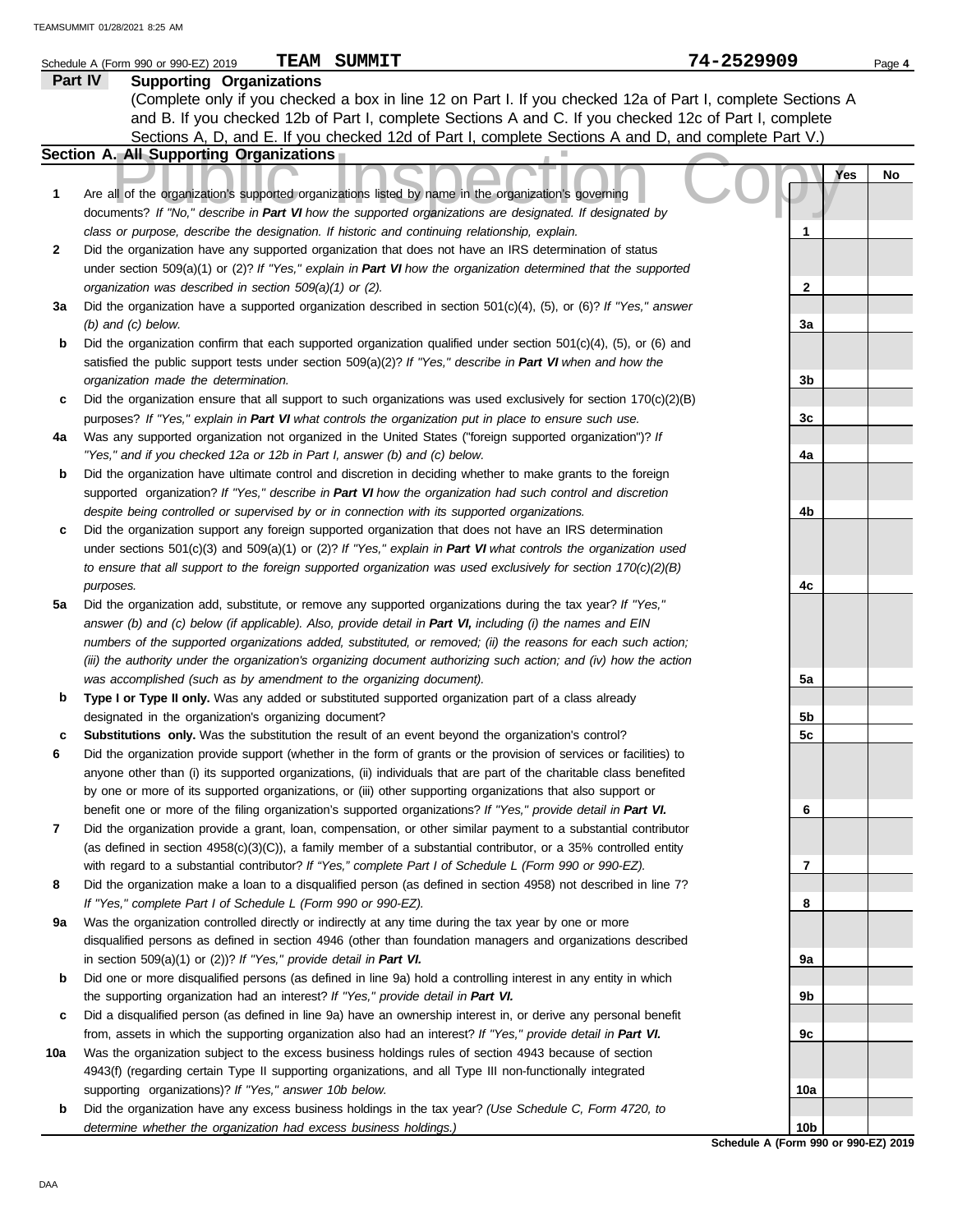|         | <b>TEAM SUMMIT</b><br>Schedule A (Form 990 or 990-EZ) 2019                                                                                                                                                          | 74-2529909      |     | Page 5 |
|---------|---------------------------------------------------------------------------------------------------------------------------------------------------------------------------------------------------------------------|-----------------|-----|--------|
| Part IV | <b>Supporting Organizations (continued)</b>                                                                                                                                                                         |                 |     |        |
|         |                                                                                                                                                                                                                     |                 | Yes | No     |
| 11      | Has the organization accepted a gift or contribution from any of the following persons?                                                                                                                             |                 |     |        |
| а       | A person who directly or indirectly controls, either alone or together with persons described in (b) and (c)                                                                                                        |                 |     |        |
|         | below, the governing body of a supported organization?                                                                                                                                                              | 11a             |     |        |
| b       | A family member of a person described in (a) above?                                                                                                                                                                 | 11 <sub>b</sub> |     |        |
| c       | A 35% controlled entity of a person described in (a) or (b) above? If "Yes" to a, b, or c, provide detail in Part V                                                                                                 | 11c             |     |        |
|         | Section B. Type I Supporting Organizations                                                                                                                                                                          |                 |     |        |
| 1       | Did the directors, trustees, or membership of one or more supported organizations have the power to                                                                                                                 |                 | Yes | No     |
|         | regularly appoint or elect at least a majority of the organization's directors or trustees at all times during the                                                                                                  |                 |     |        |
|         | tax year? If "No," describe in Part VI how the supported organization(s) effectively operated, supervised, or                                                                                                       |                 |     |        |
|         | controlled the organization's activities. If the organization had more than one supported organization,                                                                                                             |                 |     |        |
|         | describe how the powers to appoint and/or remove directors or trustees were allocated among the supported                                                                                                           |                 |     |        |
|         | organizations and what conditions or restrictions, if any, applied to such powers during the tax year.                                                                                                              | 1               |     |        |
| 2       | Did the organization operate for the benefit of any supported organization other than the supported                                                                                                                 |                 |     |        |
|         | organization(s) that operated, supervised, or controlled the supporting organization? If "Yes," explain in Part                                                                                                     |                 |     |        |
|         | VI how providing such benefit carried out the purposes of the supported organization(s) that operated,                                                                                                              |                 |     |        |
|         | supervised, or controlled the supporting organization.                                                                                                                                                              | $\mathbf{2}$    |     |        |
|         | Section C. Type II Supporting Organizations                                                                                                                                                                         |                 |     |        |
|         |                                                                                                                                                                                                                     |                 | Yes | No     |
| 1       | Were a majority of the organization's directors or trustees during the tax year also a majority of the directors                                                                                                    |                 |     |        |
|         | or trustees of each of the organization's supported organization(s)? If "No," describe in Part VI how control                                                                                                       |                 |     |        |
|         | or management of the supporting organization was vested in the same persons that controlled or managed                                                                                                              |                 |     |        |
|         | the supported organization(s).                                                                                                                                                                                      | 1               |     |        |
|         | Section D. All Type III Supporting Organizations                                                                                                                                                                    |                 |     |        |
|         |                                                                                                                                                                                                                     |                 | Yes | No     |
| 1       | Did the organization provide to each of its supported organizations, by the last day of the fifth month of the                                                                                                      |                 |     |        |
|         | organization's tax year, (i) a written notice describing the type and amount of support provided during the prior tax                                                                                               |                 |     |        |
|         | year, (ii) a copy of the Form 990 that was most recently filed as of the date of notification, and (iii) copies of the                                                                                              |                 |     |        |
|         | organization's governing documents in effect on the date of notification, to the extent not previously provided?                                                                                                    | 1               |     |        |
| 2       | Were any of the organization's officers, directors, or trustees either (i) appointed or elected by the supported                                                                                                    |                 |     |        |
|         | organization(s) or (ii) serving on the governing body of a supported organization? If "No," explain in Part VI how                                                                                                  |                 |     |        |
|         | the organization maintained a close and continuous working relationship with the supported organization(s).                                                                                                         | 2               |     |        |
| 3       | By reason of the relationship described in (2), did the organization's supported organizations have a<br>significant voice in the organization's investment policies and in directing the use of the organization's |                 |     |        |
|         | income or assets at all times during the tax year? If "Yes," describe in Part VI the role the organization's                                                                                                        |                 |     |        |
|         | supported organizations played in this regard.                                                                                                                                                                      | 3               |     |        |
|         | Section E. Type III Functionally-Integrated Supporting Organizations                                                                                                                                                |                 |     |        |
| 1       | Check the box next to the method that the organization used to satisfy the Integral Part Test during the year (see instructions).                                                                                   |                 |     |        |
| а       | The organization satisfied the Activities Test. Complete line 2 below.                                                                                                                                              |                 |     |        |
| b       | The organization is the parent of each of its supported organizations. Complete line 3 below.                                                                                                                       |                 |     |        |
| c       | The organization supported a governmental entity. Describe in Part VI how you supported a government entity (see instructions).                                                                                     |                 |     |        |
|         |                                                                                                                                                                                                                     |                 |     |        |
| 2       | Activities Test. Answer (a) and (b) below.                                                                                                                                                                          |                 | Yes | No     |
| а       | Did substantially all of the organization's activities during the tax year directly further the exempt purposes of                                                                                                  |                 |     |        |
|         | the supported organization(s) to which the organization was responsive? If "Yes," then in Part VI identify                                                                                                          |                 |     |        |
|         | those supported organizations and explain how these activities directly furthered their exempt purposes,                                                                                                            |                 |     |        |
|         | how the organization was responsive to those supported organizations, and how the organization determined                                                                                                           |                 |     |        |
|         | that these activities constituted substantially all of its activities.                                                                                                                                              | 2a              |     |        |
| b       | Did the activities described in (a) constitute activities that, but for the organization's involvement, one or more                                                                                                 |                 |     |        |
|         | of the organization's supported organization(s) would have been engaged in? If "Yes," explain in Part VI the                                                                                                        |                 |     |        |
|         | reasons for the organization's position that its supported organization(s) would have engaged in these                                                                                                              |                 |     |        |

- **3** *activities but for the organization's involvement.* Parent of Supported Organizations. *Answer (a) and (b) below.*
- **a** Did the organization have the power to regularly appoint or elect a majority of the officers, directors, or trustees of each of the supported organizations? *Provide details in Part VI.*
- **b** Did the organization exercise a substantial degree of direction over the policies, programs, and activities of each of its supported organizations? *If "Yes," describe in Part VI the role played by the organization in this regard.*

DAA **Schedule A (Form 990 or 990-EZ) 2019 3b**

**2b**

**3a**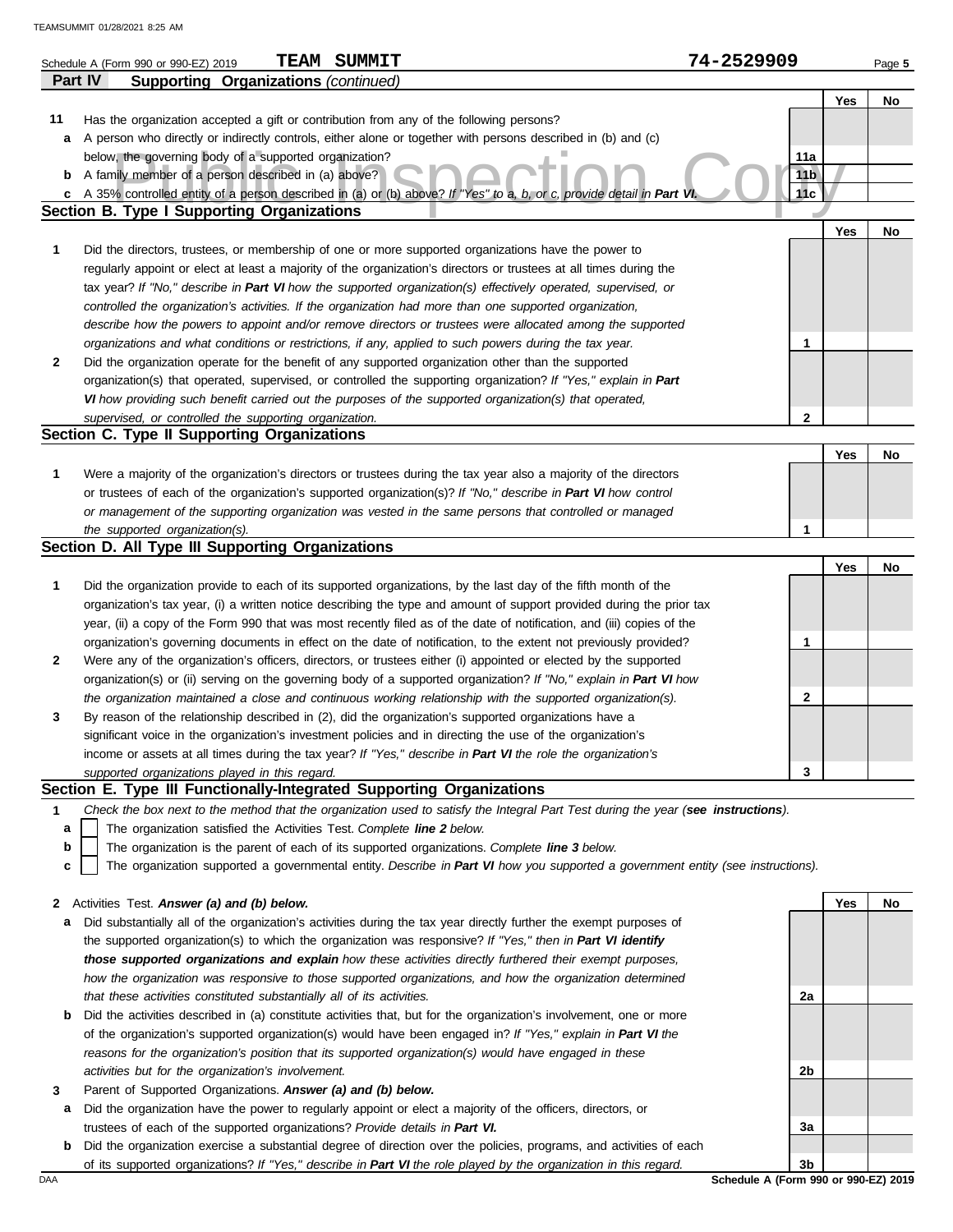| <b>TEAM SUMMIT</b><br>Schedule A (Form 990 or 990-EZ) 2019                                                                                       |                         | 74-2529909     | Page 6                         |
|--------------------------------------------------------------------------------------------------------------------------------------------------|-------------------------|----------------|--------------------------------|
| <b>Part V</b><br>Type III Non-Functionally Integrated 509(a)(3) Supporting Organizations                                                         |                         |                |                                |
| $\mathbf{1}$<br>Check here if the organization satisfied the Integral Part Test as a qualifying trust on Nov. 20, 1970 (explain in Part VI). See |                         |                |                                |
| instructions. All other Type III non-functionally integrated supporting organizations must complete Sections A through E                         |                         |                |                                |
| Section A - Adjusted Net Income                                                                                                                  |                         | (A) Prior Year | (B) Current Year<br>(optional) |
| ۰                                                                                                                                                | $\overline{\mathbf{1}}$ |                |                                |
| Net short-term capital gain<br>1<br>$\mathbf{2}$                                                                                                 | $\overline{2}$          |                |                                |
| Recoveries of prior-year distributions                                                                                                           | 3                       |                |                                |
| 3<br>Other gross income (see instructions)<br>4                                                                                                  | 4                       |                |                                |
| Add lines 1 through 3.                                                                                                                           | 5                       |                |                                |
| 5<br>Depreciation and depletion                                                                                                                  |                         |                |                                |
| Portion of operating expenses paid or incurred for production or<br>6                                                                            |                         |                |                                |
| collection of gross income or for management, conservation, or                                                                                   |                         |                |                                |
| maintenance of property held for production of income (see instructions)                                                                         | 6                       |                |                                |
| 7<br>Other expenses (see instructions)                                                                                                           | $\overline{7}$          |                |                                |
| 8<br>Adjusted Net Income (subtract lines 5, 6, and 7 from line 4)                                                                                | 8                       |                |                                |
| <b>Section B - Minimum Asset Amount</b>                                                                                                          |                         | (A) Prior Year | (B) Current Year<br>(optional) |
| Aggregate fair market value of all non-exempt-use assets (see<br>1                                                                               |                         |                |                                |
| instructions for short tax year or assets held for part of year):                                                                                |                         |                |                                |
| Average monthly value of securities<br>a                                                                                                         | 1a                      |                |                                |
| <b>b</b> Average monthly cash balances                                                                                                           | 1 <sub>b</sub>          |                |                                |
| Fair market value of other non-exempt-use assets<br>C                                                                                            | 1 <sub>c</sub>          |                |                                |
| <b>Total</b> (add lines 1a, 1b, and 1c)<br>d                                                                                                     | 1d                      |                |                                |
| <b>Discount</b> claimed for blockage or other<br>е                                                                                               |                         |                |                                |
| factors (explain in detail in <b>Part VI</b> ):                                                                                                  |                         |                |                                |
| $\mathbf{2}$<br>Acquisition indebtedness applicable to non-exempt-use assets                                                                     | $\mathbf{2}$            |                |                                |
| 3<br>Subtract line 2 from line 1d.                                                                                                               | 3                       |                |                                |
| 4<br>Cash deemed held for exempt use. Enter 1-1/2% of line 3 (for greater amount,                                                                |                         |                |                                |
| see instructions)                                                                                                                                | 4                       |                |                                |
| 5<br>Net value of non-exempt-use assets (subtract line 4 from line 3)                                                                            | 5                       |                |                                |
| 6<br>Multiply line 5 by .035.                                                                                                                    | 6                       |                |                                |
| 7<br>Recoveries of prior-year distributions                                                                                                      | $\overline{7}$          |                |                                |
| 8<br>Minimum Asset Amount (add line 7 to line 6)                                                                                                 | 8                       |                |                                |
| Section C - Distributable Amount                                                                                                                 |                         |                | <b>Current Year</b>            |
| 1<br>Adjusted net income for prior year (from Section A, line 8, Column A)                                                                       | 1                       |                |                                |
| $\mathbf{2}$<br>Enter 85% of line 1.                                                                                                             | $\mathbf{2}$            |                |                                |
| 3<br>Minimum asset amount for prior year (from Section B, line 8, Column A)                                                                      | 3                       |                |                                |
| 4<br>Enter greater of line 2 or line 3.                                                                                                          | 4                       |                |                                |
| Income tax imposed in prior year<br>5                                                                                                            | 5                       |                |                                |
| Distributable Amount. Subtract line 5 from line 4, unless subject to<br>6                                                                        |                         |                |                                |
| emergency temporary reduction (see instructions).                                                                                                | 6                       |                |                                |

**7** instructions). Check here if the current year is the organization's first as a non-functionally integrated Type III supporting organization (see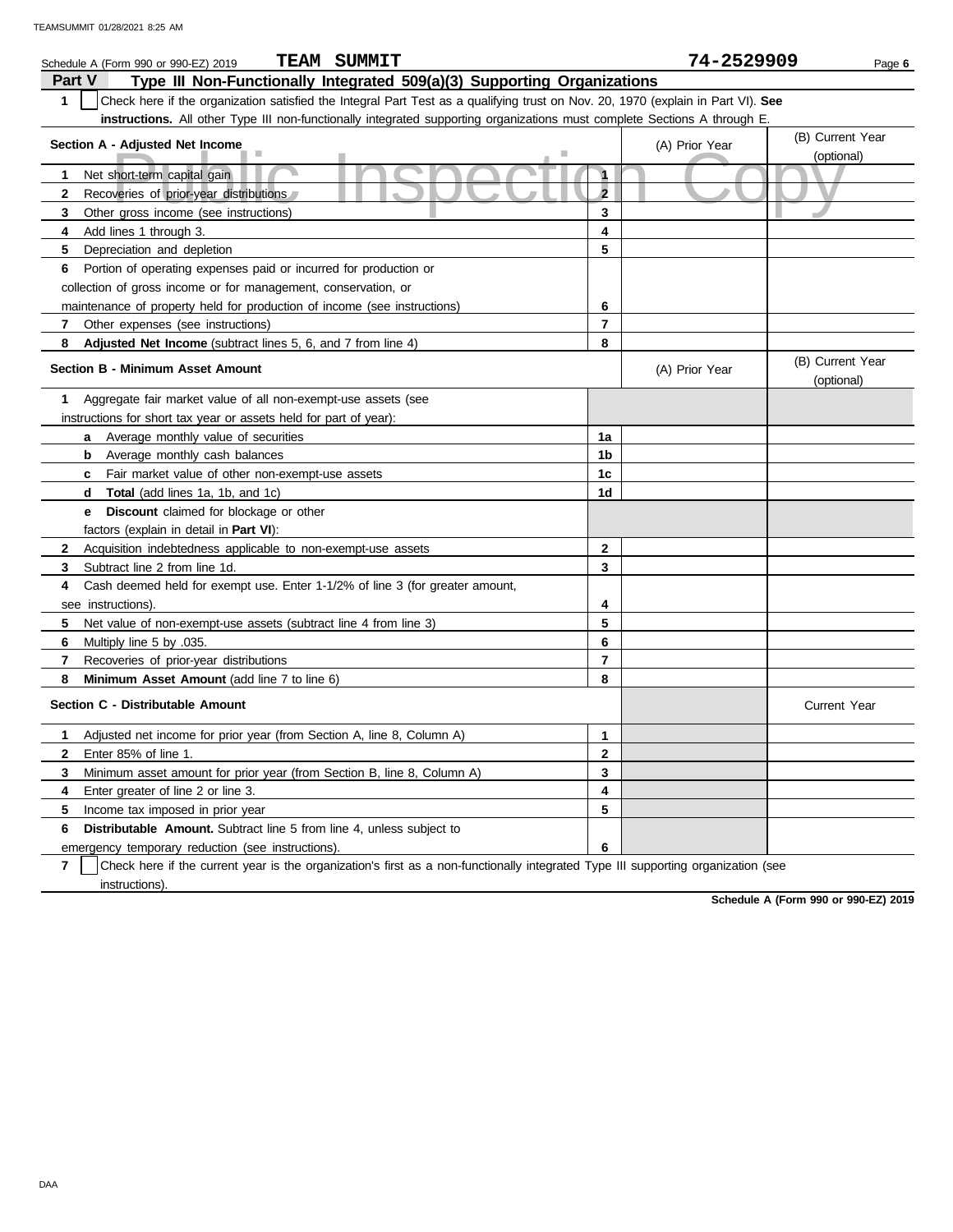|              | <b>TEAM SUMMIT</b><br>Schedule A (Form 990 or 990-EZ) 2019                                 |                             | 74-2529909                            | Page 7                                  |
|--------------|--------------------------------------------------------------------------------------------|-----------------------------|---------------------------------------|-----------------------------------------|
| Part V       | Type III Non-Functionally Integrated 509(a)(3) Supporting Organizations (continued)        |                             |                                       |                                         |
|              | <b>Section D - Distributions</b>                                                           |                             |                                       | <b>Current Year</b>                     |
| 1            | Amounts paid to supported organizations to accomplish exempt purposes                      |                             |                                       |                                         |
| $\mathbf{2}$ | Amounts paid to perform activity that directly furthers exempt purposes of supported       |                             |                                       |                                         |
|              | organizations, in excess of income from activity                                           |                             |                                       |                                         |
| 3            | Administrative expenses paid to accomplish exempt purposes of supported organizations      |                             |                                       |                                         |
| 4            | Amounts paid to acquire exempt-use assets                                                  |                             |                                       |                                         |
| 5            | Qualified set-aside amounts (prior IRS approval required)                                  |                             |                                       |                                         |
| 6            | Other distributions (describe in Part VI). See instructions.                               |                             |                                       |                                         |
| 7            | Total annual distributions. Add lines 1 through 6.                                         |                             |                                       |                                         |
| 8            | Distributions to attentive supported organizations to which the organization is responsive |                             |                                       |                                         |
|              | (provide details in Part VI). See instructions.                                            |                             |                                       |                                         |
| 9            | Distributable amount for 2019 from Section C, line 6                                       |                             |                                       |                                         |
| 10           | Line 8 amount divided by line 9 amount                                                     |                             |                                       |                                         |
|              |                                                                                            | (i)                         | (ii)                                  | (iii)                                   |
|              | Section E - Distribution Allocations (see instructions)                                    | <b>Excess Distributions</b> | <b>Underdistributions</b><br>Pre-2019 | <b>Distributable</b><br>Amount for 2019 |
| 1            | Distributable amount for 2019 from Section C, line 6                                       |                             |                                       |                                         |
| $\mathbf{2}$ | Underdistributions, if any, for years prior to 2019                                        |                             |                                       |                                         |
|              | (reasonable cause required-explain in Part VI). See                                        |                             |                                       |                                         |
|              | instructions.                                                                              |                             |                                       |                                         |
| 3            | Excess distributions carryover, if any, to 2019                                            |                             |                                       |                                         |
|              |                                                                                            |                             |                                       |                                         |
|              |                                                                                            |                             |                                       |                                         |
|              |                                                                                            |                             |                                       |                                         |
|              |                                                                                            |                             |                                       |                                         |
|              |                                                                                            |                             |                                       |                                         |
|              | f Total of lines 3a through e                                                              |                             |                                       |                                         |
|              | g Applied to underdistributions of prior years                                             |                             |                                       |                                         |
|              | h Applied to 2019 distributable amount                                                     |                             |                                       |                                         |
|              | Carryover from 2014 not applied (see instructions)                                         |                             |                                       |                                         |
|              | Remainder. Subtract lines 3g, 3h, and 3i from 3f.                                          |                             |                                       |                                         |
| 4            | Distributions for 2019 from                                                                |                             |                                       |                                         |
|              | Section D, line 7:<br>\$                                                                   |                             |                                       |                                         |
|              | a Applied to underdistributions of prior years                                             |                             |                                       |                                         |
|              | <b>b</b> Applied to 2019 distributable amount                                              |                             |                                       |                                         |
|              | c Remainder. Subtract lines 4a and 4b from 4.                                              |                             |                                       |                                         |
| 5            | Remaining underdistributions for years prior to 2019, if                                   |                             |                                       |                                         |
|              | any. Subtract lines 3g and 4a from line 2. For result                                      |                             |                                       |                                         |
|              | greater than zero, explain in Part VI. See instructions.                                   |                             |                                       |                                         |
| 6            | Remaining underdistributions for 2019. Subtract lines 3h                                   |                             |                                       |                                         |
|              | and 4b from line 1. For result greater than zero, explain in                               |                             |                                       |                                         |
|              | Part VI. See instructions.                                                                 |                             |                                       |                                         |
| 7            | Excess distributions carryover to 2020. Add lines 3j                                       |                             |                                       |                                         |
|              | and 4c.                                                                                    |                             |                                       |                                         |
| 8            | Breakdown of line 7:                                                                       |                             |                                       |                                         |
|              |                                                                                            |                             |                                       |                                         |
|              |                                                                                            |                             |                                       |                                         |
|              |                                                                                            |                             |                                       |                                         |
|              |                                                                                            |                             |                                       |                                         |
|              | e Excess from 2019                                                                         |                             |                                       |                                         |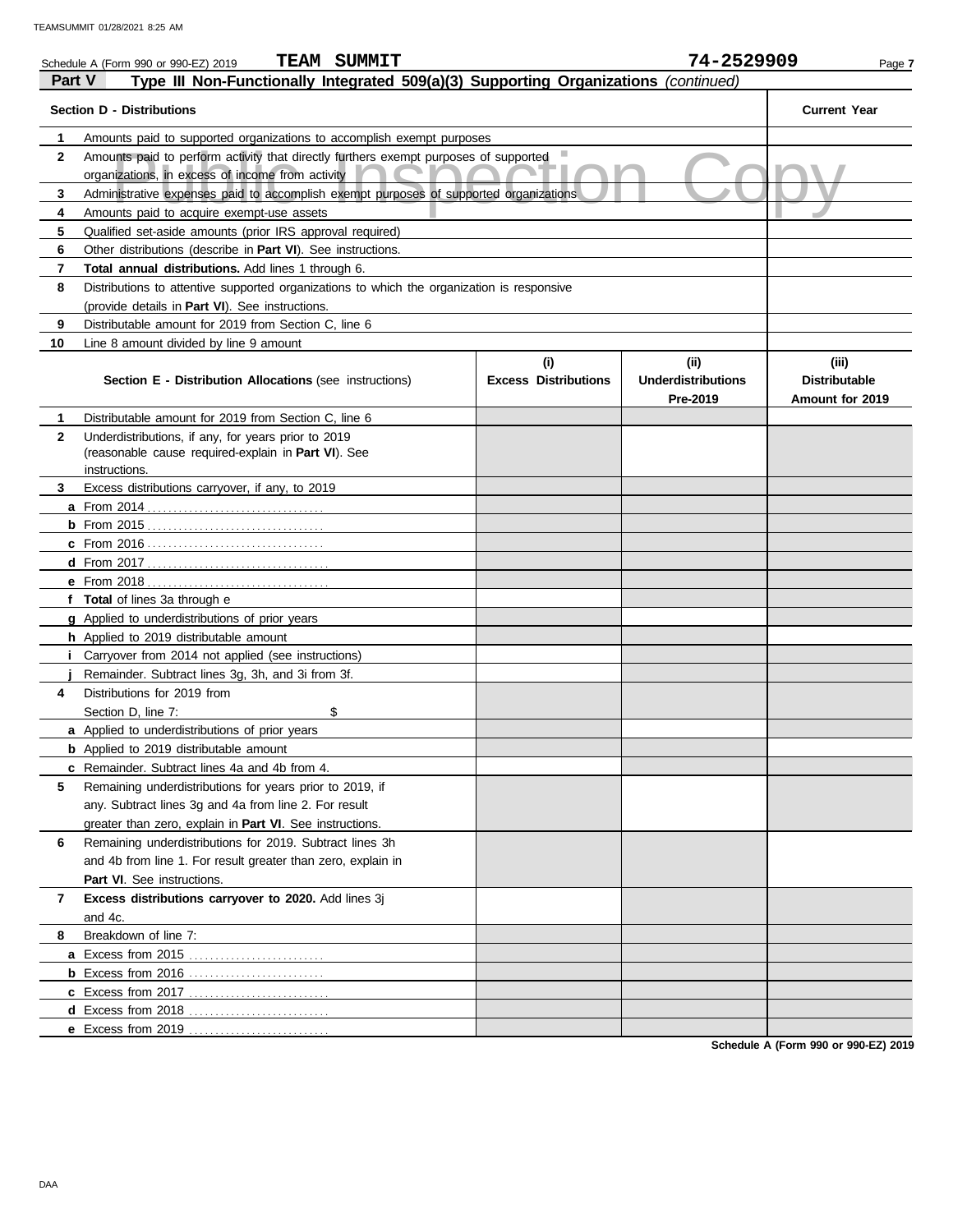|         | Schedule A (Form 990 or 990-EZ) 2019 | TEAM SUMMIT |                                                                                                               |                                                                                                | 74-2529909                                                                                                             | Page 8 |
|---------|--------------------------------------|-------------|---------------------------------------------------------------------------------------------------------------|------------------------------------------------------------------------------------------------|------------------------------------------------------------------------------------------------------------------------|--------|
| Part VI |                                      |             |                                                                                                               |                                                                                                | Supplemental Information. Provide the explanations required by Part II, line 10; Part II, line 17a or 17b; Part        |        |
|         |                                      |             |                                                                                                               |                                                                                                |                                                                                                                        |        |
|         |                                      |             |                                                                                                               |                                                                                                | III, line 12; Part IV, Section A, lines 1, 2, 3b, 3c, 4b, 4c, 5a, 6, 9a, 9b, 9c, 11a, 11b, and 11c; Part IV, Section   |        |
|         |                                      |             |                                                                                                               |                                                                                                | B, lines 1 and 2; Part IV, Section C, line 1; Part IV, Section D, lines 2 and 3; Part IV, Section E, lines 1c, 2a, 2b, |        |
|         |                                      |             |                                                                                                               |                                                                                                |                                                                                                                        |        |
|         |                                      |             |                                                                                                               |                                                                                                | 3a, and 3b; Part V, line 1; Part V, Section B, line 1e; Part V, Section D, lines 5, 6, and 8; and Part V, Section E,   |        |
|         |                                      |             |                                                                                                               | lines 2, 5, and 6. Also complete this part for any additional information. (See instructions.) |                                                                                                                        |        |
|         |                                      |             |                                                                                                               |                                                                                                |                                                                                                                        |        |
|         |                                      |             |                                                                                                               |                                                                                                |                                                                                                                        |        |
|         |                                      |             | 2000 - 2000 - 2000 - 2000 - 2000 - 2000 - 2000 - 2000 - 2000 - 2000 - 2000 - 2000 - 2000 - 2000 - 2000 - 2000 |                                                                                                |                                                                                                                        |        |
|         |                                      |             |                                                                                                               |                                                                                                |                                                                                                                        |        |
|         |                                      |             |                                                                                                               |                                                                                                |                                                                                                                        |        |
|         |                                      |             |                                                                                                               |                                                                                                |                                                                                                                        |        |
|         |                                      |             |                                                                                                               |                                                                                                |                                                                                                                        |        |
|         |                                      |             |                                                                                                               |                                                                                                |                                                                                                                        |        |
|         |                                      |             |                                                                                                               |                                                                                                |                                                                                                                        |        |
|         |                                      |             |                                                                                                               |                                                                                                |                                                                                                                        |        |
|         |                                      |             |                                                                                                               |                                                                                                |                                                                                                                        |        |
|         |                                      |             |                                                                                                               |                                                                                                |                                                                                                                        |        |
|         |                                      |             |                                                                                                               |                                                                                                |                                                                                                                        |        |
|         |                                      |             |                                                                                                               |                                                                                                |                                                                                                                        |        |
|         |                                      |             |                                                                                                               |                                                                                                |                                                                                                                        |        |
|         |                                      |             |                                                                                                               |                                                                                                |                                                                                                                        |        |
|         |                                      |             |                                                                                                               |                                                                                                |                                                                                                                        |        |
|         |                                      |             |                                                                                                               |                                                                                                |                                                                                                                        |        |
|         |                                      |             |                                                                                                               |                                                                                                |                                                                                                                        |        |
|         |                                      |             |                                                                                                               |                                                                                                |                                                                                                                        |        |
|         |                                      |             |                                                                                                               |                                                                                                |                                                                                                                        |        |
|         |                                      |             |                                                                                                               |                                                                                                |                                                                                                                        |        |
|         |                                      |             |                                                                                                               |                                                                                                |                                                                                                                        |        |
|         |                                      |             |                                                                                                               |                                                                                                |                                                                                                                        |        |
|         |                                      |             |                                                                                                               |                                                                                                |                                                                                                                        |        |
|         |                                      |             |                                                                                                               |                                                                                                |                                                                                                                        |        |
|         |                                      |             |                                                                                                               |                                                                                                |                                                                                                                        |        |
|         |                                      |             |                                                                                                               |                                                                                                |                                                                                                                        |        |
|         |                                      |             |                                                                                                               |                                                                                                |                                                                                                                        |        |
|         |                                      |             |                                                                                                               |                                                                                                |                                                                                                                        |        |
|         |                                      |             |                                                                                                               |                                                                                                |                                                                                                                        |        |
|         |                                      |             |                                                                                                               |                                                                                                |                                                                                                                        |        |
|         |                                      |             |                                                                                                               |                                                                                                |                                                                                                                        |        |
|         |                                      |             |                                                                                                               |                                                                                                |                                                                                                                        |        |
|         |                                      |             |                                                                                                               |                                                                                                |                                                                                                                        |        |
|         |                                      |             |                                                                                                               |                                                                                                |                                                                                                                        |        |
|         |                                      |             |                                                                                                               |                                                                                                |                                                                                                                        |        |
|         |                                      |             |                                                                                                               |                                                                                                |                                                                                                                        |        |
|         |                                      |             |                                                                                                               |                                                                                                |                                                                                                                        |        |
|         |                                      |             |                                                                                                               |                                                                                                |                                                                                                                        |        |
|         |                                      |             |                                                                                                               |                                                                                                |                                                                                                                        |        |
|         |                                      |             |                                                                                                               |                                                                                                |                                                                                                                        |        |
|         |                                      |             |                                                                                                               |                                                                                                |                                                                                                                        |        |
|         |                                      |             |                                                                                                               |                                                                                                |                                                                                                                        |        |
|         |                                      |             |                                                                                                               |                                                                                                |                                                                                                                        |        |
|         |                                      |             |                                                                                                               |                                                                                                |                                                                                                                        |        |
|         |                                      |             |                                                                                                               |                                                                                                |                                                                                                                        |        |
|         |                                      |             |                                                                                                               |                                                                                                |                                                                                                                        |        |
|         |                                      |             |                                                                                                               |                                                                                                |                                                                                                                        |        |
|         |                                      |             |                                                                                                               |                                                                                                |                                                                                                                        |        |
|         |                                      |             |                                                                                                               |                                                                                                |                                                                                                                        |        |
|         |                                      |             |                                                                                                               |                                                                                                |                                                                                                                        |        |
|         |                                      |             |                                                                                                               |                                                                                                |                                                                                                                        |        |
|         |                                      |             |                                                                                                               |                                                                                                |                                                                                                                        |        |
|         |                                      |             |                                                                                                               |                                                                                                |                                                                                                                        |        |
|         |                                      |             |                                                                                                               |                                                                                                |                                                                                                                        |        |
|         |                                      |             |                                                                                                               |                                                                                                |                                                                                                                        |        |
|         |                                      |             |                                                                                                               |                                                                                                |                                                                                                                        |        |
|         |                                      |             |                                                                                                               |                                                                                                |                                                                                                                        |        |
|         |                                      |             |                                                                                                               |                                                                                                |                                                                                                                        |        |
|         |                                      |             |                                                                                                               |                                                                                                |                                                                                                                        |        |
|         |                                      |             |                                                                                                               |                                                                                                |                                                                                                                        |        |
|         |                                      |             |                                                                                                               |                                                                                                |                                                                                                                        |        |
|         |                                      |             |                                                                                                               |                                                                                                |                                                                                                                        |        |
|         |                                      |             |                                                                                                               |                                                                                                |                                                                                                                        |        |
|         |                                      |             |                                                                                                               |                                                                                                |                                                                                                                        |        |
|         |                                      |             |                                                                                                               |                                                                                                |                                                                                                                        |        |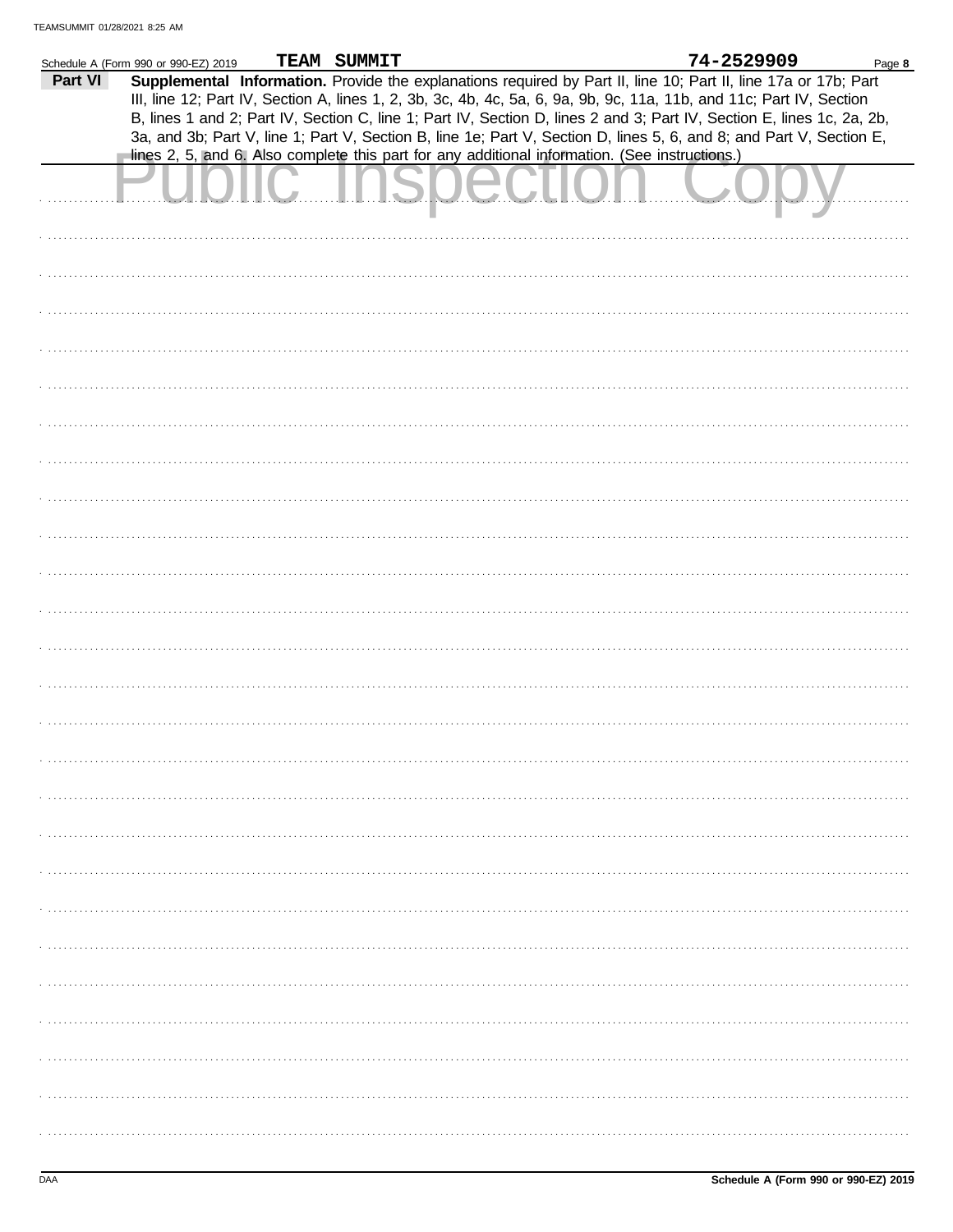| <b>Schedule B</b><br>(Form 990, 990-EZ,                              | <b>Schedule of Contributors</b>                                                                                                                                                                             | OMB No. 1545-0047              |
|----------------------------------------------------------------------|-------------------------------------------------------------------------------------------------------------------------------------------------------------------------------------------------------------|--------------------------------|
| or 990-PF)<br>Department of the Treasury<br>Internal Revenue Service | u Attach to Form 990, Form 990-EZ, or Form 990-PF.<br>u Go to www.irs.gov/Form990 for the latest information.                                                                                               | 2019                           |
| Name of the organization                                             |                                                                                                                                                                                                             | Employer identification number |
| SUMMIT<br><b>TEAM</b>                                                | 74-2529909                                                                                                                                                                                                  |                                |
| Organization type (check one):                                       |                                                                                                                                                                                                             |                                |
| Filers of:                                                           | Section:                                                                                                                                                                                                    |                                |
| Form 990 or 990-EZ                                                   | ) (enter number) organization<br> X <br>501(c)<br>3                                                                                                                                                         |                                |
|                                                                      | 4947(a)(1) nonexempt charitable trust not treated as a private foundation                                                                                                                                   |                                |
|                                                                      | 527 political organization                                                                                                                                                                                  |                                |
| Form 990-PF                                                          | 501(c)(3) exempt private foundation                                                                                                                                                                         |                                |
|                                                                      | 4947(a)(1) nonexempt charitable trust treated as a private foundation                                                                                                                                       |                                |
|                                                                      | 501(c)(3) taxable private foundation                                                                                                                                                                        |                                |
|                                                                      |                                                                                                                                                                                                             |                                |
| instructions.                                                        | Check if your organization is covered by the General Rule or a Special Rule.<br>Note: Only a section 501(c)(7), (8), or (10) organization can check boxes for both the General Rule and a Special Rule. See |                                |
| <b>General Rule</b>                                                  |                                                                                                                                                                                                             |                                |

| $X$ For an organization filing Form 990, 990-EZ, or 990-PF that received, during the year, contributions totaling \$5,000 |
|---------------------------------------------------------------------------------------------------------------------------|
| or more (in money or property) from any one contributor. Complete Parts I and II. See instructions for determining a      |
| contributor's total contributions.                                                                                        |

### **Special Rules**

| For an organization described in section 501(c)(3) filing Form 990 or 990-EZ that met the 33 <sup>1</sup> /3% support test of the |
|-----------------------------------------------------------------------------------------------------------------------------------|
| regulations under sections 509(a)(1) and 170(b)(1)(A)(vi), that checked Schedule A (Form 990 or 990-EZ), Part II, line            |
| 13, 16a, or 16b, and that received from any one contributor, during the year, total contributions of the greater of (1)           |
| \$5,000; or (2) 2% of the amount on (i) Form 990, Part VIII, line 1h; or (ii) Form 990-EZ, line 1. Complete Parts I and II.       |

literary, or educational purposes, or for the prevention of cruelty to children or animals. Complete Parts I (entering For an organization described in section  $501(c)(7)$ ,  $(8)$ , or  $(10)$  filing Form 990 or 990-EZ that received from any one contributor, during the year, total contributions of more than \$1,000 *exclusively* for religious, charitable, scientific, "N/A" in column (b) instead of the contributor name and address), II, and III.

For an organization described in section 501(c)(7), (8), or (10) filing Form 990 or 990-EZ that received from any one contributor, during the year, contributions *exclusively* for religious, charitable, etc., purposes, but no such contributions totaled more than \$1,000. If this box is checked, enter here the total contributions that were received during the year for an *exclusively* religious, charitable, etc., purpose. Don't complete any of the parts unless the **General Rule** applies to this organization because it received *nonexclusively* religious, charitable, etc., contributions totaling \$5,000 or more during the year . . . . . . . . . . . . . . . . . . . . . . . . . . . . . . . . . . . . . . . . . . . . . . . . . . . . . . . . . . . . . . . . . . . . . . . . . . . . . . . .

990-EZ, or 990-PF), but it **must** answer "No" on Part IV, line 2, of its Form 990; or check the box on line H of its Form 990-EZ or on its Form 990-PF, Part I, line 2, to certify that it doesn't meet the filing requirements of Schedule B (Form 990, 990-EZ, or 990-PF). **Caution:** An organization that isn't covered by the General Rule and/or the Special Rules doesn't file Schedule B (Form 990,

**For Paperwork Reduction Act Notice, see the instructions for Form 990, 990-EZ, or 990-PF.**

 $\triangleright$  \$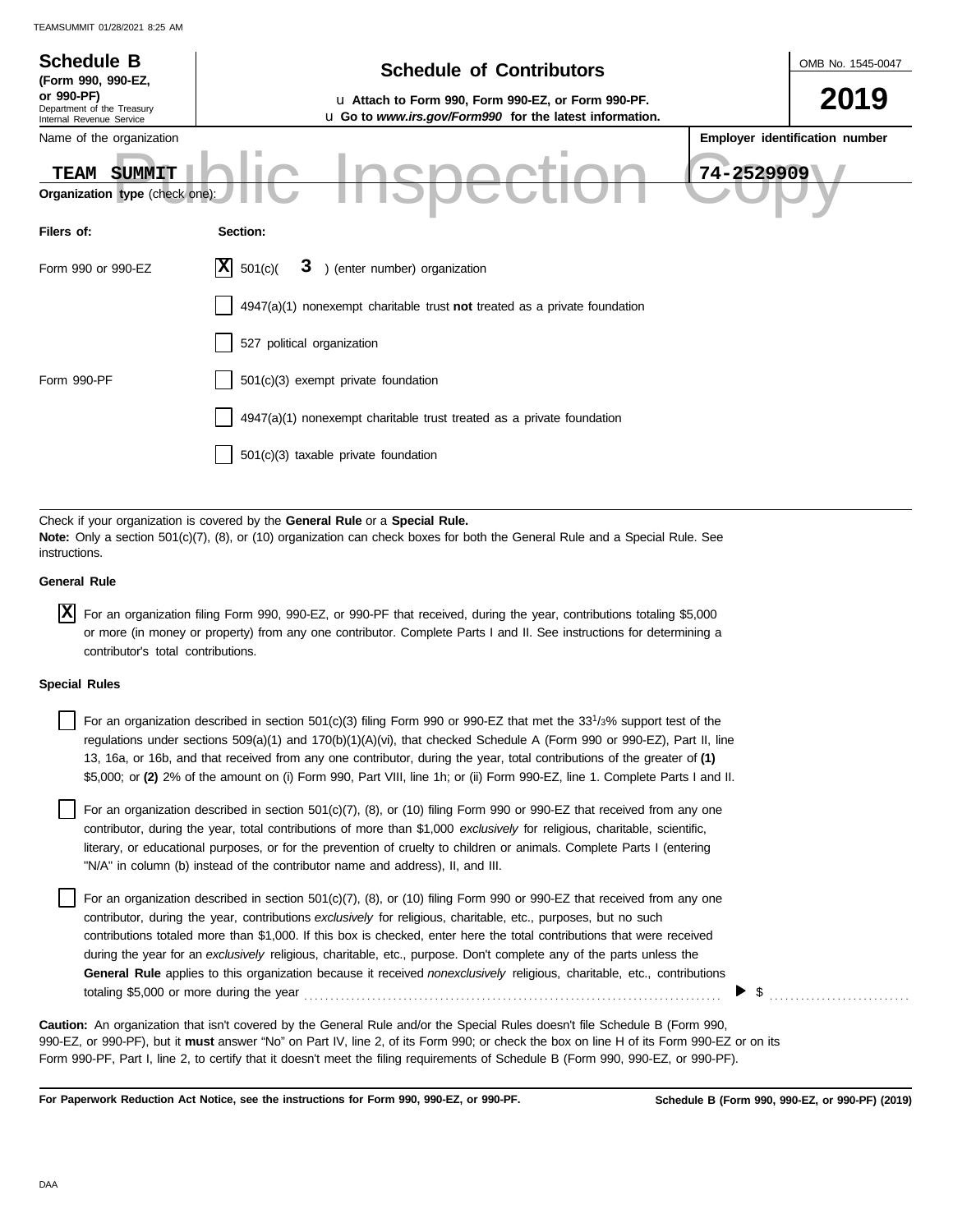| Name of organization       | TEAM SUMMIT                                                                                    |                                           | Employer identification number<br>74-2529909                                                 |
|----------------------------|------------------------------------------------------------------------------------------------|-------------------------------------------|----------------------------------------------------------------------------------------------|
| Part I                     | Contributors (see instructions). Use duplicate copies of Part I if additional space is needed. |                                           |                                                                                              |
| (a)<br>No.<br>$\mathbf{1}$ | (b)<br>Name, address, and ZIP + 4                                                              | (c)<br><b>Total contributions</b>         | (d)<br>Type of contribution<br>Person                                                        |
|                            |                                                                                                | 10,000<br>\$                              | Payroll<br>Noncash<br>(Complete Part II for<br>noncash contributions.)                       |
| (a)<br>No.                 | (b)<br>Name, address, and ZIP + 4                                                              | (c)<br><b>Total contributions</b>         | (d)<br>Type of contribution                                                                  |
| $\overline{2}$             |                                                                                                | 35,000<br>\$                              | Person<br>Payroll<br>Noncash<br>(Complete Part II for<br>noncash contributions.)             |
| (a)<br>No.                 | (b)<br>Name, address, and ZIP + 4                                                              | (c)<br><b>Total contributions</b>         | (d)<br>Type of contribution                                                                  |
| $\overline{3}$             |                                                                                                | 138,000<br>\$                             | Person<br>Payroll<br><b>Noncash</b><br>(Complete Part II for<br>noncash contributions.)      |
| (a)<br>No.                 | (b)<br>Name, address, and ZIP + 4                                                              | (c)<br><b>Total contributions</b>         | (d)<br>Type of contribution                                                                  |
| 4                          |                                                                                                | 9,000<br>\$                               | X<br>Person<br>Payroll<br><b>Noncash</b><br>(Complete Part II for<br>noncash contributions.) |
| (a)<br>No.                 | (b)<br>Name, address, and ZIP + 4                                                              | (c)<br><b>Total contributions</b>         | (d)<br>Type of contribution                                                                  |
| 5 <sub>1</sub>             |                                                                                                | 5,000<br>\$                               | Person<br>Payroll<br><b>Noncash</b><br>(Complete Part II for<br>noncash contributions.)      |
| (a)<br>No.                 | (b)<br>Name, address, and ZIP + 4                                                              | (c)                                       | (d)<br>Type of contribution                                                                  |
| $6 \overline{6}$           |                                                                                                | <b>Total contributions</b><br>7,500<br>\$ | Person<br>Payroll<br>Noncash<br>(Complete Part II for                                        |

. . . . . . . . . . . . . . . . . . . . . . . . . . . . . . . . . . . . . . . . . . . . . . . . . . . . . . . . . . . . . . . . . . . . . . . . . . . . .

noncash contributions.)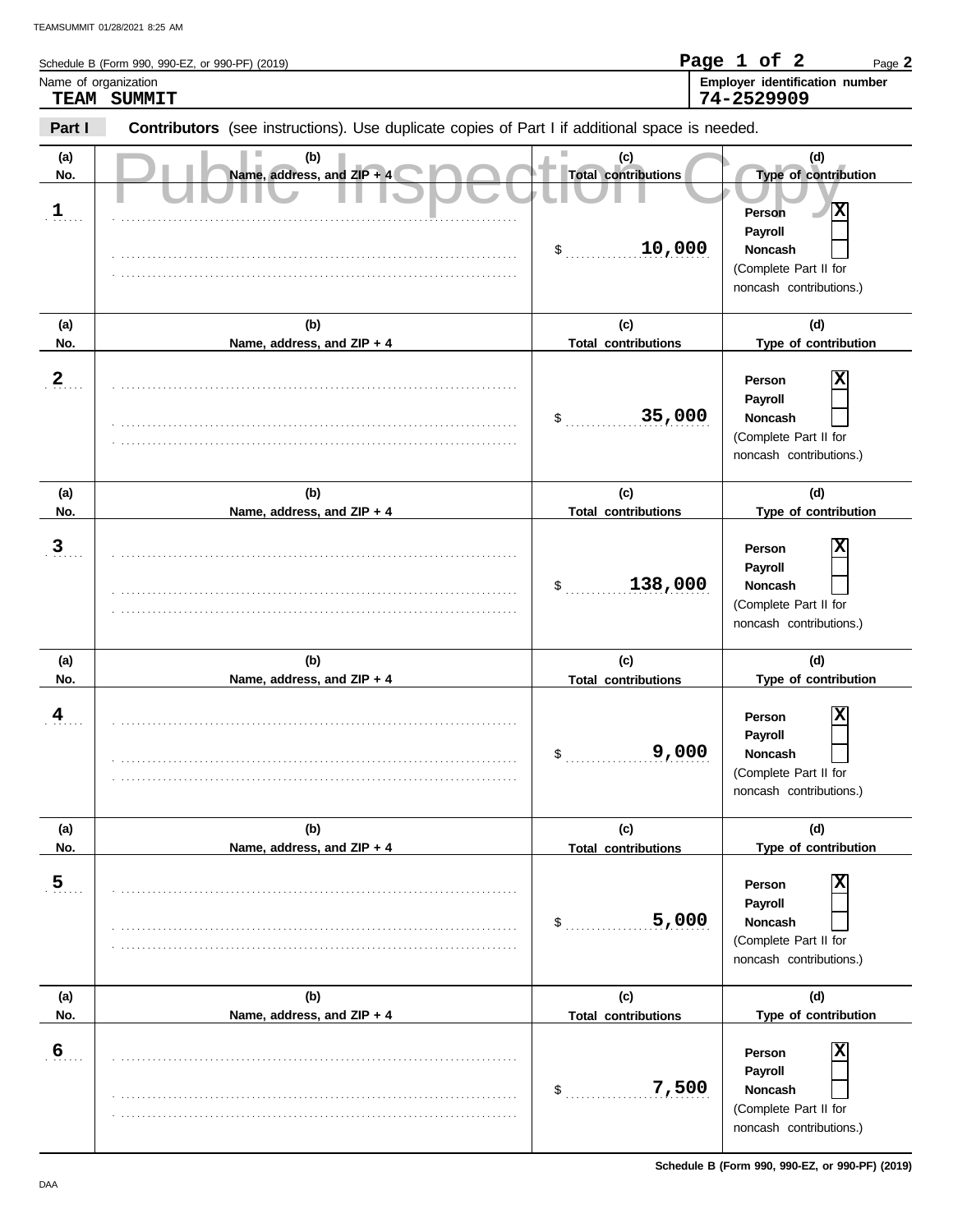| Name of organization | Schedule B (Form 990, 990-EZ, or 990-PF) (2019)<br>TEAM SUMMIT                                 |                                   | Page 2 of 2<br>Page 2<br>Employer identification number<br>74-2529909                        |
|----------------------|------------------------------------------------------------------------------------------------|-----------------------------------|----------------------------------------------------------------------------------------------|
| Part I               | Contributors (see instructions). Use duplicate copies of Part I if additional space is needed. |                                   |                                                                                              |
| (a)<br>No.<br>7      | (b)<br>Name, address, and ZIP + 4                                                              | (c)<br><b>Total contributions</b> | (d)<br>Type of contribution<br>ΙX<br>Person                                                  |
|                      |                                                                                                | 10,000<br>\$                      | Payroll<br><b>Noncash</b><br>(Complete Part II for<br>noncash contributions.)                |
| (a)<br>No.           | (b)<br>Name, address, and ZIP + 4                                                              | (c)<br><b>Total contributions</b> | (d)<br>Type of contribution                                                                  |
| 8                    |                                                                                                | 5,000<br>\$                       | х<br>Person<br>Payroll<br><b>Noncash</b><br>(Complete Part II for<br>noncash contributions.) |
| (a)<br>No.           | (b)<br>Name, address, and ZIP + 4                                                              | (c)<br><b>Total contributions</b> | (d)<br>Type of contribution                                                                  |
| 9                    |                                                                                                | 5,000<br>\$                       | х<br>Person<br>Payroll<br><b>Noncash</b><br>(Complete Part II for<br>noncash contributions.) |
| (a)<br>No.           | (b)<br>Name, address, and ZIP + 4                                                              | (c)<br><b>Total contributions</b> | (d)<br>Type of contribution                                                                  |
|                      |                                                                                                | \$                                | Person<br>Payroll<br>Noncash<br>(Complete Part II for<br>noncash contributions.)             |
| (a)<br>No.           | (b)<br>Name, address, and ZIP + 4                                                              | (c)<br><b>Total contributions</b> | (d)<br>Type of contribution                                                                  |
|                      |                                                                                                | \$                                | Person<br>Payroll<br><b>Noncash</b><br>(Complete Part II for<br>noncash contributions.)      |
| (a)<br>No.           | (b)<br>Name, address, and ZIP + 4                                                              | (c)<br><b>Total contributions</b> | (d)<br>Type of contribution                                                                  |
| 1.1.1.1              |                                                                                                | \$                                | Person<br>Payroll<br><b>Noncash</b>                                                          |

. . . . . . . . . . . . . . . . . . . . . . . . . . . . . . . . . . . . . . . . . . . . . . . . . . . . . . . . . . . . . . . . . . . . . . . . . . . . .

(Complete Part II for noncash contributions.)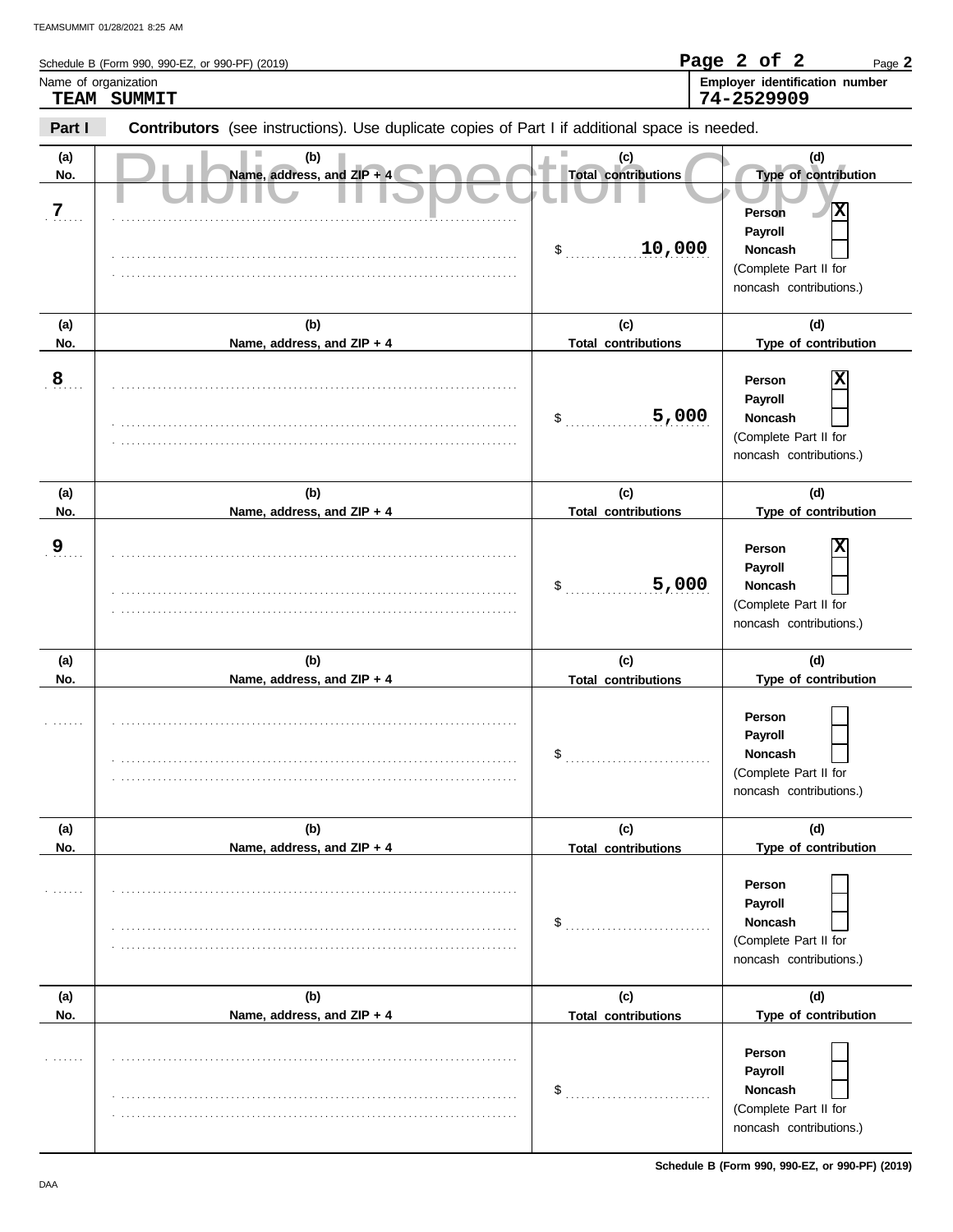| <b>SCHEDULE D</b>                                    | <b>Supplemental Financial Statements</b>                                                                                                                                  |                       |                                                    |      | OMB No. 1545-0047               |    |
|------------------------------------------------------|---------------------------------------------------------------------------------------------------------------------------------------------------------------------------|-----------------------|----------------------------------------------------|------|---------------------------------|----|
| (Form 990)                                           | u Complete if the organization answered "Yes" on Form 990,                                                                                                                |                       | 9                                                  |      |                                 |    |
| Department of the Treasury                           | Part IV, line 6, 7, 8, 9, 10, 11a, 11b, 11c, 11d, 11e, 11f, 12a, or 12b.                                                                                                  | u Attach to Form 990. | <b>Open to Public</b>                              |      |                                 |    |
| Internal Revenue Service                             | <b>u</b> Go to www.irs.gov/Form990 for instructions and the latest information.                                                                                           |                       |                                                    |      | Inspection                      |    |
| Name of the organization                             |                                                                                                                                                                           |                       |                                                    |      | Employer identification number  |    |
| SUMMIT<br><b>TEAM</b><br>Part I                      | Organizations Maintaining Donor Advised Funds or Other Similar Funds or Accounts.                                                                                         |                       |                                                    |      | 74-2529909                      |    |
|                                                      | Complete if the organization answered "Yes" on Form 990, Part IV, line 6.                                                                                                 |                       |                                                    |      |                                 |    |
|                                                      |                                                                                                                                                                           |                       | (a) Donor advised funds                            |      | (b) Funds and other accounts    |    |
| 1                                                    |                                                                                                                                                                           |                       |                                                    |      |                                 |    |
| 2                                                    |                                                                                                                                                                           |                       |                                                    |      |                                 |    |
| 3                                                    | Aggregate value of grants from (during year)                                                                                                                              |                       |                                                    |      |                                 |    |
| 4                                                    |                                                                                                                                                                           |                       |                                                    |      |                                 |    |
| 5                                                    | Did the organization inform all donors and donor advisors in writing that the assets held in donor advised                                                                |                       |                                                    |      |                                 |    |
|                                                      |                                                                                                                                                                           |                       |                                                    |      | Yes<br>No                       |    |
| 6                                                    | Did the organization inform all grantees, donors, and donor advisors in writing that grant funds can be used                                                              |                       |                                                    |      |                                 |    |
|                                                      | only for charitable purposes and not for the benefit of the donor or donor advisor, or for any other purpose                                                              |                       |                                                    |      |                                 |    |
| conferring impermissible private benefit?<br>Part II | <b>Conservation Easements.</b>                                                                                                                                            |                       |                                                    |      | Yes                             | No |
|                                                      | Complete if the organization answered "Yes" on Form 990, Part IV, line 7.                                                                                                 |                       |                                                    |      |                                 |    |
| 1                                                    | Purpose(s) of conservation easements held by the organization (check all that apply).                                                                                     |                       |                                                    |      |                                 |    |
|                                                      | Preservation of land for public use (for example, recreation or education)                                                                                                |                       | Preservation of a historically important land area |      |                                 |    |
| Protection of natural habitat                        |                                                                                                                                                                           |                       | Preservation of a certified historic structure     |      |                                 |    |
| Preservation of open space                           |                                                                                                                                                                           |                       |                                                    |      |                                 |    |
| 2                                                    | Complete lines 2a through 2d if the organization held a qualified conservation contribution in the form of a conservation                                                 |                       |                                                    |      |                                 |    |
| easement on the last day of the tax year.            |                                                                                                                                                                           |                       |                                                    |      | Held at the End of the Tax Year |    |
|                                                      |                                                                                                                                                                           |                       |                                                    | 2a   |                                 |    |
| b                                                    |                                                                                                                                                                           |                       |                                                    | 2b   |                                 |    |
|                                                      |                                                                                                                                                                           |                       |                                                    | 2c   |                                 |    |
|                                                      | d Number of conservation easements included in (c) acquired after 7/25/06, and not on a                                                                                   |                       |                                                    |      |                                 |    |
|                                                      | historic structure listed in the National Register [11] Martin Martin Martin Martin Martin Martin Martin Marti                                                            |                       |                                                    | 2d   |                                 |    |
| 3                                                    | Number of conservation easements modified, transferred, released, extinguished, or terminated by the organization during the                                              |                       |                                                    |      |                                 |    |
| tax year $\mathbf u$                                 |                                                                                                                                                                           |                       |                                                    |      |                                 |    |
|                                                      | Number of states where property subject to conservation easement is located <b>u</b>                                                                                      |                       |                                                    |      |                                 |    |
| 5                                                    | Does the organization have a written policy regarding the periodic monitoring, inspection, handling of                                                                    |                       |                                                    |      |                                 |    |
|                                                      | violations, and enforcement of the conservation easements it holds?                                                                                                       |                       |                                                    |      | Yes<br>No                       |    |
| 6                                                    | Staff and volunteer hours devoted to monitoring, inspecting, handling of violations, and enforcing conservation easements during the year                                 |                       |                                                    |      |                                 |    |
| $\mathbf{u}$                                         | Amount of expenses incurred in monitoring, inspecting, handling of violations, and enforcing conservation easements during the year                                       |                       |                                                    |      |                                 |    |
| 7                                                    |                                                                                                                                                                           |                       |                                                    |      |                                 |    |
| <b>u</b> \$<br>8                                     | Does each conservation easement reported on line 2(d) above satisfy the requirements of section 170(h)(4)(B)(i)                                                           |                       |                                                    |      |                                 |    |
|                                                      |                                                                                                                                                                           |                       |                                                    |      | Yes $\vert$ $\vert$<br>No       |    |
| 9                                                    | In Part XIII, describe how the organization reports conservation easements in its revenue and expense statement and                                                       |                       |                                                    |      |                                 |    |
|                                                      | balance sheet, and include, if applicable, the text of the footnote to the organization's financial statements that describes the                                         |                       |                                                    |      |                                 |    |
|                                                      | organization's accounting for conservation easements.                                                                                                                     |                       |                                                    |      |                                 |    |
| Part III                                             | Organizations Maintaining Collections of Art, Historical Treasures, or Other Similar Assets.<br>Complete if the organization answered "Yes" on Form 990, Part IV, line 8. |                       |                                                    |      |                                 |    |
|                                                      | 1a If the organization elected, as permitted under FASB ASC 958, not to report in its revenue statement and balance sheet works                                           |                       |                                                    |      |                                 |    |
|                                                      | of art, historical treasures, or other similar assets held for public exhibition, education, or research in furtherance of public                                         |                       |                                                    |      |                                 |    |
|                                                      | service, provide in Part XIII the text of the footnote to its financial statements that describes these items.                                                            |                       |                                                    |      |                                 |    |
|                                                      | <b>b</b> If the organization elected, as permitted under FASB ASC 958, to report in its revenue statement and balance sheet works of                                      |                       |                                                    |      |                                 |    |
|                                                      | art, historical treasures, or other similar assets held for public exhibition, education, or research in furtherance of public service,                                   |                       |                                                    |      |                                 |    |
|                                                      | provide the following amounts relating to these items:                                                                                                                    |                       |                                                    |      |                                 |    |
|                                                      |                                                                                                                                                                           |                       |                                                    |      | $\mathbf{u}$ \$                 |    |
|                                                      |                                                                                                                                                                           |                       |                                                    |      | $\mathbf{u}$ \$                 |    |
| 2                                                    | If the organization received or held works of art, historical treasures, or other similar assets for financial gain, provide the                                          |                       |                                                    |      |                                 |    |
|                                                      | following amounts required to be reported under FASB ASC 958 relating to these items:                                                                                     |                       |                                                    |      |                                 |    |
| a                                                    |                                                                                                                                                                           |                       |                                                    | u \$ |                                 |    |
|                                                      |                                                                                                                                                                           |                       |                                                    |      |                                 |    |

|     |  |  |  | For Paperwork Reduction Act Notice, see the Instructions for Form 990. |  |  |  |  |
|-----|--|--|--|------------------------------------------------------------------------|--|--|--|--|
| DAA |  |  |  |                                                                        |  |  |  |  |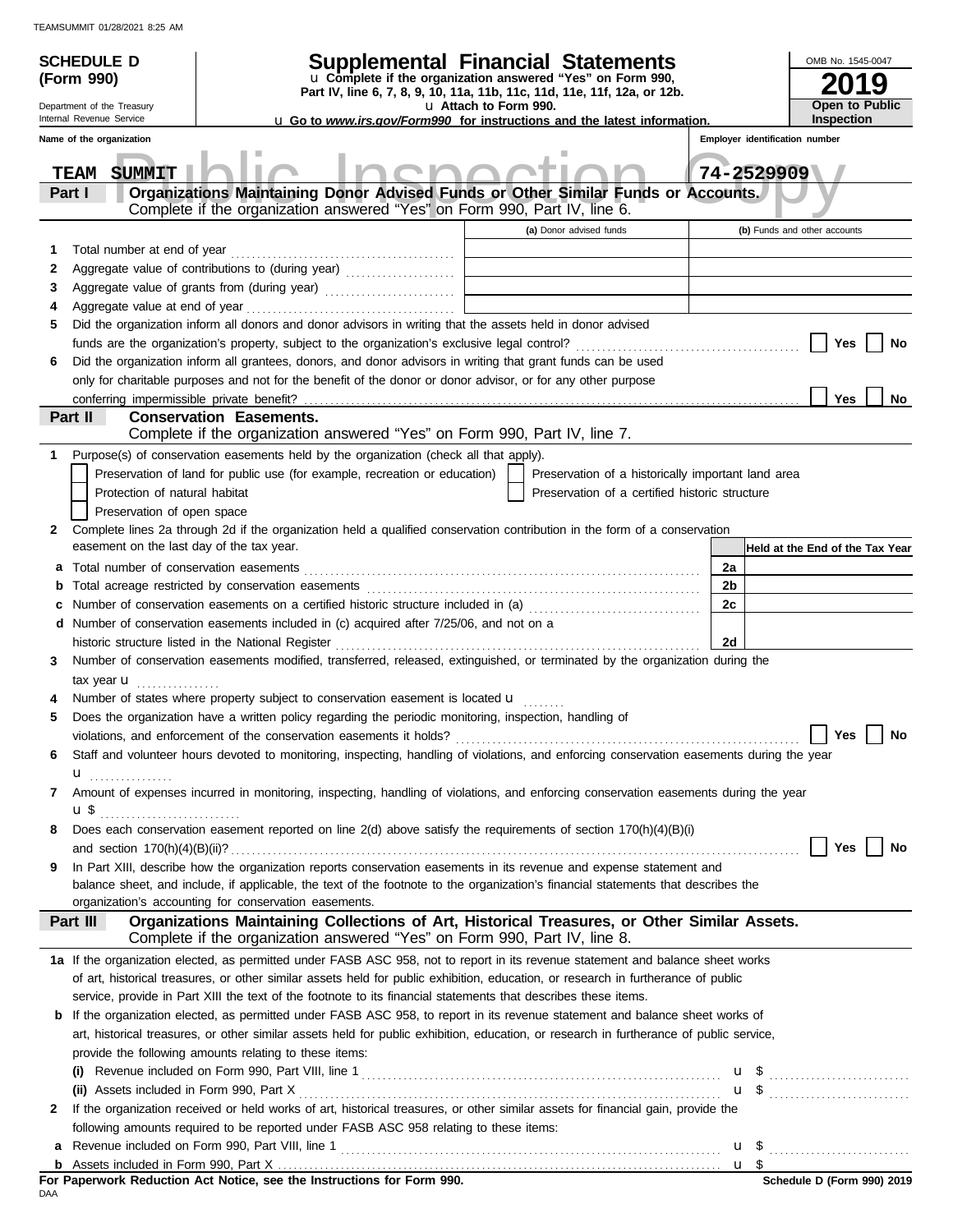| <b>TEAM SUMMIT</b><br>Schedule D (Form 990) 2019                                                                                                                                                                                         |                         |                          |                    | 74-2529909           | Page 2                  |
|------------------------------------------------------------------------------------------------------------------------------------------------------------------------------------------------------------------------------------------|-------------------------|--------------------------|--------------------|----------------------|-------------------------|
| Organizations Maintaining Collections of Art, Historical Treasures, or Other Similar Assets (continued)<br>Part III                                                                                                                      |                         |                          |                    |                      |                         |
| 3 Using the organization's acquisition, accession, and other records, check any of the following that make significant use of its<br>collection items (check all that apply):                                                            |                         |                          |                    |                      |                         |
| Public exhibition<br>a<br>Scholarly research<br>b<br>Preservation for future generations<br>c<br>Provide a description of the organization's collections and explain how they further the organization's exempt purpose in Part<br>XIII. | d                       | Loan or exchange program |                    |                      |                         |
| During the year, did the organization solicit or receive donations of art, historical treasures, or other similar<br>5.                                                                                                                  |                         |                          |                    |                      |                         |
|                                                                                                                                                                                                                                          |                         |                          |                    |                      | Yes<br>No               |
| Part IV<br><b>Escrow and Custodial Arrangements.</b>                                                                                                                                                                                     |                         |                          |                    |                      |                         |
| Complete if the organization answered "Yes" on Form 990, Part IV, line 9, or reported an amount on Form<br>990, Part X, line 21.                                                                                                         |                         |                          |                    |                      |                         |
| 1a Is the organization an agent, trustee, custodian or other intermediary for contributions or other assets not                                                                                                                          |                         |                          |                    |                      |                         |
|                                                                                                                                                                                                                                          |                         |                          |                    |                      | Yes                     |
| <b>b</b> If "Yes," explain the arrangement in Part XIII and complete the following table:                                                                                                                                                |                         |                          |                    |                      |                         |
|                                                                                                                                                                                                                                          |                         |                          |                    |                      | Amount                  |
| c                                                                                                                                                                                                                                        |                         |                          |                    | 1c                   |                         |
|                                                                                                                                                                                                                                          |                         |                          |                    | 1d                   |                         |
| е                                                                                                                                                                                                                                        |                         |                          |                    | 1е                   |                         |
| Ending balance continuous contract and continuous contract and continuous contract and continuous contract and continuous contract and continuous contract and continuous contract and continuous contract and continuous cont           |                         |                          |                    | 1f                   |                         |
| 2a Did the organization include an amount on Form 990, Part X, line 21, for escrow or custodial account liability?                                                                                                                       |                         |                          |                    |                      | <b>Yes</b><br><b>No</b> |
|                                                                                                                                                                                                                                          |                         |                          |                    |                      |                         |
| <b>Endowment Funds.</b><br>Part V                                                                                                                                                                                                        |                         |                          |                    |                      |                         |
| Complete if the organization answered "Yes" on Form 990, Part IV, line 10.                                                                                                                                                               |                         |                          |                    |                      |                         |
|                                                                                                                                                                                                                                          | (a) Current year        | (b) Prior year           | (c) Two years back | (d) Three years back | (e) Four years back     |
| 1a Beginning of year balance                                                                                                                                                                                                             | 110,867                 | 111,636                  | 110,582            | 95,915               | 95,963                  |
| <b>b</b> Contributions <b>contributions</b>                                                                                                                                                                                              |                         | 550                      | 900                | 10,436               |                         |
| c Net investment earnings, gains, and                                                                                                                                                                                                    |                         |                          |                    |                      |                         |
|                                                                                                                                                                                                                                          | 1,986                   | 3,081                    | 4,154              | 11,531               | -48                     |
| d Grants or scholarships                                                                                                                                                                                                                 | 4,500                   | 4,400                    | 4,000              |                      | 7,300                   |
| e Other expenditures for facilities and                                                                                                                                                                                                  |                         |                          |                    |                      |                         |
|                                                                                                                                                                                                                                          |                         |                          |                    |                      |                         |
| f Administrative expenses                                                                                                                                                                                                                |                         |                          |                    |                      |                         |
| a                                                                                                                                                                                                                                        | $\overline{108,}353$    | 110,867                  | 111,636            | 110,582              | 95,915                  |
| 2 Provide the estimated percentage of the current year end balance (line 1g, column (a)) held as:                                                                                                                                        |                         |                          |                    |                      |                         |
| Board designated or quasi-endowment u<br>а                                                                                                                                                                                               | %                       |                          |                    |                      |                         |
| Permanent endowment <b>u</b> 100.00 %<br>b                                                                                                                                                                                               |                         |                          |                    |                      |                         |
| Term endowment <b>u</b> %<br>c                                                                                                                                                                                                           |                         |                          |                    |                      |                         |
| The percentages on lines 2a, 2b, and 2c should equal 100%.                                                                                                                                                                               |                         |                          |                    |                      |                         |
| 3a Are there endowment funds not in the possession of the organization that are held and administered for the                                                                                                                            |                         |                          |                    |                      |                         |
| organization by:                                                                                                                                                                                                                         |                         |                          |                    |                      | Yes<br>No               |
|                                                                                                                                                                                                                                          |                         |                          |                    |                      | X<br>3a(i)              |
|                                                                                                                                                                                                                                          |                         |                          |                    |                      | X<br>3a(ii)             |
|                                                                                                                                                                                                                                          |                         |                          |                    |                      | 3b                      |
| Describe in Part XIII the intended uses of the organization's endowment funds.                                                                                                                                                           |                         |                          |                    |                      |                         |
| Land, Buildings, and Equipment.<br>Part VI                                                                                                                                                                                               |                         |                          |                    |                      |                         |
| Complete if the organization answered "Yes" on Form 990, Part IV, line 11a. See Form 990, Part X, line 10.                                                                                                                               |                         |                          |                    |                      |                         |
| Description of property                                                                                                                                                                                                                  | (a) Cost or other basis | (b) Cost or other basis  |                    | (c) Accumulated      | (d) Book value          |
|                                                                                                                                                                                                                                          | (investment)            | (other)                  |                    | depreciation         |                         |
|                                                                                                                                                                                                                                          |                         |                          |                    |                      |                         |
|                                                                                                                                                                                                                                          |                         |                          |                    |                      |                         |
| Leasehold improvements<br>c                                                                                                                                                                                                              |                         |                          |                    |                      |                         |
|                                                                                                                                                                                                                                          |                         |                          |                    |                      |                         |
|                                                                                                                                                                                                                                          |                         |                          | 158,505            | 103,736              | 54,769                  |
|                                                                                                                                                                                                                                          |                         |                          |                    | u                    | 54,769                  |

**Schedule D (Form 990) 2019**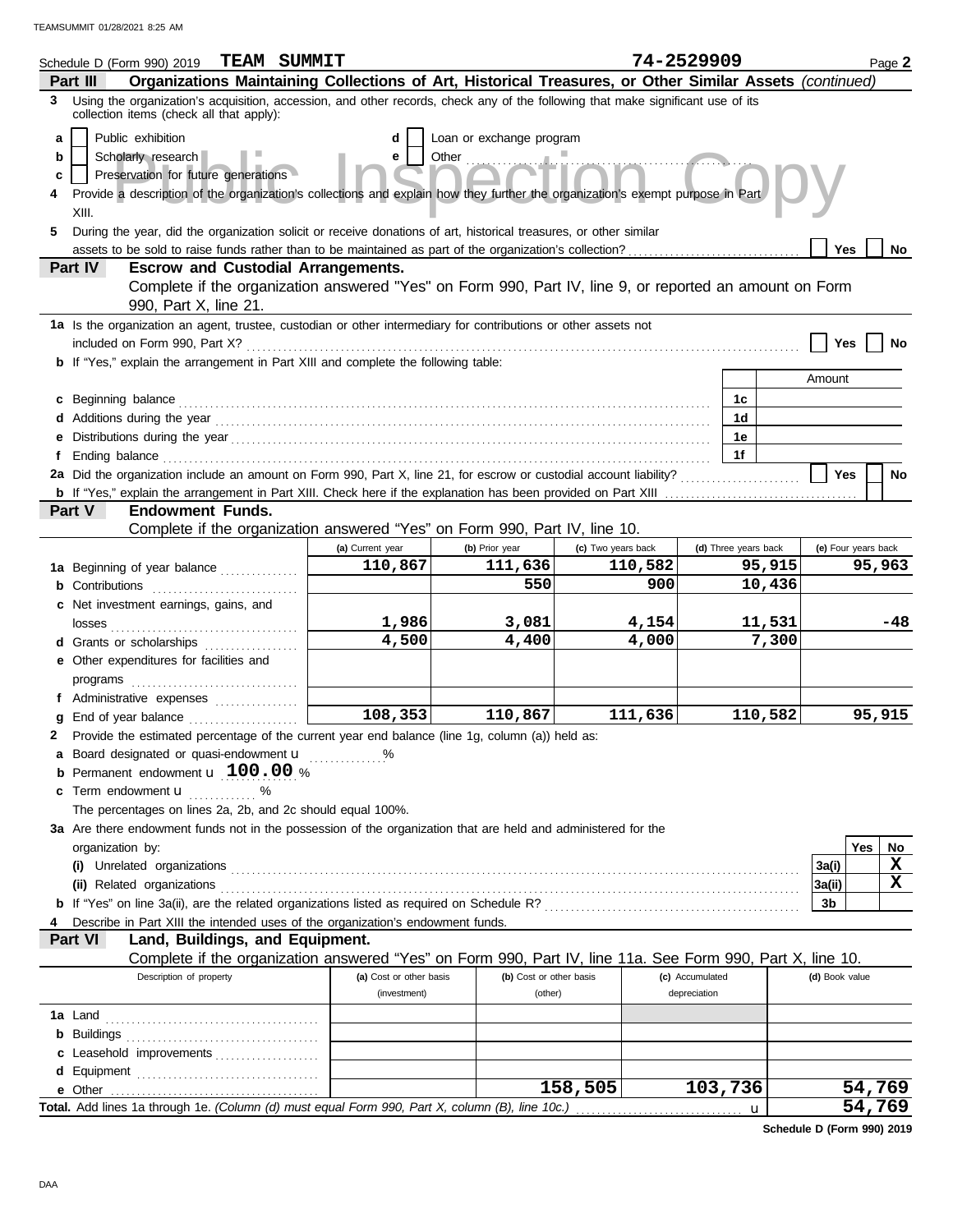|                                  | TEAM<br>SUMMIT<br>Schedule D (Form 990) 2019                                                                                                               |                | 74-2529909                       | Page 3         |
|----------------------------------|------------------------------------------------------------------------------------------------------------------------------------------------------------|----------------|----------------------------------|----------------|
| Part VII                         | <b>Investments - Other Securities.</b>                                                                                                                     |                |                                  |                |
|                                  | Complete if the organization answered "Yes" on Form 990, Part IV, line 11b. See Form 990, Part X, line 12.                                                 |                |                                  |                |
|                                  | (a) Description of security or category                                                                                                                    | (b) Book value | (c) Method of valuation:         |                |
|                                  | (including name of security)                                                                                                                               |                | Cost or end-of-year market value |                |
|                                  |                                                                                                                                                            |                |                                  |                |
| (1) Financial derivatives<br>(2) | ш<br>Closely held equity interests                                                                                                                         | Ш              |                                  |                |
| $(3)$ Other                      |                                                                                                                                                            |                |                                  |                |
| (A)                              |                                                                                                                                                            |                |                                  |                |
| (B)                              |                                                                                                                                                            |                |                                  |                |
| (C)                              |                                                                                                                                                            |                |                                  |                |
| (D)                              |                                                                                                                                                            |                |                                  |                |
| (E)                              |                                                                                                                                                            |                |                                  |                |
| (F)                              |                                                                                                                                                            |                |                                  |                |
|                                  |                                                                                                                                                            |                |                                  |                |
| (G)                              |                                                                                                                                                            |                |                                  |                |
| (H)                              |                                                                                                                                                            |                |                                  |                |
|                                  | Total. (Column (b) must equal Form 990, Part X, col. (B) line 12.)<br>u                                                                                    |                |                                  |                |
| Part VIII                        | Investments - Program Related.                                                                                                                             |                |                                  |                |
|                                  | Complete if the organization answered "Yes" on Form 990, Part IV, line 11c. See Form 990, Part X, line 13.                                                 |                |                                  |                |
|                                  | (a) Description of investment                                                                                                                              | (b) Book value | (c) Method of valuation:         |                |
|                                  |                                                                                                                                                            |                | Cost or end-of-year market value |                |
| (1)                              |                                                                                                                                                            |                |                                  |                |
| (2)                              |                                                                                                                                                            |                |                                  |                |
| (3)                              |                                                                                                                                                            |                |                                  |                |
| (4)                              |                                                                                                                                                            |                |                                  |                |
| (5)                              |                                                                                                                                                            |                |                                  |                |
| (6)                              |                                                                                                                                                            |                |                                  |                |
| (7)                              |                                                                                                                                                            |                |                                  |                |
| (8)                              |                                                                                                                                                            |                |                                  |                |
| (9)                              |                                                                                                                                                            |                |                                  |                |
|                                  | Total. (Column (b) must equal Form 990, Part X, col. (B) line 13.)<br>u                                                                                    |                |                                  |                |
| Part IX                          | Other Assets.                                                                                                                                              |                |                                  |                |
|                                  | Complete if the organization answered "Yes" on Form 990, Part IV, line 11d. See Form 990, Part X, line 15.                                                 |                |                                  |                |
|                                  | (a) Description                                                                                                                                            |                |                                  | (b) Book value |
| (1)                              |                                                                                                                                                            |                |                                  |                |
| (2)                              |                                                                                                                                                            |                |                                  |                |
| (3)                              |                                                                                                                                                            |                |                                  |                |
| (4)                              |                                                                                                                                                            |                |                                  |                |
|                                  |                                                                                                                                                            |                |                                  |                |
| (5)                              |                                                                                                                                                            |                |                                  |                |
| (6)                              |                                                                                                                                                            |                |                                  |                |
| (7)                              |                                                                                                                                                            |                |                                  |                |
| (8)                              |                                                                                                                                                            |                |                                  |                |
| (9)                              |                                                                                                                                                            |                |                                  |                |
|                                  | <b>Total.</b> (Column (b) must equal Form 990, Part X, col. (B) line 15.) $\ldots$ $\ldots$ $\ldots$ $\ldots$ $\ldots$ $\ldots$ $\ldots$ $\ldots$ $\ldots$ |                | u                                |                |
| Part X                           | Other Liabilities.                                                                                                                                         |                |                                  |                |
|                                  | Complete if the organization answered "Yes" on Form 990, Part IV, line 11e or 11f. See Form 990, Part X,                                                   |                |                                  |                |
|                                  | line 25.                                                                                                                                                   |                |                                  |                |
| 1.                               | (a) Description of liability                                                                                                                               |                |                                  | (b) Book value |
| (1)                              | Federal income taxes                                                                                                                                       |                |                                  |                |
| (2)                              | Accrued Payroll                                                                                                                                            |                |                                  | 32,657         |
| (3)                              | Customer Deposits                                                                                                                                          |                |                                  | 27,728         |
| (4)                              | Summer Camps Tuition                                                                                                                                       |                |                                  | 23,260         |
| (5)                              | Credit Card: Visa - FirstBank                                                                                                                              |                |                                  | 14,323         |
| (6)                              | Outstanding Checks - Aged                                                                                                                                  |                |                                  | 4,189          |
| (7)                              | 401K Payable                                                                                                                                               |                |                                  | 4,000          |
| (8)                              | PPP Loan Interest Payable                                                                                                                                  |                |                                  | 738            |
| (9)                              | Credit Card: Chase Ink                                                                                                                                     |                |                                  | 726            |
|                                  | Total. (Column (b) must equal Form 990, Part X, col. (B) line 25.)                                                                                         |                | u                                | 107,924        |

**Total.** *(Column (b) must equal Form 990, Part X, col. (B) line 25.)* ...

Liability for uncertain tax positions. In Part XIII, provide the text of the footnote to the organization's financial statements that reports the **2.** organization's liability for uncertain tax positions under FASB ASC 740. Check here if the text of the footnote has been provided in Part XIII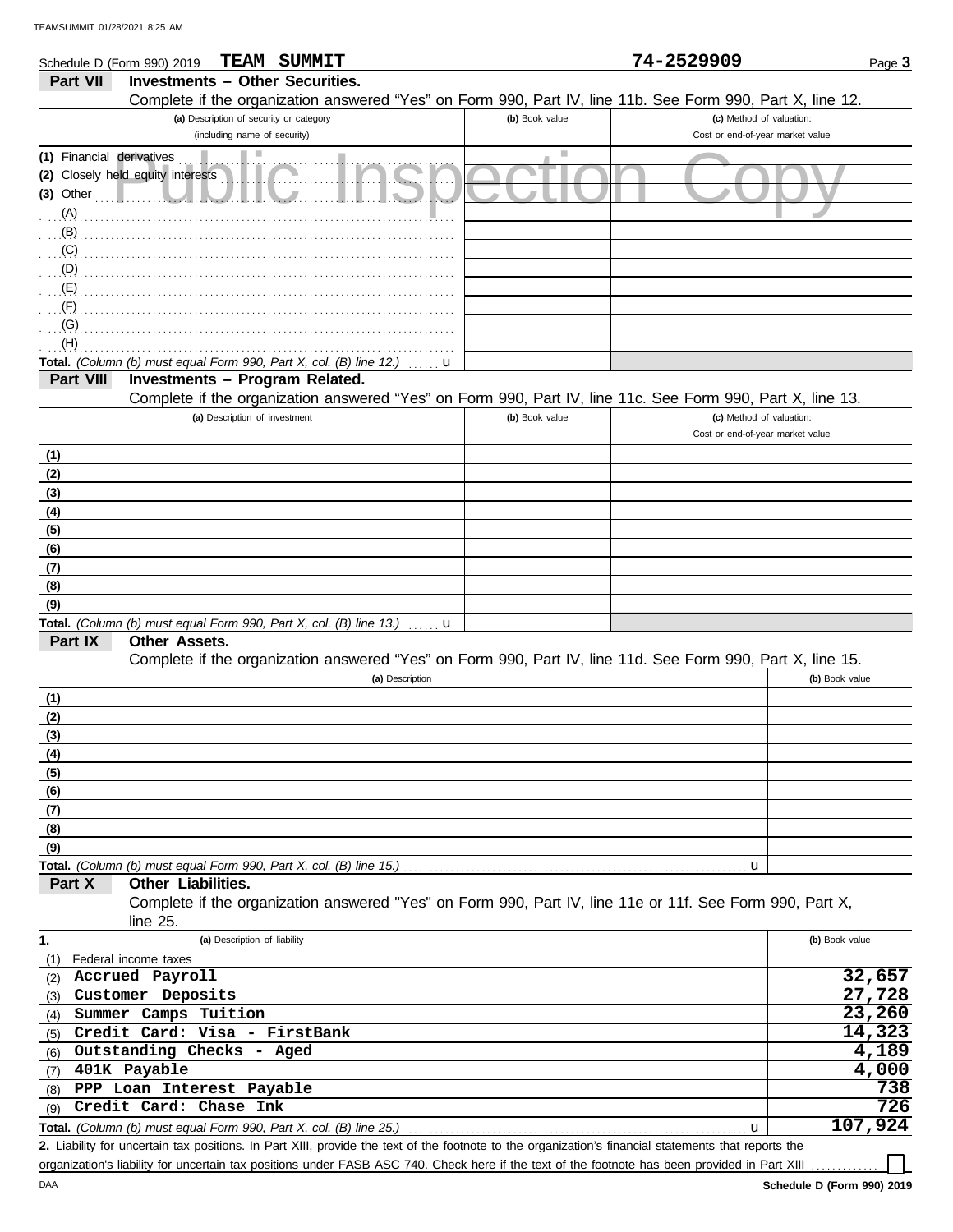| Schedule D (Form 990) 2019 TEAM SUMMIT                                                                                                             |                                                                                                                                                                                                                                      |                | 74-2529909   | Page 4 |
|----------------------------------------------------------------------------------------------------------------------------------------------------|--------------------------------------------------------------------------------------------------------------------------------------------------------------------------------------------------------------------------------------|----------------|--------------|--------|
| Part XI                                                                                                                                            | Reconciliation of Revenue per Audited Financial Statements With Revenue per Return.                                                                                                                                                  |                |              |        |
|                                                                                                                                                    | Complete if the organization answered "Yes" on Form 990, Part IV, line 12a.                                                                                                                                                          |                |              |        |
| 1                                                                                                                                                  |                                                                                                                                                                                                                                      |                | $\mathbf{1}$ |        |
| 2                                                                                                                                                  | Amounts included on line 1 but not on Form 990, Part VIII, line 12:                                                                                                                                                                  |                |              |        |
| а                                                                                                                                                  |                                                                                                                                                                                                                                      | 2a             |              |        |
| b                                                                                                                                                  | Donated services and use of facilities <b>with a service of the service of the service of the service of the service of the service of the service of the service of the service of the service of the service of the service of</b> | 2 <sub>b</sub> |              |        |
|                                                                                                                                                    | Recoveries of prior year grants <b>the contract of the contract of prior</b>                                                                                                                                                         | 2c             |              |        |
| d                                                                                                                                                  |                                                                                                                                                                                                                                      | 2d             |              |        |
| е                                                                                                                                                  | Add lines 2a through 2d [11] March 2014 [12] March 2014 [12] March 2014 [12] March 2014 [12] March 2014 [12] March 2015 [12] March 2014 [12] March 2014 [12] March 2014 [12] March 2014 [12] March 2014 [12] March 2014 [12] M       |                | 2e           |        |
| З                                                                                                                                                  |                                                                                                                                                                                                                                      |                | 3            |        |
| 4                                                                                                                                                  | Amounts included on Form 990, Part VIII, line 12, but not on line 1:                                                                                                                                                                 |                |              |        |
|                                                                                                                                                    |                                                                                                                                                                                                                                      | - 4а           |              |        |
|                                                                                                                                                    |                                                                                                                                                                                                                                      | 4b             |              |        |
|                                                                                                                                                    | c Add lines 4a and 4b (a) and all the contract of the contract of the contract of the contract of the contract of the contract of the contract of the contract of the contract of the contract of the contract of the contract       |                | 4c           |        |
|                                                                                                                                                    |                                                                                                                                                                                                                                      |                | 5            |        |
| Part XII                                                                                                                                           | Reconciliation of Expenses per Audited Financial Statements With Expenses per Return.                                                                                                                                                |                |              |        |
|                                                                                                                                                    | Complete if the organization answered "Yes" on Form 990, Part IV, line 12a.                                                                                                                                                          |                |              |        |
| 1                                                                                                                                                  | Total expenses and losses per audited financial statements [11] contain the substitution of the statements and the statements in the statements and the statements and the statements of the statements and statements are sta       |                | $\mathbf{1}$ |        |
| Amounts included on line 1 but not on Form 990, Part IX, line 25:<br>2                                                                             |                                                                                                                                                                                                                                      |                |              |        |
|                                                                                                                                                    |                                                                                                                                                                                                                                      | 2a             |              |        |
| а                                                                                                                                                  |                                                                                                                                                                                                                                      |                |              |        |
| b                                                                                                                                                  |                                                                                                                                                                                                                                      | 2b             |              |        |
|                                                                                                                                                    |                                                                                                                                                                                                                                      | 2c             |              |        |
| d                                                                                                                                                  |                                                                                                                                                                                                                                      | 2d             |              |        |
|                                                                                                                                                    | e Add lines 2a through 2d (and all contains and all contains and all contains and all contains and all contains and all contains and all contains and all contains and all contains and all contains and all contains and all        |                | 2e           |        |
| 3                                                                                                                                                  |                                                                                                                                                                                                                                      |                | 3            |        |
| Amounts included on Form 990, Part IX, line 25, but not on line 1:<br>4                                                                            |                                                                                                                                                                                                                                      |                |              |        |
|                                                                                                                                                    |                                                                                                                                                                                                                                      | 4a             |              |        |
|                                                                                                                                                    |                                                                                                                                                                                                                                      | 4b             |              |        |
| c Add lines 4a and 4b                                                                                                                              |                                                                                                                                                                                                                                      |                | 4c           |        |
|                                                                                                                                                    |                                                                                                                                                                                                                                      |                | 5            |        |
| Part XIII Supplemental Information.                                                                                                                |                                                                                                                                                                                                                                      |                |              |        |
| Provide the descriptions required for Part II, lines 3, 5, and 9; Part III, lines 1a and 4; Part IV, lines 1b and 2b; Part V, line 4; Part X, line |                                                                                                                                                                                                                                      |                |              |        |
| 2; Part XI, lines 2d and 4b; and Part XII, lines 2d and 4b. Also complete this part to provide any additional information.                         |                                                                                                                                                                                                                                      |                |              |        |
|                                                                                                                                                    | Part X - Other Liabilities Continued                                                                                                                                                                                                 |                |              |        |
|                                                                                                                                                    |                                                                                                                                                                                                                                      |                |              |        |
| Description<br>.                                                                                                                                   | Book Value                                                                                                                                                                                                                           |                |              |        |
|                                                                                                                                                    |                                                                                                                                                                                                                                      |                |              |        |
| Accrued Liabilities                                                                                                                                | 153                                                                                                                                                                                                                                  |                |              |        |
|                                                                                                                                                    |                                                                                                                                                                                                                                      |                |              |        |
| Volunteer Service Fees 150                                                                                                                         |                                                                                                                                                                                                                                      |                |              |        |
|                                                                                                                                                    |                                                                                                                                                                                                                                      |                |              |        |
|                                                                                                                                                    |                                                                                                                                                                                                                                      |                |              |        |
|                                                                                                                                                    |                                                                                                                                                                                                                                      |                |              |        |
|                                                                                                                                                    |                                                                                                                                                                                                                                      |                |              |        |
|                                                                                                                                                    |                                                                                                                                                                                                                                      |                |              |        |
|                                                                                                                                                    |                                                                                                                                                                                                                                      |                |              |        |
|                                                                                                                                                    |                                                                                                                                                                                                                                      |                |              |        |
|                                                                                                                                                    |                                                                                                                                                                                                                                      |                |              |        |
|                                                                                                                                                    |                                                                                                                                                                                                                                      |                |              |        |
|                                                                                                                                                    |                                                                                                                                                                                                                                      |                |              |        |
|                                                                                                                                                    |                                                                                                                                                                                                                                      |                |              |        |
|                                                                                                                                                    |                                                                                                                                                                                                                                      |                |              |        |
|                                                                                                                                                    |                                                                                                                                                                                                                                      |                |              |        |
|                                                                                                                                                    |                                                                                                                                                                                                                                      |                |              |        |
|                                                                                                                                                    |                                                                                                                                                                                                                                      |                |              |        |
|                                                                                                                                                    |                                                                                                                                                                                                                                      |                |              |        |
|                                                                                                                                                    |                                                                                                                                                                                                                                      |                |              |        |
|                                                                                                                                                    |                                                                                                                                                                                                                                      |                |              |        |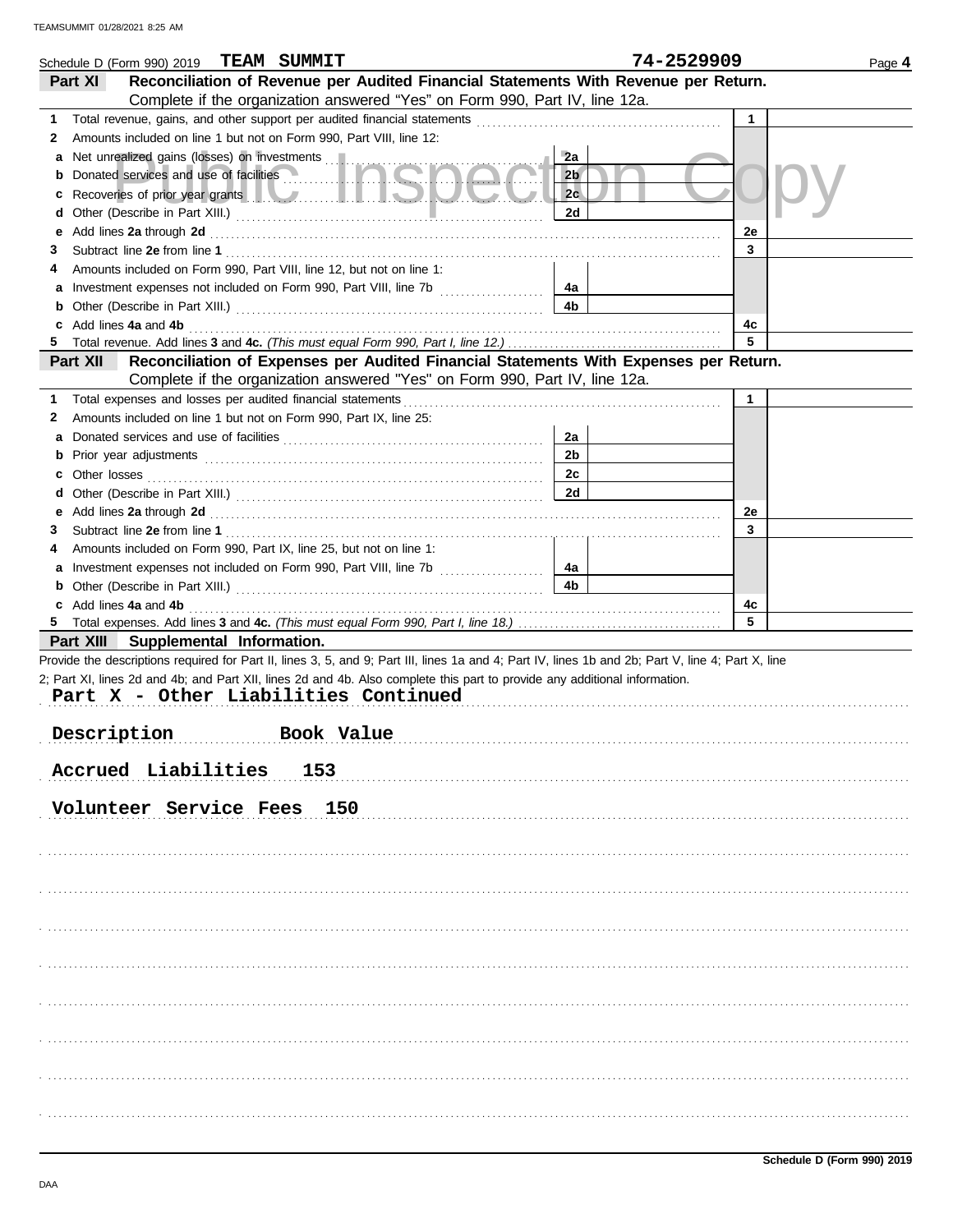Schedule D (Form 990) 2019

TEAM SUMMIT

| <b>Part XIII Supplemental Information</b> (continued) |  |                               |  |  |
|-------------------------------------------------------|--|-------------------------------|--|--|
|                                                       |  |                               |  |  |
|                                                       |  | <b>Public Inspection Copy</b> |  |  |
|                                                       |  |                               |  |  |
|                                                       |  |                               |  |  |
|                                                       |  |                               |  |  |
|                                                       |  |                               |  |  |
|                                                       |  |                               |  |  |
|                                                       |  |                               |  |  |
|                                                       |  |                               |  |  |
|                                                       |  |                               |  |  |
|                                                       |  |                               |  |  |
|                                                       |  |                               |  |  |
|                                                       |  |                               |  |  |
|                                                       |  |                               |  |  |
|                                                       |  |                               |  |  |
|                                                       |  |                               |  |  |
|                                                       |  |                               |  |  |
|                                                       |  |                               |  |  |
|                                                       |  |                               |  |  |
|                                                       |  |                               |  |  |
|                                                       |  |                               |  |  |
|                                                       |  |                               |  |  |
|                                                       |  |                               |  |  |
|                                                       |  |                               |  |  |
|                                                       |  |                               |  |  |
|                                                       |  |                               |  |  |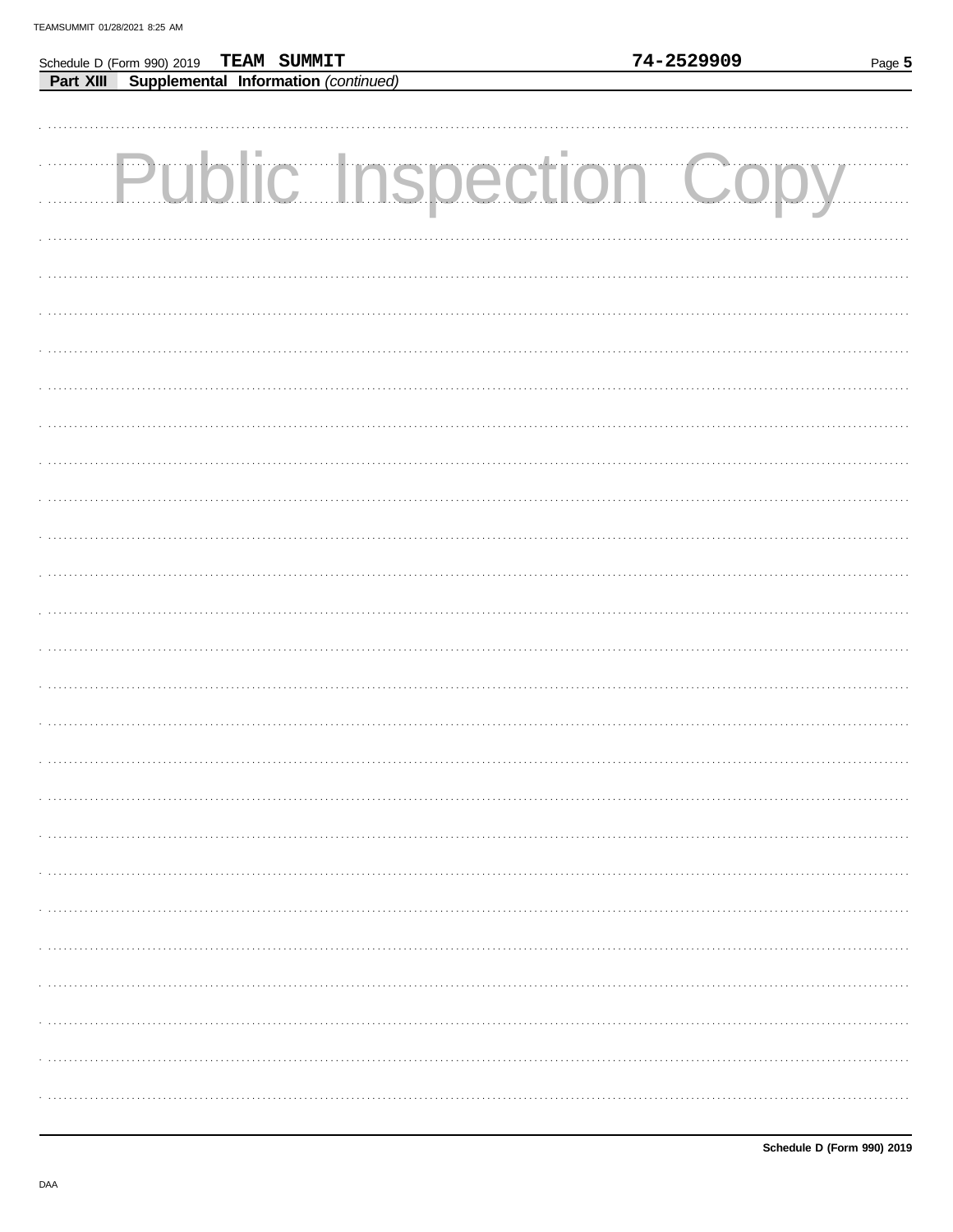| <b>SCHEDULE G</b><br>Supplemental Information Regarding Fundraising or Gaming Activities                                                                                                                                                 |                                        |                              |                           |                                                                                 |                                                      | OMB No. 1545-0047                |
|------------------------------------------------------------------------------------------------------------------------------------------------------------------------------------------------------------------------------------------|----------------------------------------|------------------------------|---------------------------|---------------------------------------------------------------------------------|------------------------------------------------------|----------------------------------|
| Complete if the organization answered "Yes" on Form 990, Part IV, line 17, 18, or 19, or if the<br>(Form 990 or 990-EZ)                                                                                                                  |                                        |                              |                           | organization entered more than \$15,000 on Form 990-EZ, line 6a.                |                                                      |                                  |
| Department of the Treasury<br>Internal Revenue Service                                                                                                                                                                                   | LI Attach to Form 990 or Form 990-EZ.  |                              |                           | <b>u</b> Go to www.irs.gov/Form990 for instructions and the latest information. |                                                      | Open to Public<br>Inspection     |
| Name of the organization<br>TEAM SUMMIT                                                                                                                                                                                                  |                                        |                              |                           |                                                                                 | Employer identification number<br>74-2529909         |                                  |
| Fundraising Activities. Complete if the organization answered "Yes" on Form 990, Part IV, line 17.<br>Part I<br>Form 990-EZ filers are not required to complete this part.                                                               |                                        |                              |                           |                                                                                 |                                                      |                                  |
| Indicate whether the organization raised funds through any of the following activities. Check all that apply.<br>1                                                                                                                       |                                        |                              |                           |                                                                                 |                                                      |                                  |
| Mail solicitations<br>a                                                                                                                                                                                                                  | e                                      |                              |                           | Solicitation of non-government grants                                           |                                                      |                                  |
| Internet and email solicitations<br>b                                                                                                                                                                                                    | Solicitation of government grants<br>f |                              |                           |                                                                                 |                                                      |                                  |
| Phone solicitations<br>c                                                                                                                                                                                                                 | Special fundraising events<br>a        |                              |                           |                                                                                 |                                                      |                                  |
| In-person solicitations<br>d                                                                                                                                                                                                             |                                        |                              |                           |                                                                                 |                                                      |                                  |
| 2a Did the organization have a written or oral agreement with any individual (including officers, directors, trustees,<br>or key employees listed in Form 990, Part VII) or entity in connection with professional fundraising services? |                                        |                              |                           |                                                                                 |                                                      | No<br>Yes                        |
| b If "Yes," list the 10 highest paid individuals or entities (fundraisers) pursuant to agreements under which the fundraiser is to be                                                                                                    |                                        |                              |                           |                                                                                 |                                                      |                                  |
| compensated at least \$5,000 by the organization.                                                                                                                                                                                        |                                        | (iii) Did fund-              |                           |                                                                                 | (v) Amount paid to                                   | (vi) Amount paid to              |
| (i) Name and address of individual<br>or entity (fundraiser)                                                                                                                                                                             | (ii) Activity                          | control of<br>contributions? | raiser have<br>custody or | (iv) Gross receipts<br>from activity                                            | (or retained by)<br>fundraiser listed in<br>col. (i) | (or retained by)<br>organization |
|                                                                                                                                                                                                                                          |                                        | Yes                          | No                        |                                                                                 |                                                      |                                  |
| 1                                                                                                                                                                                                                                        |                                        |                              |                           |                                                                                 |                                                      |                                  |
| $\mathbf{2}$                                                                                                                                                                                                                             |                                        |                              |                           |                                                                                 |                                                      |                                  |
| 3                                                                                                                                                                                                                                        |                                        |                              |                           |                                                                                 |                                                      |                                  |
|                                                                                                                                                                                                                                          |                                        |                              |                           |                                                                                 |                                                      |                                  |
| 4                                                                                                                                                                                                                                        |                                        |                              |                           |                                                                                 |                                                      |                                  |
| 5                                                                                                                                                                                                                                        |                                        |                              |                           |                                                                                 |                                                      |                                  |
|                                                                                                                                                                                                                                          |                                        |                              |                           |                                                                                 |                                                      |                                  |
| 7                                                                                                                                                                                                                                        |                                        |                              |                           |                                                                                 |                                                      |                                  |
| 8                                                                                                                                                                                                                                        |                                        |                              |                           |                                                                                 |                                                      |                                  |
| 9                                                                                                                                                                                                                                        |                                        |                              |                           |                                                                                 |                                                      |                                  |
| 10                                                                                                                                                                                                                                       |                                        |                              |                           |                                                                                 |                                                      |                                  |
| Total                                                                                                                                                                                                                                    |                                        |                              |                           |                                                                                 |                                                      |                                  |
| List all states in which the organization is registered or licensed to solicit contributions or has been notified it is exempt from<br>3<br>registration or licensing.                                                                   |                                        |                              |                           |                                                                                 |                                                      |                                  |
|                                                                                                                                                                                                                                          |                                        |                              |                           |                                                                                 |                                                      |                                  |
|                                                                                                                                                                                                                                          |                                        |                              |                           |                                                                                 |                                                      |                                  |
|                                                                                                                                                                                                                                          |                                        |                              |                           |                                                                                 |                                                      |                                  |
|                                                                                                                                                                                                                                          |                                        |                              |                           |                                                                                 |                                                      |                                  |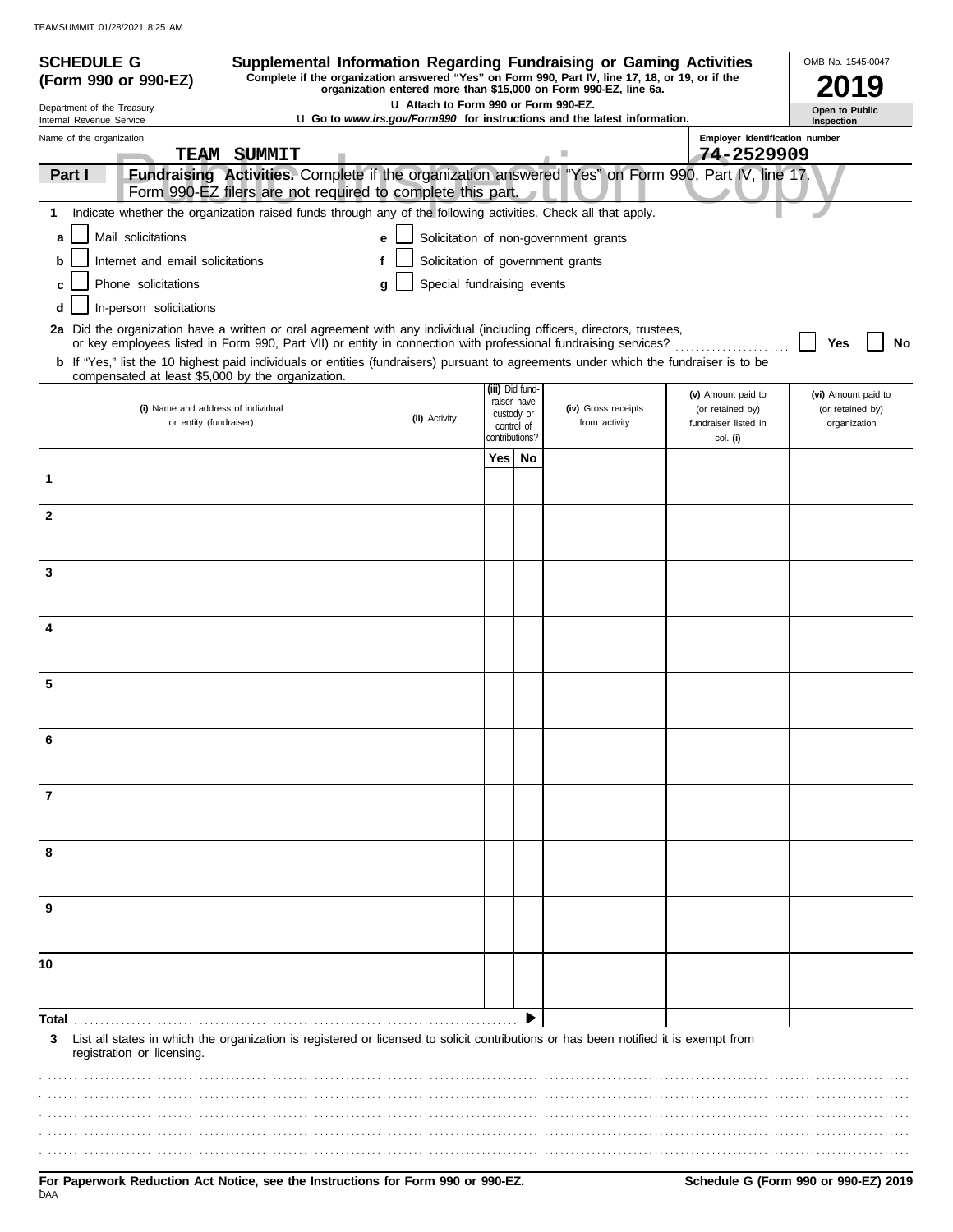|          |         | Schedule G (Form 990 or 990-EZ) 2019                          |                                                      | TEAM SUMMIT |                                                                                                                                                                                                                        |                  | 74-2529909<br>Page 2       |
|----------|---------|---------------------------------------------------------------|------------------------------------------------------|-------------|------------------------------------------------------------------------------------------------------------------------------------------------------------------------------------------------------------------------|------------------|----------------------------|
|          | Part II |                                                               |                                                      |             | Fundraising Events. Complete if the organization answered "Yes" on Form 990, Part IV, line 18, or reported more                                                                                                        |                  |                            |
|          |         |                                                               |                                                      |             | than \$15,000 of fundraising event contributions and gross income on Form 990-EZ, lines 1 and 6b. List events with                                                                                                     |                  |                            |
|          |         |                                                               | gross receipts greater than \$5,000.<br>(a) Event #1 |             | (b) Event #2                                                                                                                                                                                                           | (c) Other events |                            |
|          |         |                                                               |                                                      |             |                                                                                                                                                                                                                        |                  | (d) Total events           |
|          |         |                                                               | SKI BALL                                             |             | <b>SKI</b><br><b>SWAP</b><br><b>BREC</b>                                                                                                                                                                               | $\overline{3}$   | (add col. (a) through      |
|          |         |                                                               | (event type)                                         |             | (event type)                                                                                                                                                                                                           | (total number)   | col. (c)                   |
| Revenue  |         |                                                               |                                                      |             |                                                                                                                                                                                                                        |                  |                            |
|          |         | 1 Gross receipts                                              |                                                      | 128,192     | 29,763                                                                                                                                                                                                                 | 28,186           | 186,141                    |
|          |         | 2 Less: Contributions                                         |                                                      |             |                                                                                                                                                                                                                        |                  |                            |
|          |         | 3 Gross income (line 1 minus                                  |                                                      |             |                                                                                                                                                                                                                        |                  |                            |
|          |         |                                                               |                                                      | 128,192     | 29,763                                                                                                                                                                                                                 | 28,186           | 186,141                    |
|          |         |                                                               |                                                      |             |                                                                                                                                                                                                                        |                  |                            |
|          |         | 4 Cash prizes                                                 |                                                      |             |                                                                                                                                                                                                                        |                  |                            |
|          |         |                                                               |                                                      |             |                                                                                                                                                                                                                        |                  |                            |
|          |         | 5 Noncash prizes                                              |                                                      |             |                                                                                                                                                                                                                        |                  |                            |
|          |         | 6 Rent/facility costs                                         |                                                      | 32,399      |                                                                                                                                                                                                                        |                  | 32,399                     |
| Expenses |         |                                                               |                                                      |             |                                                                                                                                                                                                                        |                  |                            |
|          |         | 7 Food and beverages                                          |                                                      | 684         |                                                                                                                                                                                                                        | 45               | 729                        |
| Direct   |         |                                                               |                                                      |             |                                                                                                                                                                                                                        |                  |                            |
|          |         | 8 Entertainment                                               |                                                      | 2,500       |                                                                                                                                                                                                                        |                  | 2,500                      |
|          |         | 9 Other direct expenses                                       |                                                      | 39,376      | 4,467                                                                                                                                                                                                                  | 28,899           | 72,742                     |
|          |         |                                                               |                                                      |             |                                                                                                                                                                                                                        |                  |                            |
|          |         |                                                               |                                                      |             |                                                                                                                                                                                                                        |                  | 108,370<br>77,771          |
|          |         | Part III                                                      |                                                      |             | Gaming. Complete if the organization answered "Yes" on Form 990, Part IV, line 19, or reported more than                                                                                                               |                  |                            |
|          |         |                                                               | \$15,000 on Form 990-EZ, line 6a.                    |             |                                                                                                                                                                                                                        |                  |                            |
|          |         |                                                               | (a) Bingo                                            |             | (b) Pull tabs/instant                                                                                                                                                                                                  | (c) Other gaming | (d) Total gaming (add      |
| Revenue  |         |                                                               |                                                      |             | bingo/progressive bingo                                                                                                                                                                                                |                  | col. (a) through col. (c)) |
|          |         |                                                               |                                                      |             |                                                                                                                                                                                                                        |                  |                            |
|          | 1.      | Gross revenue                                                 |                                                      |             |                                                                                                                                                                                                                        |                  |                            |
|          |         | 2 Cash prizes                                                 |                                                      |             |                                                                                                                                                                                                                        |                  |                            |
| ses      |         |                                                               |                                                      |             |                                                                                                                                                                                                                        |                  |                            |
| Expens   |         | 3 Noncash prizes                                              |                                                      |             |                                                                                                                                                                                                                        |                  |                            |
|          |         |                                                               |                                                      |             |                                                                                                                                                                                                                        |                  |                            |
| Direct   |         | 4 Rent/facility costs                                         |                                                      |             |                                                                                                                                                                                                                        |                  |                            |
|          |         | 5 Other direct expenses                                       |                                                      |             |                                                                                                                                                                                                                        |                  |                            |
|          |         |                                                               | Yes                                                  | $\%$        | %<br>Yes                                                                                                                                                                                                               | Yes<br>%         |                            |
|          |         | 6 Volunteer labor                                             | No                                                   |             | No                                                                                                                                                                                                                     | No               |                            |
|          |         |                                                               |                                                      |             |                                                                                                                                                                                                                        |                  |                            |
|          |         | 7 Direct expense summary. Add lines 2 through 5 in column (d) |                                                      |             |                                                                                                                                                                                                                        |                  |                            |
|          |         |                                                               |                                                      |             |                                                                                                                                                                                                                        |                  |                            |
|          |         |                                                               |                                                      |             |                                                                                                                                                                                                                        |                  |                            |
| 9        |         |                                                               |                                                      |             |                                                                                                                                                                                                                        |                  |                            |
|          |         |                                                               |                                                      |             |                                                                                                                                                                                                                        |                  | Yes<br>No                  |
|          |         | <b>b</b> If "No," explain:                                    |                                                      |             |                                                                                                                                                                                                                        |                  |                            |
|          |         |                                                               |                                                      |             |                                                                                                                                                                                                                        |                  |                            |
|          |         |                                                               |                                                      |             | 10a Were any of the organization's gaming licenses revoked, suspended, or terminated during the tax year?<br>10a Were any of the organization's gaming licenses revoked, suspended, or terminated during the tax year? |                  | $\vert$ $\vert$ Yes<br>No  |
|          |         | <b>b</b> If "Yes," explain:                                   |                                                      |             |                                                                                                                                                                                                                        |                  |                            |
|          |         |                                                               |                                                      |             |                                                                                                                                                                                                                        |                  |                            |
|          |         |                                                               |                                                      |             |                                                                                                                                                                                                                        |                  |                            |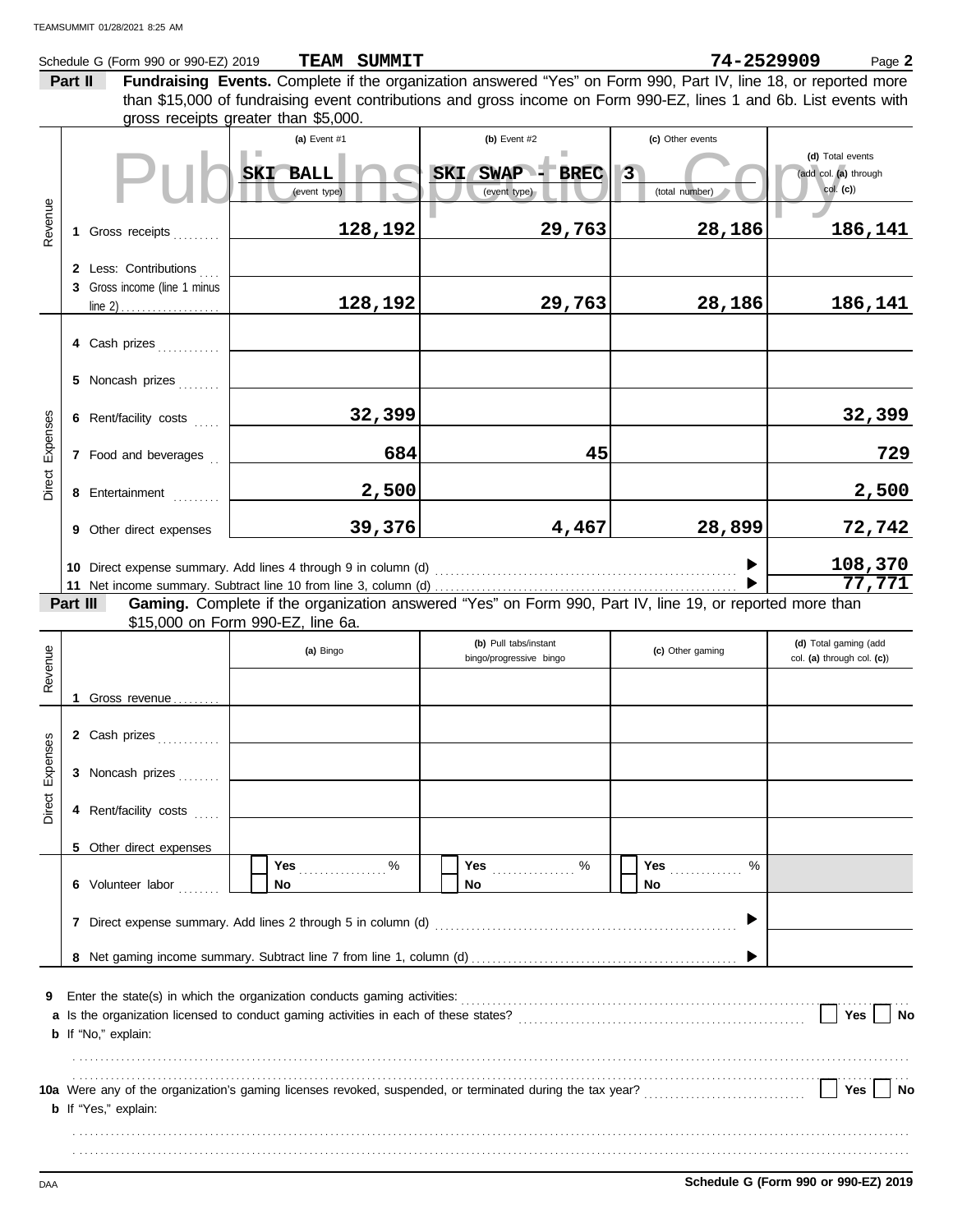|        | Schedule G (Form 990 or 990-EZ) 2019                                                             | <b>TEAM SUMMIT</b>                                                                                             | 74-2529909<br>Page 3             |
|--------|--------------------------------------------------------------------------------------------------|----------------------------------------------------------------------------------------------------------------|----------------------------------|
| 11     |                                                                                                  |                                                                                                                | Yes<br>No                        |
| 12     |                                                                                                  | Is the organization a grantor, beneficiary or trustee of a trust, or a member of a partnership or other entity |                                  |
|        |                                                                                                  |                                                                                                                | <b>Yes</b><br>No                 |
| 13     | Indicate the percentage of gaming activity conducted in:                                         |                                                                                                                |                                  |
| a<br>b |                                                                                                  |                                                                                                                | 13a<br>%<br>%<br>13 <sub>b</sub> |
| 14     |                                                                                                  | Enter the name and address of the person who prepares the organization's gaming/special events books and       |                                  |
|        | records:                                                                                         |                                                                                                                |                                  |
|        |                                                                                                  |                                                                                                                |                                  |
|        |                                                                                                  |                                                                                                                |                                  |
|        |                                                                                                  |                                                                                                                |                                  |
|        |                                                                                                  | Address <b>u</b>                                                                                               |                                  |
| 15a    |                                                                                                  | Does the organization have a contract with a third party from whom the organization receives gaming            |                                  |
|        | revenue?                                                                                         |                                                                                                                | Yes<br>No                        |
|        |                                                                                                  |                                                                                                                |                                  |
|        |                                                                                                  |                                                                                                                |                                  |
|        | If "Yes," enter name and address of the third party:                                             |                                                                                                                |                                  |
|        |                                                                                                  |                                                                                                                |                                  |
|        |                                                                                                  |                                                                                                                |                                  |
|        |                                                                                                  | Address <b>u</b>                                                                                               |                                  |
|        |                                                                                                  |                                                                                                                |                                  |
| 16     | Gaming manager information:                                                                      |                                                                                                                |                                  |
|        |                                                                                                  |                                                                                                                |                                  |
|        |                                                                                                  |                                                                                                                |                                  |
|        |                                                                                                  |                                                                                                                |                                  |
|        |                                                                                                  |                                                                                                                |                                  |
|        |                                                                                                  |                                                                                                                |                                  |
|        | Director/officer<br>Employee                                                                     | Independent contractor                                                                                         |                                  |
|        |                                                                                                  |                                                                                                                |                                  |
| 17     | Mandatory distributions:                                                                         |                                                                                                                |                                  |
|        |                                                                                                  | Is the organization required under state law to make charitable distributions from the gaming proceeds to      |                                  |
|        | retain the state gaming license?                                                                 |                                                                                                                | Yes<br>No                        |
|        |                                                                                                  | Enter the amount of distributions required under state law to be distributed to other exempt organizations or  |                                  |
|        | spent in the organization's own exempt activities during the tax year $\mathbf{u}$ \$<br>Part IV | Supplemental Information. Provide the explanations required by Part I, line 2b, columns (iii) and (v); and     |                                  |
|        |                                                                                                  | Part III, lines 9, 9b, 10b, 15b, 15c, 16, and 17b, as applicable. Also provide any additional information.     |                                  |
|        | See instructions.                                                                                |                                                                                                                |                                  |
|        |                                                                                                  |                                                                                                                |                                  |
|        |                                                                                                  |                                                                                                                |                                  |
|        |                                                                                                  |                                                                                                                |                                  |
|        |                                                                                                  |                                                                                                                |                                  |
|        |                                                                                                  |                                                                                                                |                                  |
|        |                                                                                                  |                                                                                                                |                                  |
|        |                                                                                                  |                                                                                                                |                                  |
|        |                                                                                                  |                                                                                                                |                                  |
|        |                                                                                                  |                                                                                                                |                                  |
|        |                                                                                                  |                                                                                                                |                                  |
|        |                                                                                                  |                                                                                                                |                                  |
|        |                                                                                                  |                                                                                                                |                                  |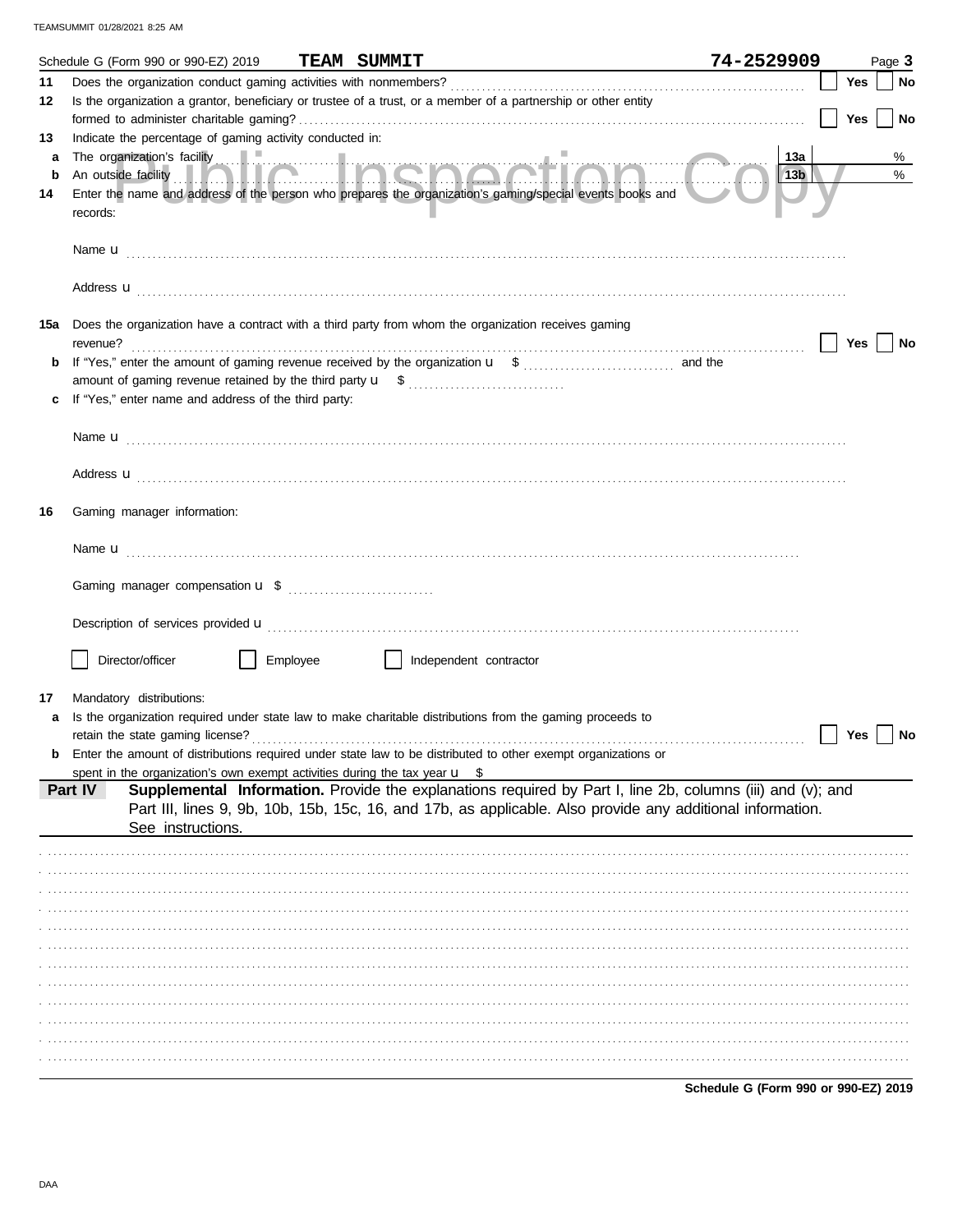| <b>SCHEDULE I</b>                                    |                                                                                                                                                                                                                                                                                                                                                 |           |                                                                                                         | <b>Grants and Other Assistance to Organizations,</b>                                                                                  |                                       |                                                             |                                          |   | OMB No. 1545-0047                     |  |  |  |
|------------------------------------------------------|-------------------------------------------------------------------------------------------------------------------------------------------------------------------------------------------------------------------------------------------------------------------------------------------------------------------------------------------------|-----------|---------------------------------------------------------------------------------------------------------|---------------------------------------------------------------------------------------------------------------------------------------|---------------------------------------|-------------------------------------------------------------|------------------------------------------|---|---------------------------------------|--|--|--|
| (Form 990)                                           |                                                                                                                                                                                                                                                                                                                                                 |           |                                                                                                         | Governments, and Individuals in the United States<br>Complete if the organization answered "Yes" on Form 990, Part IV, line 21 or 22. |                                       |                                                             |                                          |   |                                       |  |  |  |
| Department of the Treasury                           |                                                                                                                                                                                                                                                                                                                                                 |           |                                                                                                         | u Attach to Form 990.                                                                                                                 |                                       |                                                             |                                          |   | <b>Open to Public</b><br>Inspection   |  |  |  |
| Internal Revenue Service<br>Name of the organization | <b>TEAM SUMMIT</b>                                                                                                                                                                                                                                                                                                                              |           | u Go to www.irs.gov/Form990 for the latest information.<br>Employer identification number<br>74-2529909 |                                                                                                                                       |                                       |                                                             |                                          |   |                                       |  |  |  |
| Part I                                               | <b>General Information on Grants and Assistance</b>                                                                                                                                                                                                                                                                                             |           |                                                                                                         |                                                                                                                                       |                                       |                                                             |                                          |   |                                       |  |  |  |
| $\mathbf 1$                                          | Does the organization maintain records to substantiate the amount of the grants or assistance, the grantees' eligibility for the grants or assistance, and<br>the selection criteria used to award the grants or assistance?<br>2 Describe in Part IV the organization's procedures for monitoring the use of grant funds in the United States. |           |                                                                                                         |                                                                                                                                       |                                       |                                                             |                                          |   | $ X $ Yes<br>  No                     |  |  |  |
| Part II                                              | Grants and Other Assistance to Domestic Organizations and Domestic Governments. Complete if the organization answered "Yes" on Form 990,<br>Part IV, line 21, for any recipient that received more than \$5,000. Part II can be duplicated if additional space is needed.                                                                       |           |                                                                                                         |                                                                                                                                       |                                       |                                                             |                                          |   |                                       |  |  |  |
| 1                                                    | (a) Name and address of organization<br>or government                                                                                                                                                                                                                                                                                           | $(b)$ EIN | $(c)$ IRC<br>section<br>(if applicable)                                                                 | (d) Amount of cash<br>grant                                                                                                           | (e) Amount of non-<br>cash assistance | (f) Method of valuation<br>(book, FMV, appraisal,<br>other) | (q) Description of<br>noncash assistance |   | (h) Purpose of grant<br>or assistance |  |  |  |
| (1)                                                  |                                                                                                                                                                                                                                                                                                                                                 |           |                                                                                                         |                                                                                                                                       |                                       |                                                             |                                          |   |                                       |  |  |  |
|                                                      |                                                                                                                                                                                                                                                                                                                                                 |           |                                                                                                         |                                                                                                                                       |                                       |                                                             |                                          |   |                                       |  |  |  |
| (2)                                                  |                                                                                                                                                                                                                                                                                                                                                 |           |                                                                                                         |                                                                                                                                       |                                       |                                                             |                                          |   |                                       |  |  |  |
|                                                      |                                                                                                                                                                                                                                                                                                                                                 |           |                                                                                                         |                                                                                                                                       |                                       |                                                             |                                          |   |                                       |  |  |  |
| (3)                                                  |                                                                                                                                                                                                                                                                                                                                                 |           |                                                                                                         |                                                                                                                                       |                                       |                                                             |                                          |   |                                       |  |  |  |
|                                                      |                                                                                                                                                                                                                                                                                                                                                 |           |                                                                                                         |                                                                                                                                       |                                       |                                                             |                                          |   |                                       |  |  |  |
| (4)                                                  |                                                                                                                                                                                                                                                                                                                                                 |           |                                                                                                         |                                                                                                                                       |                                       |                                                             |                                          |   |                                       |  |  |  |
|                                                      |                                                                                                                                                                                                                                                                                                                                                 |           |                                                                                                         |                                                                                                                                       |                                       |                                                             |                                          |   |                                       |  |  |  |
| (5)                                                  |                                                                                                                                                                                                                                                                                                                                                 |           |                                                                                                         |                                                                                                                                       |                                       |                                                             |                                          |   |                                       |  |  |  |
|                                                      |                                                                                                                                                                                                                                                                                                                                                 |           |                                                                                                         |                                                                                                                                       |                                       |                                                             |                                          |   |                                       |  |  |  |
| (6)                                                  |                                                                                                                                                                                                                                                                                                                                                 |           |                                                                                                         |                                                                                                                                       |                                       |                                                             |                                          |   |                                       |  |  |  |
|                                                      |                                                                                                                                                                                                                                                                                                                                                 |           |                                                                                                         |                                                                                                                                       |                                       |                                                             |                                          |   |                                       |  |  |  |
| (7)                                                  |                                                                                                                                                                                                                                                                                                                                                 |           |                                                                                                         |                                                                                                                                       |                                       |                                                             |                                          |   |                                       |  |  |  |
|                                                      |                                                                                                                                                                                                                                                                                                                                                 |           |                                                                                                         |                                                                                                                                       |                                       |                                                             |                                          |   |                                       |  |  |  |
| (8)                                                  |                                                                                                                                                                                                                                                                                                                                                 |           |                                                                                                         |                                                                                                                                       |                                       |                                                             |                                          |   |                                       |  |  |  |
|                                                      |                                                                                                                                                                                                                                                                                                                                                 |           |                                                                                                         |                                                                                                                                       |                                       |                                                             |                                          |   |                                       |  |  |  |
| (9)                                                  |                                                                                                                                                                                                                                                                                                                                                 |           |                                                                                                         |                                                                                                                                       |                                       |                                                             |                                          |   |                                       |  |  |  |
|                                                      |                                                                                                                                                                                                                                                                                                                                                 |           |                                                                                                         |                                                                                                                                       |                                       |                                                             |                                          |   |                                       |  |  |  |
| $\mathbf{2}$                                         |                                                                                                                                                                                                                                                                                                                                                 |           |                                                                                                         |                                                                                                                                       |                                       |                                                             |                                          | u |                                       |  |  |  |
| 3                                                    | Enter total number of other organizations listed in the line 1 table <b>conserved to the conserved in the line 1</b> table<br>For Paperwork Reduction Act Notice, see the Instructions for Form 990.                                                                                                                                            |           |                                                                                                         |                                                                                                                                       |                                       |                                                             |                                          |   | Schedule I (Form 990) (2019)          |  |  |  |

DAA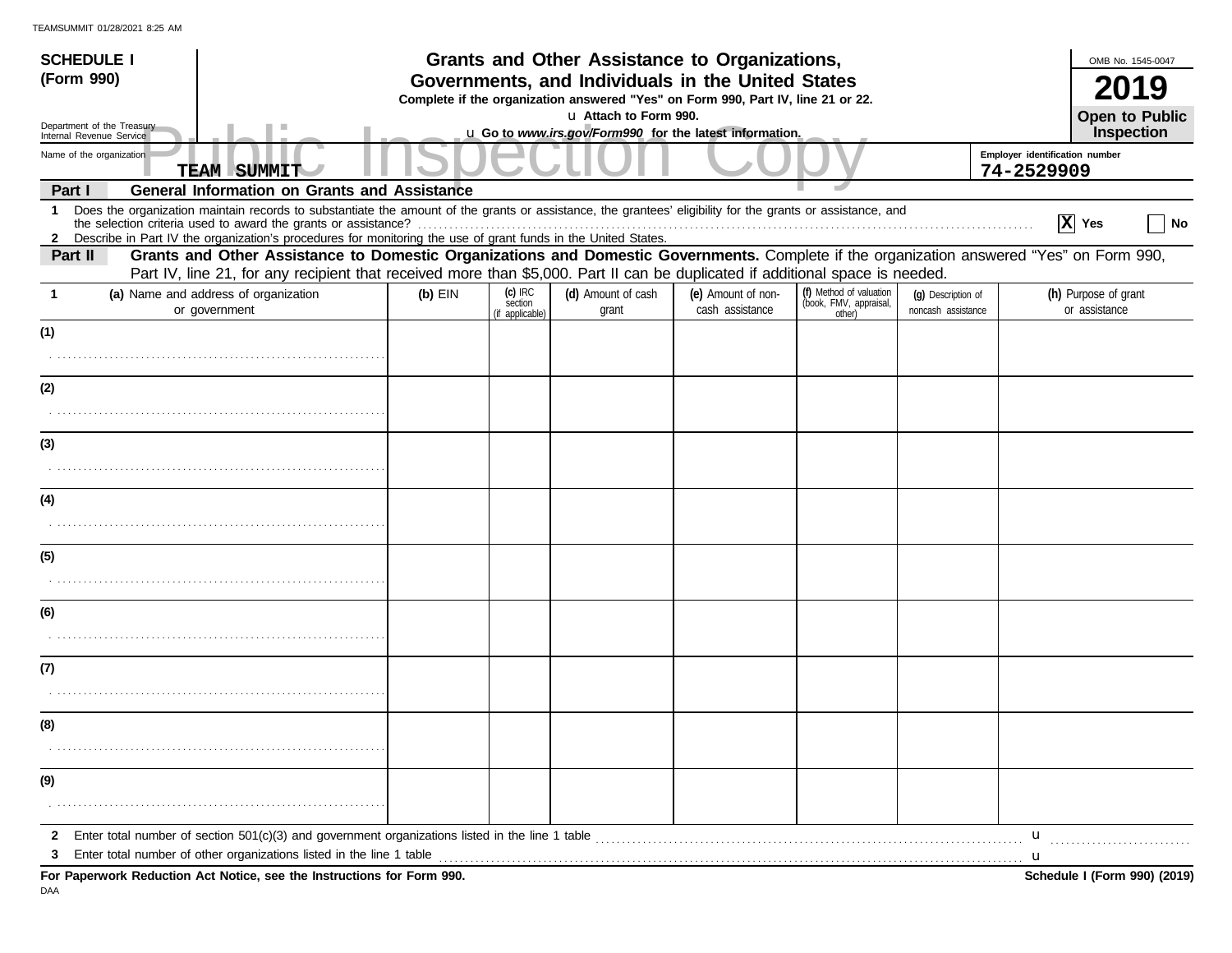Public Inspection CopyFype of grant or assistance<br>
Public Inspection CopyFMV, appraisal, other)<br>
Public CopyFMV, appraisal, other)<br>
Public CopyFMV, appraisal, other)<br>
Public CopyFMV, appraisal, other)<br>
Public CopyFMV, appr **(d)** Amount of **(e)** Method of valuation (book, cash grant **(a)** Type of grant or assistance **(b)** Number of **(c)** Amount of **Part III Grants and Other Assistance to Domestic Individuals.** Complete if the organization answered "Yes" on Form 990, Part IV, line 22. Part III can be duplicated if additional space is needed. Schedule I (Form 990) (2019) Page **2 TEAM SUMMIT 74-2529909 recipients** cash grant noncash assistance **(f)** Description of noncash assistance **Part IV** Supplemental Information. Provide the information required in Part I, line 2; Part III, column (b); and any other additional information. . . . . . . . . . . . . . . . . . . . . . . . . . . . . . . . . . . . . . . . . . . . . . . . . . . . . . . . . . . . . . . . . . . . . . . . . . . . . . . . . . . . . . . . . . . . . . . . . . . . . . . . . . . . . . . . . . . . . . . . . . . . . . . . . . . . . . . . . . . . . . . . . . . . . . . . . . . . . . . . . . . . . . . . . . . . . . . . . . . . . . . . . . . . . . . . . . . . . . . . . . . . . . . . . . . . . . . . . . . RECIPIENTS OF SCHOLARSHIPS ARE EVALUATED ON CRITERIA THAT INCLUDE FINANCIAL NEED, ACADEMIC AND ATHLETIC PERFORMANCE. TAX RETURNS AND OTHER INFORMATION PROVIDED BY THE RECIPIENT ARE REVIEWED FOR FINANCIAL NEED CRITERIA. AN INDEPENDENT COMMITTEE OF NON-MEMBERS HELPS WITH THE EVALUATION PROCESS. COPPER SCHOLARSHIPS ARE PROVIDED AS A RESORT RELATION WITH POWDR-COPPER. SIX FULL RIDE SCHOLARSHIPS ARE PROVIDED COPPER EMPLOYEE ATHLETES AT THE DISCRETION OF THE RESORT. OTHER FULL-TIME EMPLOYEES' ATHLETES ALSO **1 Scholarships: Tuition 20 27,768 2 Scholarships: Copper Scho 7 36,998 3 Camp Scholarships 5 4,684 4 Scholarships: Emergency 1 1,000 5 6 7 Part IV - Additional Information**

. . . . . . . . . . . . . . . . . . . . . . . . . . . . . . . . . . . . . . . . . . . . . . . . . . . . . . . . . . . . . . . . . . . . . . . . . . . . . . . . . . . . . . . . . . . . . . . . . . . . . . . . . . . . . . . . . . . . . . . . . . . . . . . . . . . . . . . . . . . . . . . . . . . . . . . . . . . . . . . . . . . . . . . . . . . . . . . . . . . . . . . . . . . . . . . . . . . . . . . . . . . . . . . . . . . . . . . . . .

RECEIVE 50% CREDIT FOR TUITION.

**Schedule I (Form 990) (2019)**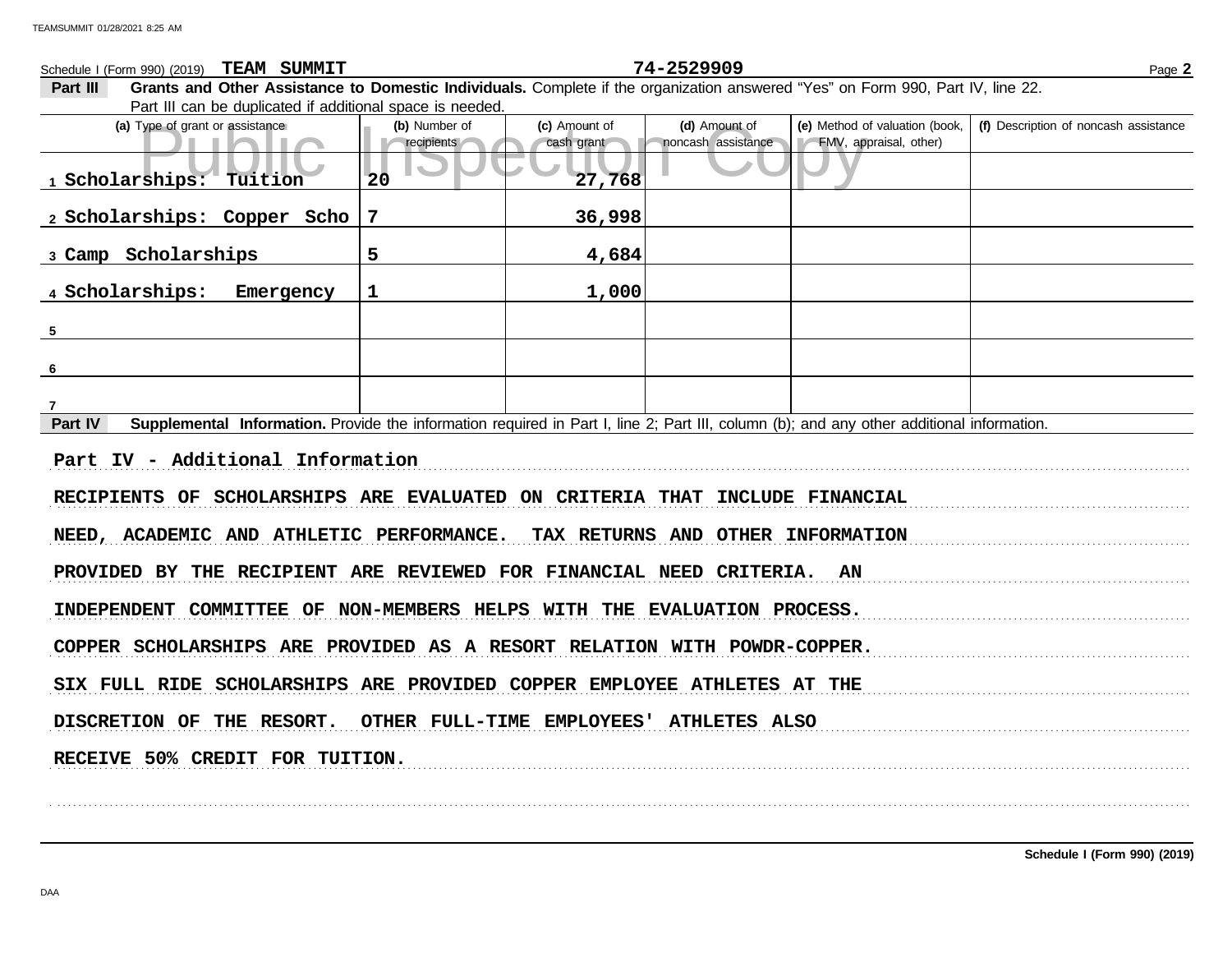| TEAMSUMMIT 01/28/2021 8:25 AM |  |  |
|-------------------------------|--|--|
| <b>SCHEDULE L</b>             |  |  |

# Department of the Treasury

### **Transactions With Interested Persons**

**(Form 990 or 990-EZ)** u Complete if the organization answered "Yes" on Form 990, Part IV, line 25a, 25b, 26, 27, 28a,<br>28b, or 28c, or Form 990-EZ, Part V, line 38a or 40b.<br>**2019** 

u **Attach to Form 990 or Form 990-EZ.**

u **Go to** *www.irs.gov/Form990* **for instructions and the latest information.**

Name of the organization Internal Revenue Service **Inspection**

**Open To Public**

OMB No. 1545-0047

| Name of the organization |                                                                                                                       |                   |                                                                    |                         |                          |                                | Employer identification number |                 |     |                           |                |             |
|--------------------------|-----------------------------------------------------------------------------------------------------------------------|-------------------|--------------------------------------------------------------------|-------------------------|--------------------------|--------------------------------|--------------------------------|-----------------|-----|---------------------------|----------------|-------------|
|                          | TEAM SUMMIT                                                                                                           |                   |                                                                    |                         |                          |                                | 74-2529909                     |                 |     |                           |                |             |
| Part I                   | <b>Excess Benefit Transactions</b> (section $501(c)(3)$ , section $501(c)(4)$ , and $501(c)(29)$ organizations only). |                   |                                                                    |                         |                          |                                |                                |                 |     |                           |                |             |
|                          | Complete if the organization answered "Yes" on Form 990, Part IV, line 25a or 25b, or Form 990-EZ, Part V, line 40b.  |                   |                                                                    |                         |                          |                                |                                |                 |     |                           |                |             |
|                          | (a) Name of disqualified person                                                                                       |                   | (b) Relationship between disqualified person and                   |                         |                          | (c) Description of transaction |                                |                 |     |                           | (d) Corrected? |             |
|                          |                                                                                                                       |                   | organization                                                       |                         |                          |                                |                                |                 |     | Yes                       |                | No          |
| (1)                      |                                                                                                                       |                   |                                                                    |                         |                          |                                |                                |                 |     |                           |                |             |
| (2)                      |                                                                                                                       |                   |                                                                    |                         |                          |                                |                                |                 |     |                           |                |             |
| (3)                      |                                                                                                                       |                   |                                                                    |                         |                          |                                |                                |                 |     |                           |                |             |
| (4)                      |                                                                                                                       |                   |                                                                    |                         |                          |                                |                                |                 |     |                           |                |             |
| (5)                      |                                                                                                                       |                   |                                                                    |                         |                          |                                |                                |                 |     |                           |                |             |
| (6)                      |                                                                                                                       |                   |                                                                    |                         |                          |                                |                                |                 |     |                           |                |             |
| $\mathbf{2}$<br>3        | Enter the amount of tax incurred by the organization managers or disqualified persons during the year                 |                   |                                                                    |                         |                          |                                |                                |                 |     |                           |                |             |
| Part II                  | Loans to and/or From Interested Persons.                                                                              |                   |                                                                    |                         |                          |                                |                                |                 |     |                           |                |             |
|                          | Complete if the organization answered "Yes" on Form 990-EZ, Part V, line 38a or Form 990, Part IV, line 26; or if the |                   |                                                                    |                         |                          |                                |                                |                 |     |                           |                |             |
|                          | organization reported an amount on Form 990, Part X, line 5, 6, or 22.                                                |                   |                                                                    |                         |                          |                                |                                |                 |     |                           |                |             |
|                          | (a) Name of interested person                                                                                         | (b) Relationship  | (c) Purpose of                                                     | $(d)$ Loan              | (e) Original             | (f) Balance due                |                                | (g) In default? |     | (h) Approved              |                | (i) Written |
|                          |                                                                                                                       | with organization | loan                                                               | to or from<br>the org.? | principal amount         |                                |                                |                 |     | by board or<br>committee? |                | agreement?  |
|                          |                                                                                                                       |                   |                                                                    | To From                 |                          |                                | Yes                            | No              | Yes | No                        | Yes            | No          |
|                          |                                                                                                                       |                   |                                                                    |                         |                          |                                |                                |                 |     |                           |                |             |
| (1)                      |                                                                                                                       |                   |                                                                    |                         |                          |                                |                                |                 |     |                           |                |             |
|                          |                                                                                                                       |                   |                                                                    |                         |                          |                                |                                |                 |     |                           |                |             |
| (2)                      |                                                                                                                       |                   |                                                                    |                         |                          |                                |                                |                 |     |                           |                |             |
|                          |                                                                                                                       |                   |                                                                    |                         |                          |                                |                                |                 |     |                           |                |             |
| (3)                      |                                                                                                                       |                   |                                                                    |                         |                          |                                |                                |                 |     |                           |                |             |
|                          |                                                                                                                       |                   |                                                                    |                         |                          |                                |                                |                 |     |                           |                |             |
| (4)                      |                                                                                                                       |                   |                                                                    |                         |                          |                                |                                |                 |     |                           |                |             |
|                          |                                                                                                                       |                   |                                                                    |                         |                          |                                |                                |                 |     |                           |                |             |
| (5)                      |                                                                                                                       |                   |                                                                    |                         |                          |                                |                                |                 |     |                           |                |             |
|                          |                                                                                                                       |                   |                                                                    |                         |                          |                                |                                |                 |     |                           |                |             |
| (6)                      |                                                                                                                       |                   |                                                                    |                         |                          |                                |                                |                 |     |                           |                |             |
|                          |                                                                                                                       |                   |                                                                    |                         |                          |                                |                                |                 |     |                           |                |             |
| (7)                      |                                                                                                                       |                   |                                                                    |                         |                          |                                |                                |                 |     |                           |                |             |
| (8)                      |                                                                                                                       |                   |                                                                    |                         |                          |                                |                                |                 |     |                           |                |             |
|                          |                                                                                                                       |                   |                                                                    |                         |                          |                                |                                |                 |     |                           |                |             |
| (9)                      |                                                                                                                       |                   |                                                                    |                         |                          |                                |                                |                 |     |                           |                |             |
|                          |                                                                                                                       |                   |                                                                    |                         |                          |                                |                                |                 |     |                           |                |             |
| (10)                     |                                                                                                                       |                   |                                                                    |                         |                          |                                |                                |                 |     |                           |                |             |
| <b>Total</b>             |                                                                                                                       |                   |                                                                    |                         | u <sup>3</sup>           |                                |                                |                 |     |                           |                |             |
| Part III                 | <b>Grants or Assistance Benefiting Interested Persons.</b>                                                            |                   |                                                                    |                         |                          |                                |                                |                 |     |                           |                |             |
|                          | Complete if the organization answered "Yes" on Form 990, Part IV, line 27.                                            |                   |                                                                    |                         |                          |                                |                                |                 |     |                           |                |             |
|                          | (a) Name of interested person                                                                                         |                   | (b) Relationship between interested<br>person and the organization |                         | (c) Amount of assistance | (d) Type of assistance         |                                |                 |     | (e) Purpose of assistance |                |             |

| (a) Name of interested person | (b) Relationship between interested (C) Amount of assistance<br>person and the organization | (d) Type of assistance            | (e) Purpose of assistance |
|-------------------------------|---------------------------------------------------------------------------------------------|-----------------------------------|---------------------------|
| (1)<br>Kathy Stang            | Board member                                                                                | 1,300 Camp scholarshi             | Scholarship               |
| $(2)$ Bill Jackson            | Board member                                                                                | 2,228 Tuition Assista Tuition     |                           |
| (3)<br>Shawn McDonald         | Board member                                                                                | 5,738 Copper Scholars Scholarship |                           |
| (4)<br>Stace Bechtel          | Executive Director                                                                          | 3,148 Tuition Credits Tuition     |                           |
| (5)                           |                                                                                             |                                   |                           |
| (6)                           |                                                                                             |                                   |                           |
| (7)                           |                                                                                             |                                   |                           |
| (8)                           |                                                                                             |                                   |                           |
| (9)                           |                                                                                             |                                   |                           |
| (10)                          |                                                                                             |                                   |                           |

DAA **For Paperwork Reduction Act Notice, see the Instructions for Form 990 or 990-EZ. Schedule L (Form 990 or 990-EZ) 2019**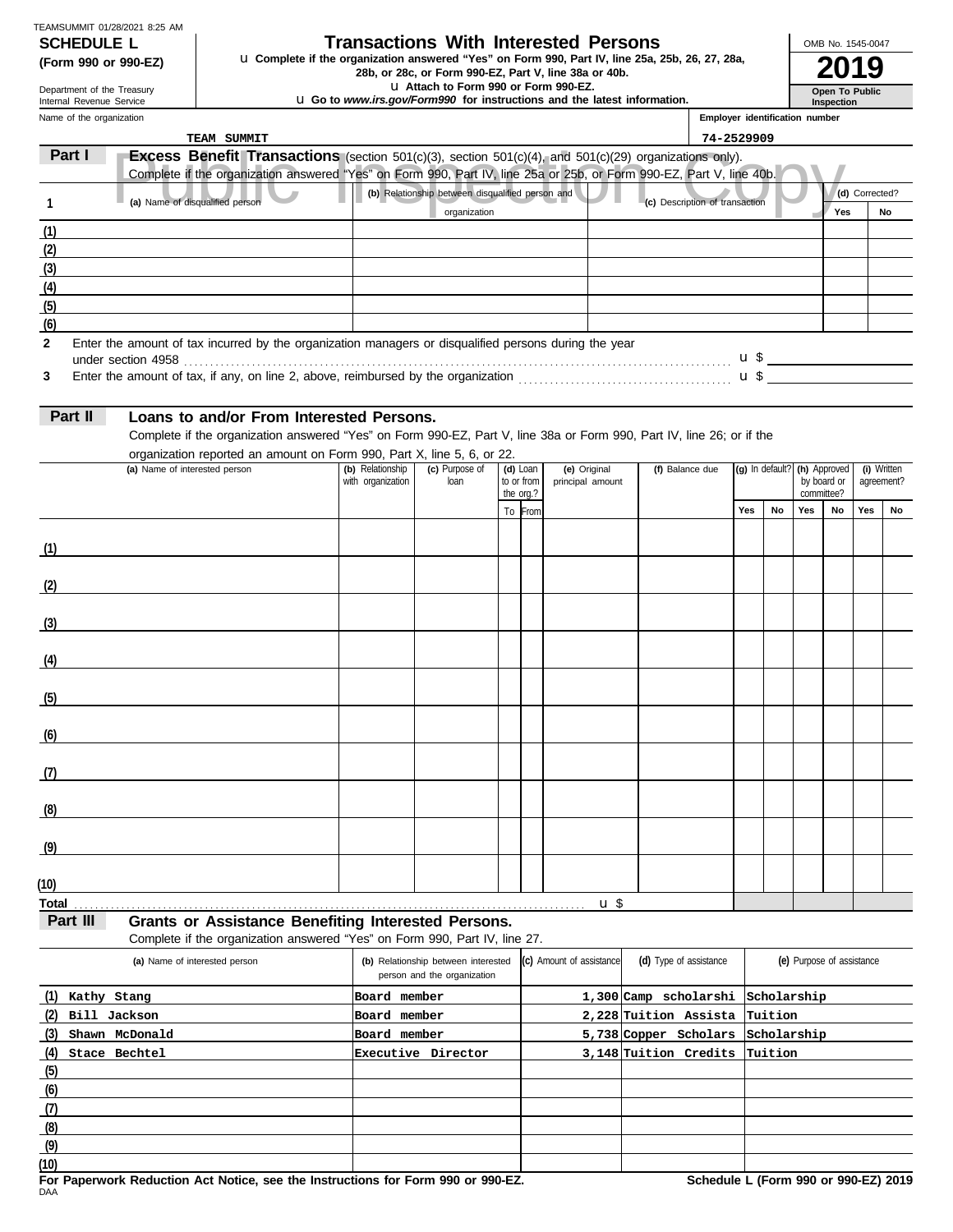**Part V** Supplemental Information.

**(6) (5)**

**(7) (8) (9) (10)**

### Public Inspection Copy Yes No revenues? **(e)** Sharing (d) Description of transaction interested person and the Part IV Business Transactions Involving Interested Persons. Complete if the organization answered "Yes" on Form 990, Part IV, line 28a, 28b, or 28c. **(a)** Name of interested person **(b)** Relationship between organization **(c)** Amount of transaction Schedule L (Form 990 or 990-EZ) 2019 Page **2 TEAM SUMMIT 74-2529909 (4) (3) (2) (1)**

Provide additional information for responses to questions on Schedule L (see instructions).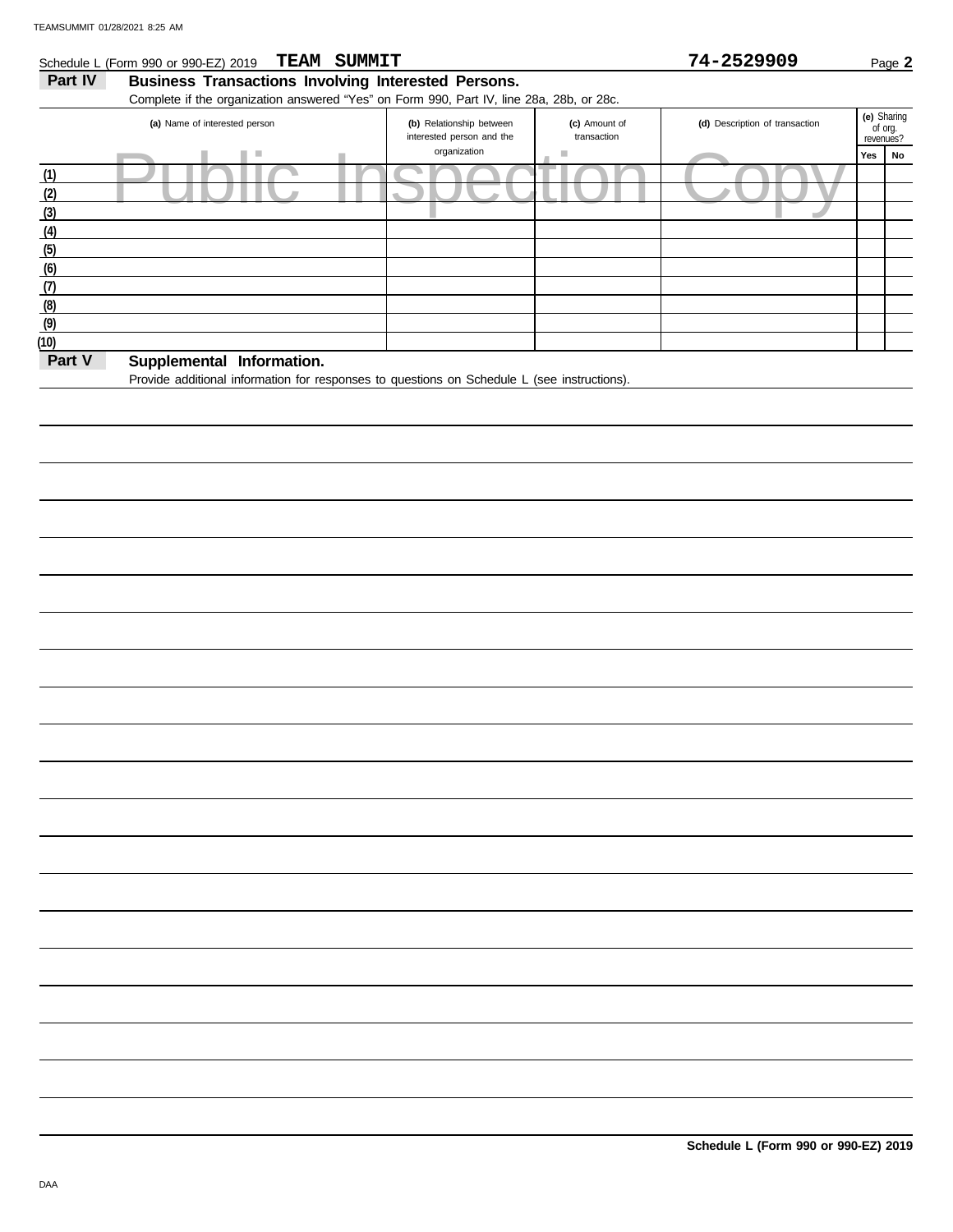| <b>SCHEDULE O</b>                                      | Supplemental Information to Form 990 or 990-EZ                                                                                         | OMB No. 1545-0047                          |
|--------------------------------------------------------|----------------------------------------------------------------------------------------------------------------------------------------|--------------------------------------------|
| (Form 990 or 990-EZ)                                   | Complete to provide information for responses to specific questions on<br>Form 990 or 990-EZ or to provide any additional information. | 2019                                       |
| Department of the Treasury<br>Internal Revenue Service | La Attach to Form 990 or 990-EZ.<br>u Go to www.irs.gov/Form990 for the latest information.                                            | <b>Open to Public</b><br><b>Inspection</b> |
| Name of the organization                               | Employer identification number<br>74-2529909<br><b>TEAM</b><br><b>SUMMIT</b>                                                           |                                            |
|                                                        |                                                                                                                                        |                                            |
| Form 990<br>$\overline{\phantom{a}}$                   | Organization's Mission                                                                                                                 |                                            |
| TEAM SUMMIT                                            | IS A YOUTH DEVELOPMENT ORGANIZATION EMPOWERING ATHLETES                                                                                | TO                                         |
| <b>REALIZE AND</b>                                     | CELEBRATE THEIR PERSONAL PODIUMS<br>THROUGH ATHLETICS,                                                                                 | <b>EDUCATION,</b>                          |
|                                                        | AND LIFE SKILLS BY PARTICIPATING IN<br>INNOVATIVE PROGRAMMING AT OUR WORLD                                                             |                                            |
| <b>CLASS</b><br><b>VENUES.</b>                         |                                                                                                                                        |                                            |
|                                                        |                                                                                                                                        |                                            |
|                                                        | Form 990, Part I, Line 6                                                                                                               |                                            |
| <b>VOLUNTEERS AND</b>                                  | THEIR EFFORTS<br><b>ARE THE</b><br><b>BACKBONE OF</b><br>TEAM SUMMIT COLORADO.                                                         |                                            |
|                                                        | <b>VOLUNTEERS ASSIST OUR STAFF</b><br>IN PUTTING ON COMPETITIONS, EVENTS AND                                                           |                                            |
| FUNDRAISERS                                            | THEIR EFFORTS ARE CENTRAL TO OUR<br><b>THROUGHOUT</b><br>THE<br><b>YEAR AND</b>                                                        |                                            |
|                                                        |                                                                                                                                        |                                            |
|                                                        | COMMUNITY OUTREACH EFFORTS.<br><b>VOLUNTEERS AND</b><br>THEIR EFFORTS<br><b>ENABLE</b>                                                 | THE<br>TEAM<br>TO                          |
|                                                        | CONTINUE TO PROVIDE OUR ELITE PROGRAMS IN A COST EFFECTIVE MANNER.                                                                     |                                            |
|                                                        |                                                                                                                                        |                                            |
|                                                        | Form 990, Part VI, Line 11b - Organization's Process to Review Form 990                                                                |                                            |
| <b>DRAFT</b>                                           | COPY OF FORM 990 E-MAILED TO EXECUTIVE BOARD FOR APPROVAL.                                                                             |                                            |
|                                                        |                                                                                                                                        |                                            |
|                                                        | Form 990, Part VI, Line 12c - Enforcement of Conflicts Policy                                                                          |                                            |
|                                                        | BOARD MEMBERS ARE REVIEWED ANNUALLY FOR CONFLICT OF INTEREST. EACH MEMBER                                                              |                                            |
|                                                        | COMPLETES A STATEMENT CONFIRMING THERE IS NO CONFLICT OF INTEREST ON THEIR                                                             |                                            |
|                                                        |                                                                                                                                        |                                            |
| PART.                                                  |                                                                                                                                        |                                            |
|                                                        |                                                                                                                                        |                                            |
|                                                        | Form 990, Part VI, Line 15a - Compensation Process for Top Official                                                                    |                                            |
|                                                        | EXECUTIVE BOARD MEMBERS ANNUALLY REVIEW THE EXECUTIVE DIRECTOR'S                                                                       |                                            |
|                                                        | PERFORMANCE IN DETERMINING AND APPROVING HIS SALARY.                                                                                   |                                            |
|                                                        |                                                                                                                                        |                                            |
|                                                        |                                                                                                                                        |                                            |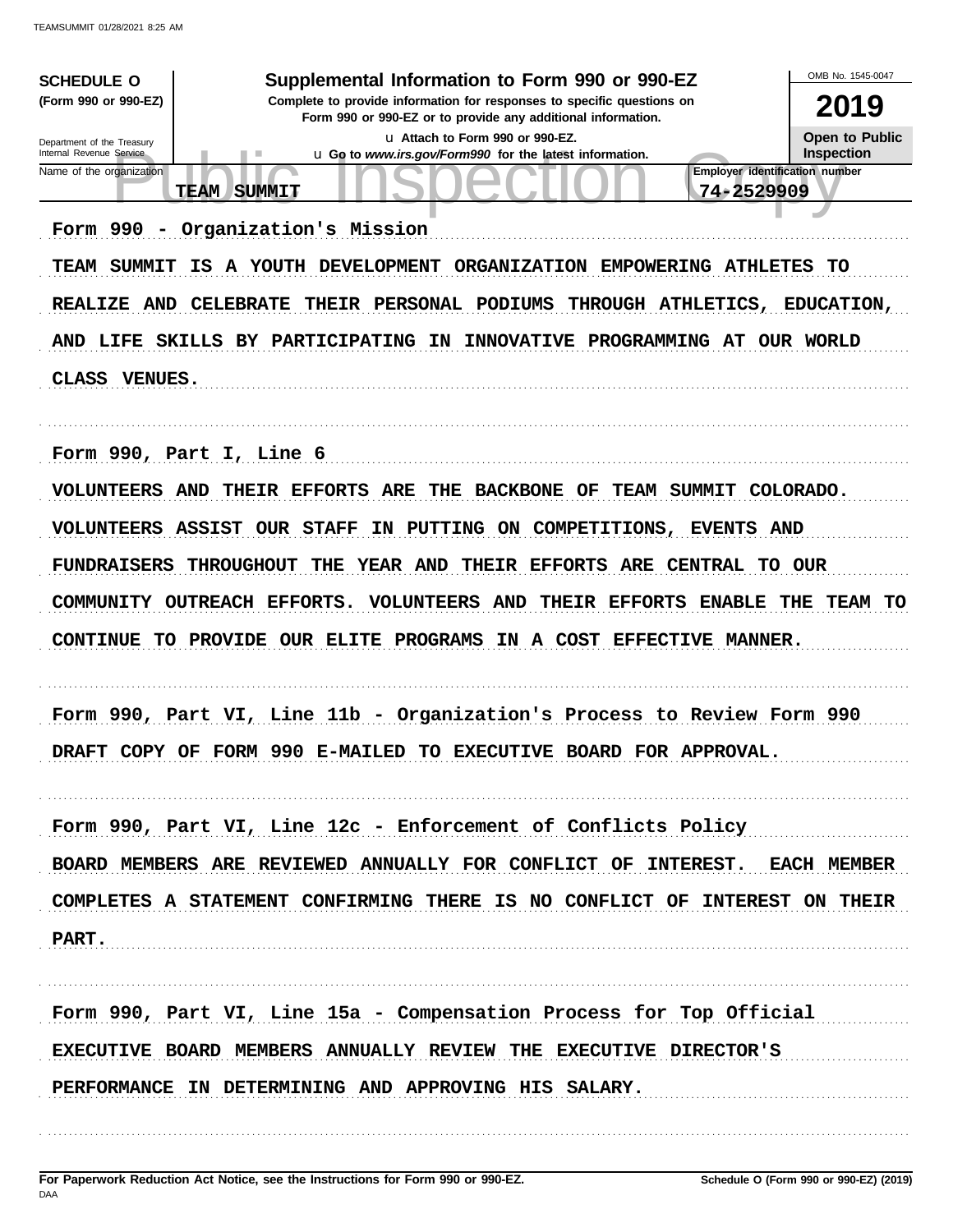| Schedule O (Form 990 or 990-EZ) (2019) |             |                         |  |               |  |  |  |            |                                                                          | Page 2 |
|----------------------------------------|-------------|-------------------------|--|---------------|--|--|--|------------|--------------------------------------------------------------------------|--------|
| Name of the organization               |             |                         |  |               |  |  |  |            | Employer identification number                                           |        |
|                                        | TEAM SUMMIT |                         |  |               |  |  |  | 74-2529909 |                                                                          |        |
|                                        |             |                         |  |               |  |  |  |            |                                                                          |        |
|                                        |             |                         |  |               |  |  |  |            | Form 990, Part VI, Line 19 - Governing Documents Disclosure Explanation  |        |
|                                        |             | DURING REGULAR BUSINESS |  | <b>HOURS.</b> |  |  |  |            | FORMS 1023 AND 990 ARE AVAILABLE UPON REQUEST AT THE TEAM SUMMIT OFFICES |        |
|                                        |             |                         |  |               |  |  |  |            |                                                                          |        |
|                                        |             |                         |  |               |  |  |  |            |                                                                          |        |
|                                        |             |                         |  |               |  |  |  |            |                                                                          |        |
|                                        |             |                         |  |               |  |  |  |            |                                                                          |        |
|                                        |             |                         |  |               |  |  |  |            |                                                                          |        |
|                                        |             |                         |  |               |  |  |  |            |                                                                          |        |
|                                        |             |                         |  |               |  |  |  |            |                                                                          |        |
|                                        |             |                         |  |               |  |  |  |            |                                                                          |        |
|                                        |             |                         |  |               |  |  |  |            |                                                                          |        |
|                                        |             |                         |  |               |  |  |  |            |                                                                          |        |
|                                        |             |                         |  |               |  |  |  |            |                                                                          |        |
|                                        |             |                         |  |               |  |  |  |            |                                                                          |        |
|                                        |             |                         |  |               |  |  |  |            |                                                                          |        |
|                                        |             |                         |  |               |  |  |  |            |                                                                          |        |
|                                        |             |                         |  |               |  |  |  |            |                                                                          |        |
|                                        |             |                         |  |               |  |  |  |            |                                                                          |        |
|                                        |             |                         |  |               |  |  |  |            |                                                                          |        |
|                                        |             |                         |  |               |  |  |  |            |                                                                          |        |
|                                        |             |                         |  |               |  |  |  |            |                                                                          |        |
|                                        |             |                         |  |               |  |  |  |            |                                                                          |        |
|                                        |             |                         |  |               |  |  |  |            |                                                                          |        |
|                                        |             |                         |  |               |  |  |  |            |                                                                          |        |
|                                        |             |                         |  |               |  |  |  |            |                                                                          |        |
|                                        |             |                         |  |               |  |  |  |            |                                                                          |        |
|                                        |             |                         |  |               |  |  |  |            |                                                                          |        |

Schedule O (Form 990 or 990-EZ) (2019)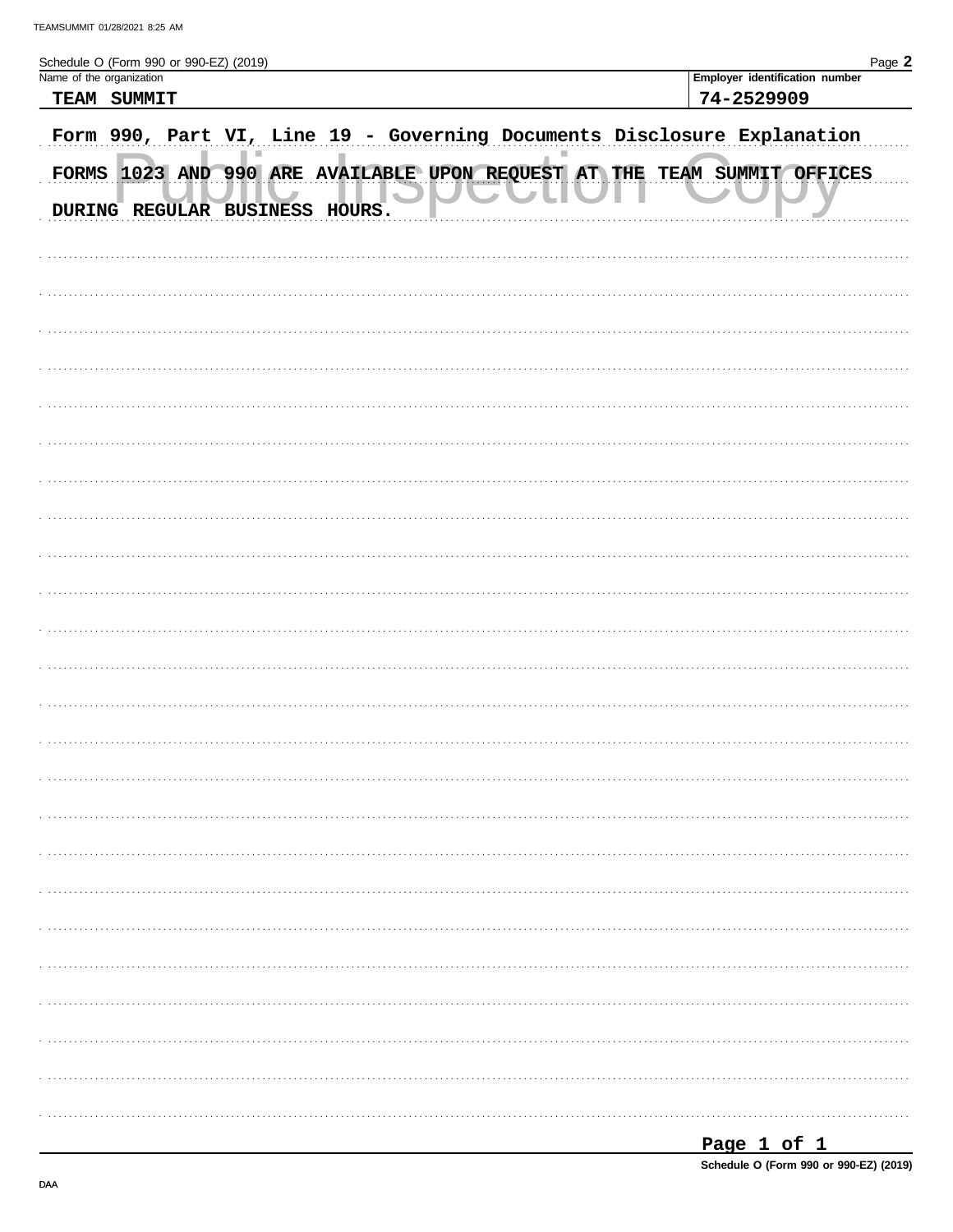|          | Form $4562$                                                                                                                                            |                                 | <b>Depreciation and Amortization</b>                                                                      |                              |                |                  |                         | OMB No. 1545-0172          |
|----------|--------------------------------------------------------------------------------------------------------------------------------------------------------|---------------------------------|-----------------------------------------------------------------------------------------------------------|------------------------------|----------------|------------------|-------------------------|----------------------------|
|          |                                                                                                                                                        |                                 | (Including Information on Listed Property)                                                                |                              |                |                  |                         |                            |
|          | Department of the Treasury                                                                                                                             |                                 | u Attach to your tax return.<br>u Go to www.irs.gov/Form4562 for instructions and the latest information. |                              |                |                  |                         | Attachment<br>179          |
|          | (99)<br>Internal Revenue Service<br>Name(s) shown on return                                                                                            |                                 |                                                                                                           |                              |                |                  | Identifying number      | Sequence No                |
|          |                                                                                                                                                        | <b>TEAM SUMMIT</b>              |                                                                                                           |                              |                |                  | 74-2529909              |                            |
|          | Business or activity to which this form relates                                                                                                        |                                 |                                                                                                           |                              |                |                  |                         |                            |
|          | Indirect Depreciation                                                                                                                                  |                                 |                                                                                                           |                              |                |                  |                         |                            |
|          | Part I                                                                                                                                                 |                                 | Election To Expense Certain Property Under Section 179                                                    |                              |                |                  |                         |                            |
|          |                                                                                                                                                        |                                 | Note: If you have any listed property, complete Part V before you complete Part I.                        |                              |                |                  |                         |                            |
| 1        | Maximum amount (see instructions)                                                                                                                      |                                 |                                                                                                           |                              |                |                  | 1                       | 1,020,000                  |
| 2        |                                                                                                                                                        |                                 |                                                                                                           |                              |                |                  | $\mathbf{2}$            |                            |
| 3        |                                                                                                                                                        |                                 |                                                                                                           |                              |                |                  | $\overline{\mathbf{3}}$ | 2,550,000                  |
| 4        |                                                                                                                                                        |                                 |                                                                                                           |                              |                |                  | $\overline{\mathbf{4}}$ |                            |
| 5        | Dollar limitation for tax year. Subtract line 4 from line 1. If zero or less, enter -0-. If married filing separately, see instructions                |                                 |                                                                                                           |                              |                |                  | 5                       |                            |
| 6        |                                                                                                                                                        | (a) Description of property     |                                                                                                           | (b) Cost (business use only) |                | (c) Elected cost |                         |                            |
|          |                                                                                                                                                        |                                 |                                                                                                           |                              |                |                  |                         |                            |
|          |                                                                                                                                                        |                                 |                                                                                                           |                              |                |                  |                         |                            |
| 7        |                                                                                                                                                        |                                 |                                                                                                           |                              | $\overline{7}$ |                  |                         |                            |
| 8        |                                                                                                                                                        |                                 |                                                                                                           |                              |                |                  | 8                       |                            |
| 9        | Tentative deduction. Enter the smaller of line 5 or line 8 [11] match contains the state of line 3 [11] match contains the smaller of line 5 or line 8 |                                 |                                                                                                           |                              |                |                  | 9                       |                            |
| 10       | Business income limitation. Enter the smaller of business income (not less than zero) or line 5. See instructions                                      |                                 |                                                                                                           |                              |                |                  | 10<br>11                |                            |
| 11<br>12 |                                                                                                                                                        |                                 |                                                                                                           |                              |                |                  | 12                      |                            |
| 13       | Carryover of disallowed deduction to 2020. Add lines 9 and 10, less line 12                                                                            |                                 |                                                                                                           |                              | 13             |                  |                         |                            |
|          | Note: Don't use Part II or Part III below for listed property. Instead, use Part V.                                                                    |                                 |                                                                                                           |                              |                |                  |                         |                            |
|          | Part II                                                                                                                                                |                                 | Special Depreciation Allowance and Other Depreciation (Don't include listed property. See instructions.)  |                              |                |                  |                         |                            |
| 14       | Special depreciation allowance for qualified property (other than listed property) placed in service                                                   |                                 |                                                                                                           |                              |                |                  |                         |                            |
|          | during the tax year. See instructions                                                                                                                  |                                 |                                                                                                           |                              |                |                  | 14                      |                            |
| 15       | Property subject to section 168(f)(1) election <i>manufacture content content and section</i> 168(f)(1) election                                       |                                 |                                                                                                           |                              |                |                  | 15                      |                            |
| 16       |                                                                                                                                                        |                                 |                                                                                                           |                              |                |                  | 16                      | 19,872                     |
|          | Part III                                                                                                                                               |                                 | MACRS Depreciation (Don't include listed property. See instructions.)                                     |                              |                |                  |                         |                            |
|          |                                                                                                                                                        |                                 | <b>Section A</b>                                                                                          |                              |                |                  |                         |                            |
| 17       | MACRS deductions for assets placed in service in tax years beginning before 2019                                                                       |                                 |                                                                                                           |                              |                |                  | 17                      | 1,547                      |
| 18       | If you are electing to group any assets placed in service during the tax year into one or more general asset accounts, check here                      |                                 |                                                                                                           |                              |                | u                |                         |                            |
|          |                                                                                                                                                        |                                 | Section B-Assets Placed in Service During 2019 Tax Year Using the General Depreciation System             |                              |                |                  |                         |                            |
|          | (a) Classification of property                                                                                                                         | (b) Month and year<br>placed in | (c) Basis for depreciation<br>(business/investment use                                                    | (d) Recovery                 | (e) Convention | (f) Method       |                         | (g) Depreciation deduction |
|          |                                                                                                                                                        | service                         | only-see instructions)                                                                                    | period                       |                |                  |                         |                            |
| 19a      | 3-year property                                                                                                                                        |                                 |                                                                                                           |                              |                |                  |                         |                            |
| b        | 5-year property                                                                                                                                        |                                 |                                                                                                           |                              |                |                  |                         |                            |
| c        | 7-year property                                                                                                                                        |                                 |                                                                                                           |                              |                |                  |                         |                            |
| d        | 10-year property                                                                                                                                       |                                 |                                                                                                           |                              |                |                  |                         |                            |
| е        | 15-year property                                                                                                                                       |                                 |                                                                                                           |                              |                |                  |                         |                            |
| f        | 20-year property                                                                                                                                       |                                 |                                                                                                           |                              |                |                  |                         |                            |
|          | 25-year property                                                                                                                                       |                                 |                                                                                                           | 25 yrs.                      |                | S/L              |                         |                            |
|          | <b>h</b> Residential rental                                                                                                                            |                                 |                                                                                                           | 27.5 yrs.                    | ΜМ             | S/L              |                         |                            |
|          | property                                                                                                                                               |                                 |                                                                                                           | 27.5 yrs.                    | MM             | S/L              |                         |                            |
|          | Nonresidential real                                                                                                                                    |                                 |                                                                                                           | 39 yrs.                      | MM             | S/L              |                         |                            |
|          | property                                                                                                                                               |                                 |                                                                                                           |                              | МM             | S/L              |                         |                            |
| 20a      |                                                                                                                                                        |                                 | Section C-Assets Placed in Service During 2019 Tax Year Using the Alternative Depreciation System         |                              |                |                  |                         |                            |
|          | Class life                                                                                                                                             |                                 |                                                                                                           |                              |                | S/L              |                         |                            |
|          |                                                                                                                                                        |                                 |                                                                                                           |                              |                |                  |                         |                            |
| b        | 12-year<br>c 30-year                                                                                                                                   |                                 |                                                                                                           | 12 yrs.<br>30 yrs.           | МM             | S/L<br>S/L       |                         |                            |

**Part IV Summary** (See instructions.)

**d** 40-year

| 21 | Listed property. Enter amount from line 28                                                              |    |        |  |  |
|----|---------------------------------------------------------------------------------------------------------|----|--------|--|--|
| 22 | Total. Add amounts from line 12, lines 14 through 17, lines 19 and 20 in column (g), and line 21. Enter |    |        |  |  |
|    | here and on the appropriate lines of your return. Partnerships and S corporations—see instructions      | 22 | 21,419 |  |  |
| 23 | For assets shown above and placed in service during the current year, enter the                         |    |        |  |  |
|    | portion of the basis attributable to section 263A costs                                                 | 23 |        |  |  |

40 yrs. MM

S/L